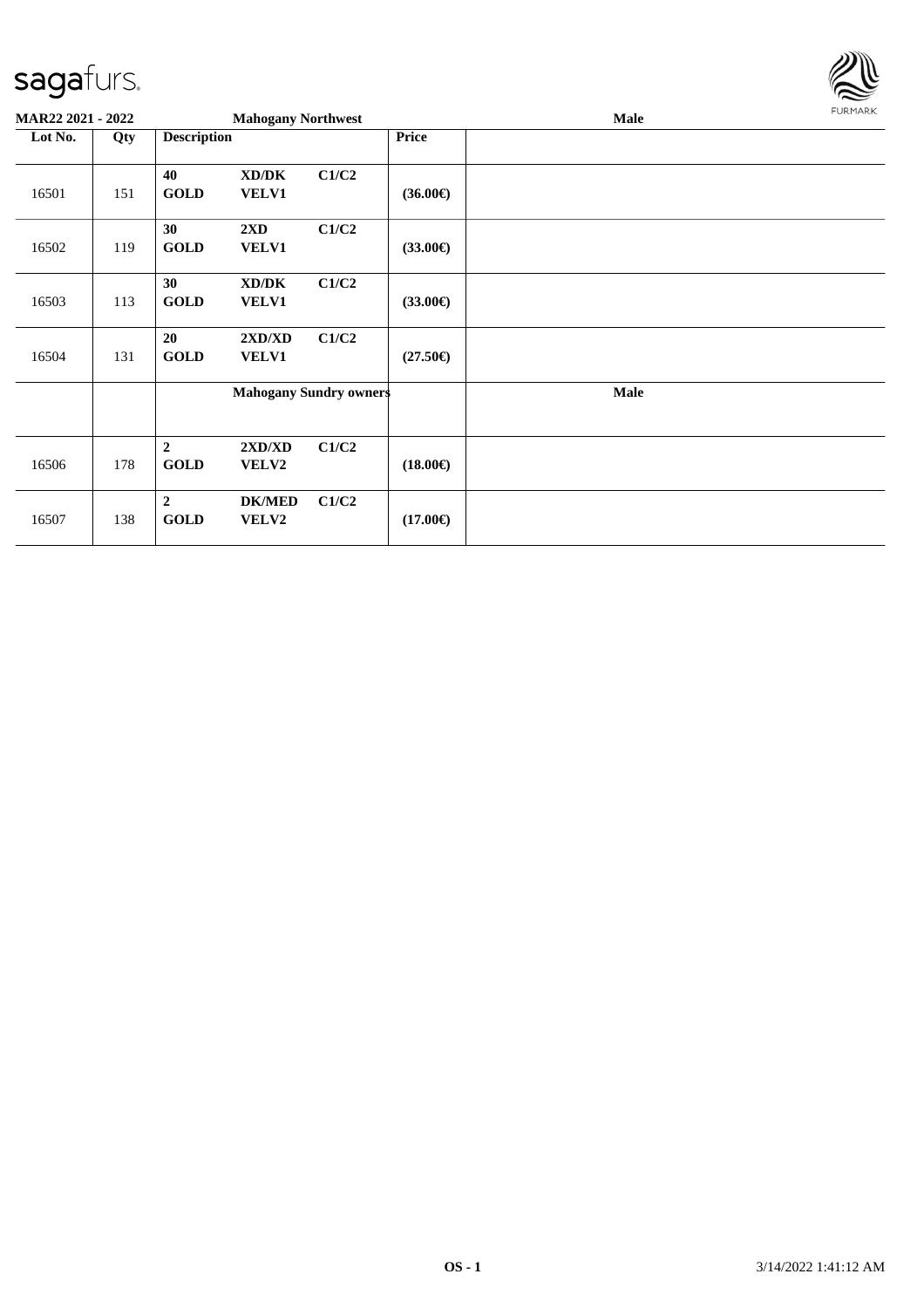

| <b>MAR22 2021 - 2022</b>                            |     |                             | <b>Mahogany Dixon mink</b>       |       |                                                | Male | <b>FURMARK</b> |
|-----------------------------------------------------|-----|-----------------------------|----------------------------------|-------|------------------------------------------------|------|----------------|
| Lot No.                                             | Qty | <b>Description</b>          |                                  |       | <b>Price</b>                                   |      |                |
| 16521                                               | 208 | 30<br><b>GOLD</b>           | 2XD/XD<br>VELV2                  | C1/C2 | $(38.00\epsilon)$                              |      |                |
| * * * * * * * * * * * * * * *<br>$*16522$<br>$*$    | 245 | 20<br><b>GOLD</b>           | $2\mathbf{X}\mathbf{D}$<br>VELV2 | C1/C2 | $(32.00\epsilon)$                              |      |                |
| $*$<br>$*16523$<br>* * * * * * * * * * * * * *      | 103 |                             | 348 Skins                        |       | $*$<br>$(32.00\epsilon)$ *<br>* * * * * * *    |      |                |
| * * * * * * * * * * * * * * *<br>$*16524$<br>$\ast$ | 245 | 20<br><b>GOLD</b>           | XD/DK<br>VELV2                   | C1/C2 | $(32.00\epsilon)$                              |      |                |
| $*$<br>$*16525$<br>* * * * * * * * * * * * * * *    | 58  |                             | 303 Skins                        |       | $\ast$<br>$(32.00\epsilon)$ *<br>* * * * * * * |      |                |
| $*16526$<br>$*$                                     | 265 | <b>GOLD</b>                 | $2\mathbf{X}\mathbf{D}$<br>VELV2 | C1/C2 | $(27.50\epsilon)$                              |      |                |
| $*$<br>$*16527$<br>* * * * * * * * * * * * * *      | 121 |                             | 386 Skins                        |       | $\ast$<br>$(27.50\epsilon)$ *<br>* * * * * * * |      |                |
| 16528                                               | 285 | $\mathbf{0}$<br><b>GOLD</b> | XD/DK<br>VELV2                   | C1/C2 | $(27.50\epsilon)$                              |      |                |
| 16529                                               | 309 | 1<br><b>GOLD</b>            | 2XD/XD<br>VELV2                  | C1/C2 | $(22.00\epsilon)$                              |      |                |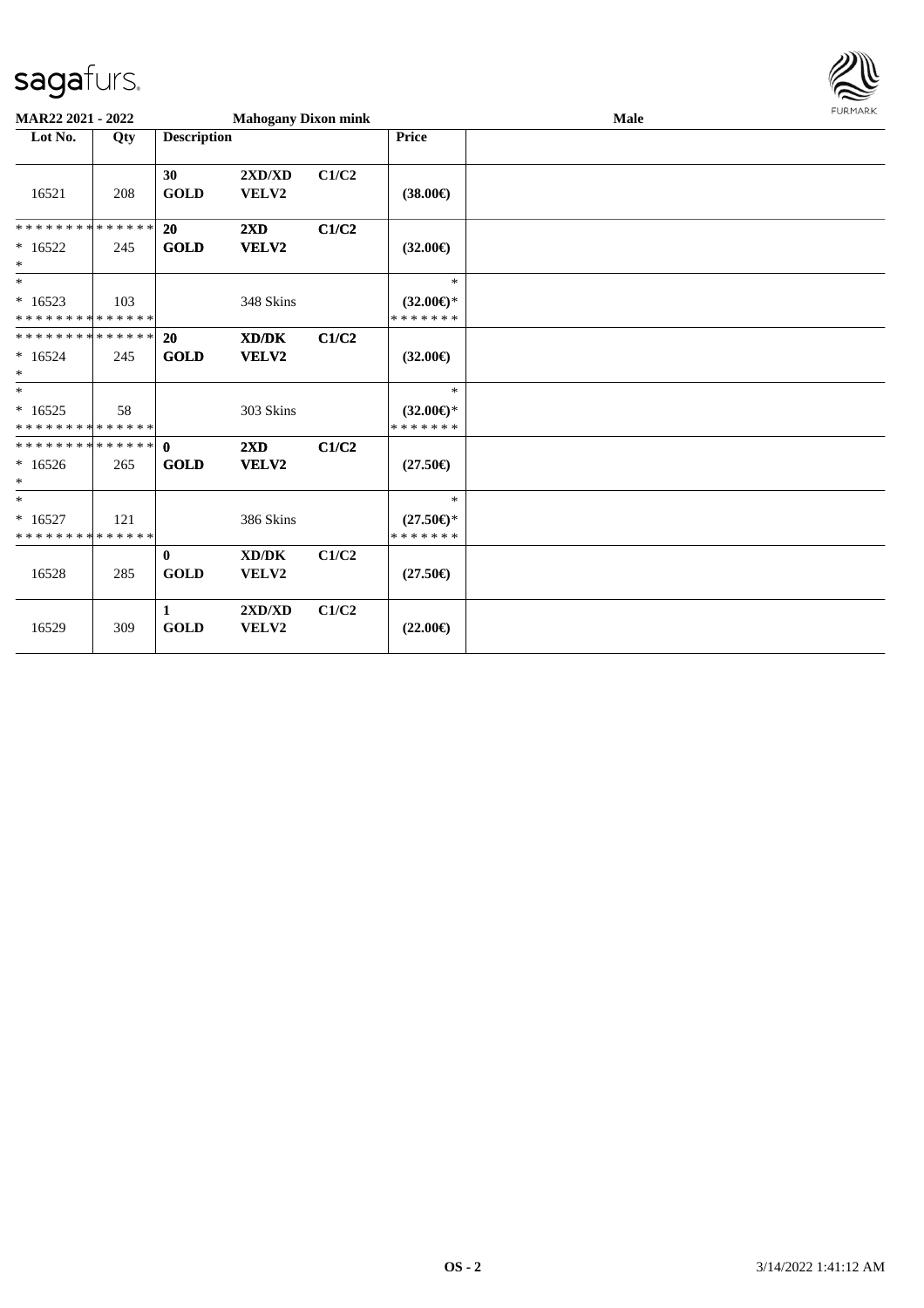

| MAR22 2021 - 2022                                   |     |                          | <b>Mahogany Sandy Bay</b>                    |                |                                                   | Male |  |
|-----------------------------------------------------|-----|--------------------------|----------------------------------------------|----------------|---------------------------------------------------|------|--|
| Lot No.                                             | Qty | <b>Description</b>       |                                              |                | Price                                             |      |  |
| **************<br>$*16541$<br>$\ast$                | 205 | 40<br><b>GOLD</b>        | $2\mathbf{X}\mathbf{D}$<br>VELV2             | C1/C2          | $(41.00\epsilon)$                                 |      |  |
| $\ast$<br>$*16542$<br>* * * * * * * * * * * * * *   | 53  |                          | 258 Skins                                    |                | $\ast$<br>$(41.00\epsilon)$ *<br>* * * * * * *    |      |  |
| 16543                                               | 90  | 40<br><b>GOLD</b>        | 2XD/XD<br>VELV2                              | C1/C2          | $(41.00\epsilon)$                                 |      |  |
| 16544                                               | 117 | 40<br><b>GOLD</b>        | $\bold{X}\bold{D}/\bold{D}\bold{K}$<br>VELV2 | C1/C2          | $(40.00\epsilon)$                                 |      |  |
| * * * * * * * * * * * * * *<br>$*16545$<br>$\ast$   | 205 | 30<br><b>GOLD</b>        | 2XD<br>VELV2                                 | C1             | $(38.00\epsilon)$                                 |      |  |
| $\ast$<br>$*16546$<br>$\ast$<br>$\ast$              | 180 |                          | $\overline{c}$                               |                | $\ast$<br>$(38.00\epsilon)$ *<br>$\ast$<br>$\ast$ |      |  |
| $* 16547$<br>* * * * * * * * * * * * * *            | 156 |                          | 541 Skins                                    |                | $(38.00\epsilon)$ *<br>* * * * * * *              |      |  |
| 16548                                               | 243 | 30<br><b>GOLD</b>        | 2XD<br>VELV2                                 | C <sub>2</sub> | $(38.00\epsilon)$                                 |      |  |
| * * * * * * * * * * * * * *<br>$*16549$<br>$\ast$   | 205 | 30<br><b>GOLD</b>        | $\boldsymbol{\mathrm{XD}}$<br>VELV2          | C1/C2          | $(38.00\epsilon)$                                 |      |  |
| $\ast$<br>$*16550$<br>* * * * * * * * * * * * * *   | 143 |                          | 348 Skins                                    |                | $\ast$<br>$(38.00\epsilon)$ *<br>* * * * * * *    |      |  |
| * * * * * * * * * * * * * *<br>$*16551$<br>$\ast$   | 205 | 30<br><b>GOLD</b>        | XD/DK<br>VELV2                               | C1/C2          | $(38.00\epsilon)$                                 |      |  |
| $\ast$<br>$*16552$<br>**************                | 104 |                          | 309 Skins                                    |                | $\ast$<br>$(38.00\epsilon)$ *<br>*******          |      |  |
| 16553                                               | 203 | 30<br><b>GOLD</b>        | Dark<br>VELV2                                | C1/C2          | $(37.00\epsilon)$                                 |      |  |
| * * * * * * * * * * * * * * *<br>$*16554$<br>$\ast$ | 245 | 20<br><b>GOLD</b>        | $2\mathbf{X}\mathbf{D}$<br>VELV2             | C1             | $(32.00\epsilon)$                                 |      |  |
| $\ast$<br>$*16555$<br>$\ast$                        | 220 |                          | 2                                            |                | $\ast$<br>$(32.00\epsilon)$ *<br>$\ast$           |      |  |
| $\ast$<br>$*16556$<br>$\ast$                        | 220 |                          | 3                                            |                | $\ast$<br>$(32.00\epsilon)$ *<br>$\ast$           |      |  |
| $\ast$<br>$*16557$<br>* * * * * * * * * * * * * *   | 50  |                          | 735 Skins                                    |                | $\ast$<br>$(32.00\epsilon)$ *<br>* * * * * * *    |      |  |
| **************<br>$*16558$<br>$\ast$                | 245 | <b>20</b><br><b>GOLD</b> | $2\mathbf{X}\mathbf{D}$<br>VELV2             | C <sub>2</sub> | $(32.00\epsilon)$                                 |      |  |
| $*$<br>$*16559$<br>$\ast$                           | 220 |                          | 2                                            |                | $\ast$<br>$(32.00\epsilon)$ *<br>$\ast$           |      |  |
| $\ast$<br>$*16560$<br>* * * * * * * * * * * * * *   | 74  |                          | 539 Skins                                    |                | $\ast$<br>$(32.00\epsilon)$ *<br>* * * * * * *    |      |  |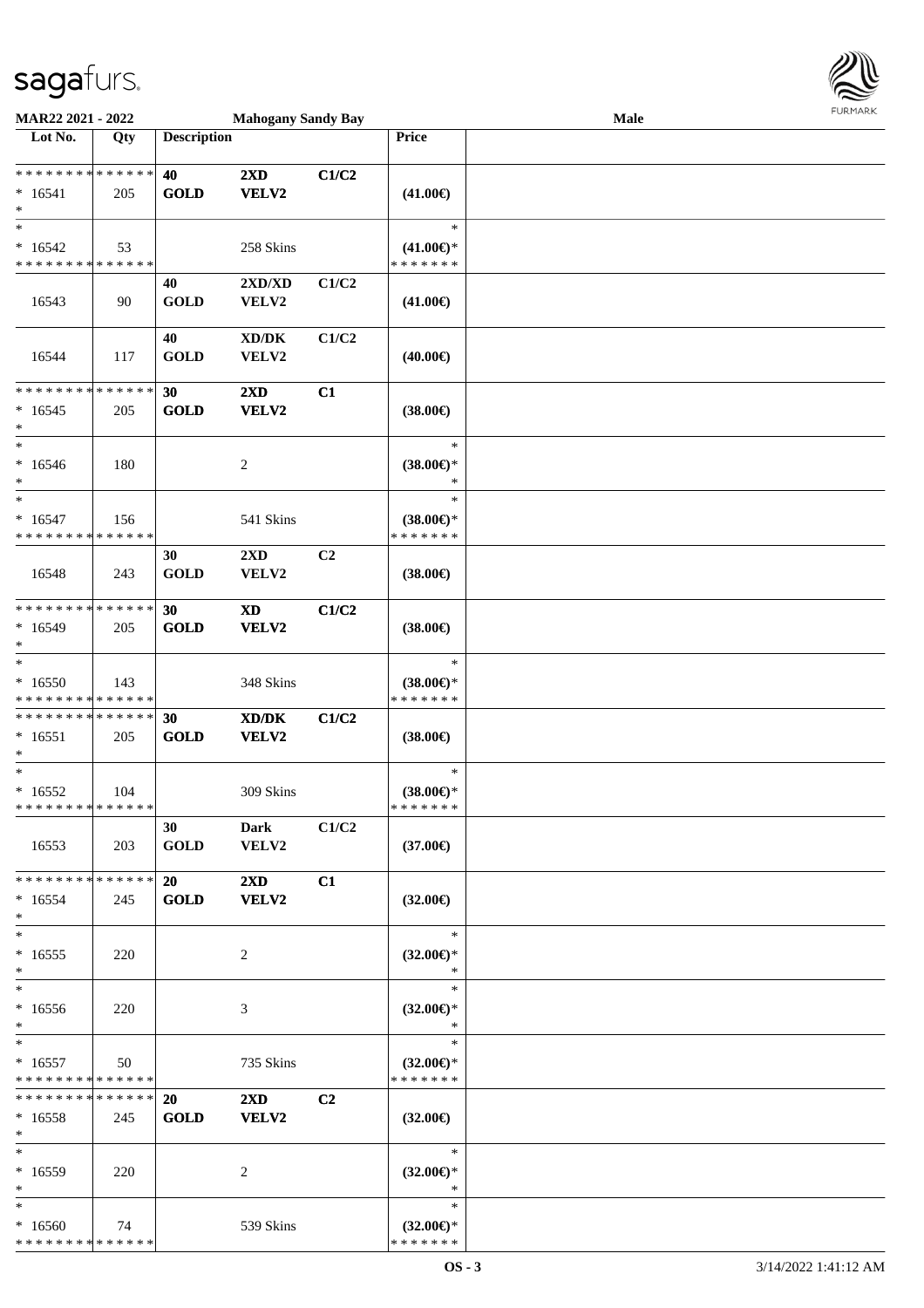

| MAR22 2021 - 2022                                  |     |                             | <b>Mahogany Sandy Bay</b>                                            |       |                                                | Male |  |  |  |  |
|----------------------------------------------------|-----|-----------------------------|----------------------------------------------------------------------|-------|------------------------------------------------|------|--|--|--|--|
| Lot No.                                            | Qty | <b>Description</b>          |                                                                      |       | Price                                          |      |  |  |  |  |
| * * * * * * * * * * * * * *<br>$*16561$<br>$\ast$  | 245 | 20<br><b>GOLD</b>           | $\boldsymbol{\mathrm{XD}}$<br>VELV2                                  | C1/C2 | $(32.00\epsilon)$                              |      |  |  |  |  |
| $\ast$<br>$*16562$<br>$\ast$                       | 220 |                             | $\boldsymbol{2}$                                                     |       | $\ast$<br>$(32.00\epsilon)$ *<br>$\ast$        |      |  |  |  |  |
| $\ast$<br>$*16563$<br>* * * * * * * * * * * * * *  | 182 |                             | 647 Skins                                                            |       | $\ast$<br>$(32.00\epsilon)$ *<br>* * * * * * * |      |  |  |  |  |
| 16564                                              | 124 | 20<br><b>GOLD</b>           | $\bold{X}\bold{D}/\bold{D}\bold{K}$<br>VELV2                         | C1/C2 | $(32.00\epsilon)$                              |      |  |  |  |  |
| * * * * * * * * * * * * * *<br>$*16565$<br>$\ast$  | 245 | 20<br><b>GOLD</b>           | <b>Dark</b><br>VELV2                                                 | C1/C2 | $(31.00\epsilon)$                              |      |  |  |  |  |
| $\ast$<br>$*16566$<br>* * * * * * * * * * * * * *  | 93  |                             | 338 Skins                                                            |       | $\ast$<br>$(31.00\epsilon)$ *<br>* * * * * * * |      |  |  |  |  |
| * * * * * * * * * * * * * *<br>$*16567$<br>$\ast$  | 265 | $\mathbf{0}$<br><b>GOLD</b> | 2XD<br>VELV2                                                         | C1    | $(27.50\epsilon)$                              |      |  |  |  |  |
| $\ast$<br>$*16568$<br>* * * * * * * * * * * * * *  | 203 |                             | 468 Skins                                                            |       | $\ast$<br>$(27.50\epsilon)$ *<br>* * * * * * * |      |  |  |  |  |
| 16569                                              | 255 | $\bf{0}$<br><b>GOLD</b>     | $2{\bf X}{\bf D}$<br>VELV2                                           | C2    | $(27.50\epsilon)$                              |      |  |  |  |  |
| * * * * * * * * * * * * * *<br>$*16570$<br>$\ast$  | 265 | $\mathbf{0}$<br><b>GOLD</b> | $\boldsymbol{\text{X} \text{D} \text{/} \text{D} \text{K}}$<br>VELV2 | C1/C2 | $(27.50\epsilon)$                              |      |  |  |  |  |
| $\ast$<br>$* 16571$<br>* * * * * * * * * * * * * * | 155 |                             | 420 Skins                                                            |       | $\ast$<br>$(27.50\epsilon)$ *<br>* * * * * * * |      |  |  |  |  |
|                                                    |     |                             | <b>Mahogany Rees-Keyes</b>                                           |       |                                                | Male |  |  |  |  |
| 16573                                              | 180 | 20<br><b>GOLD</b>           | 2XD/XD<br>VELV3                                                      | C1/C2 | $(33.00\epsilon)$                              |      |  |  |  |  |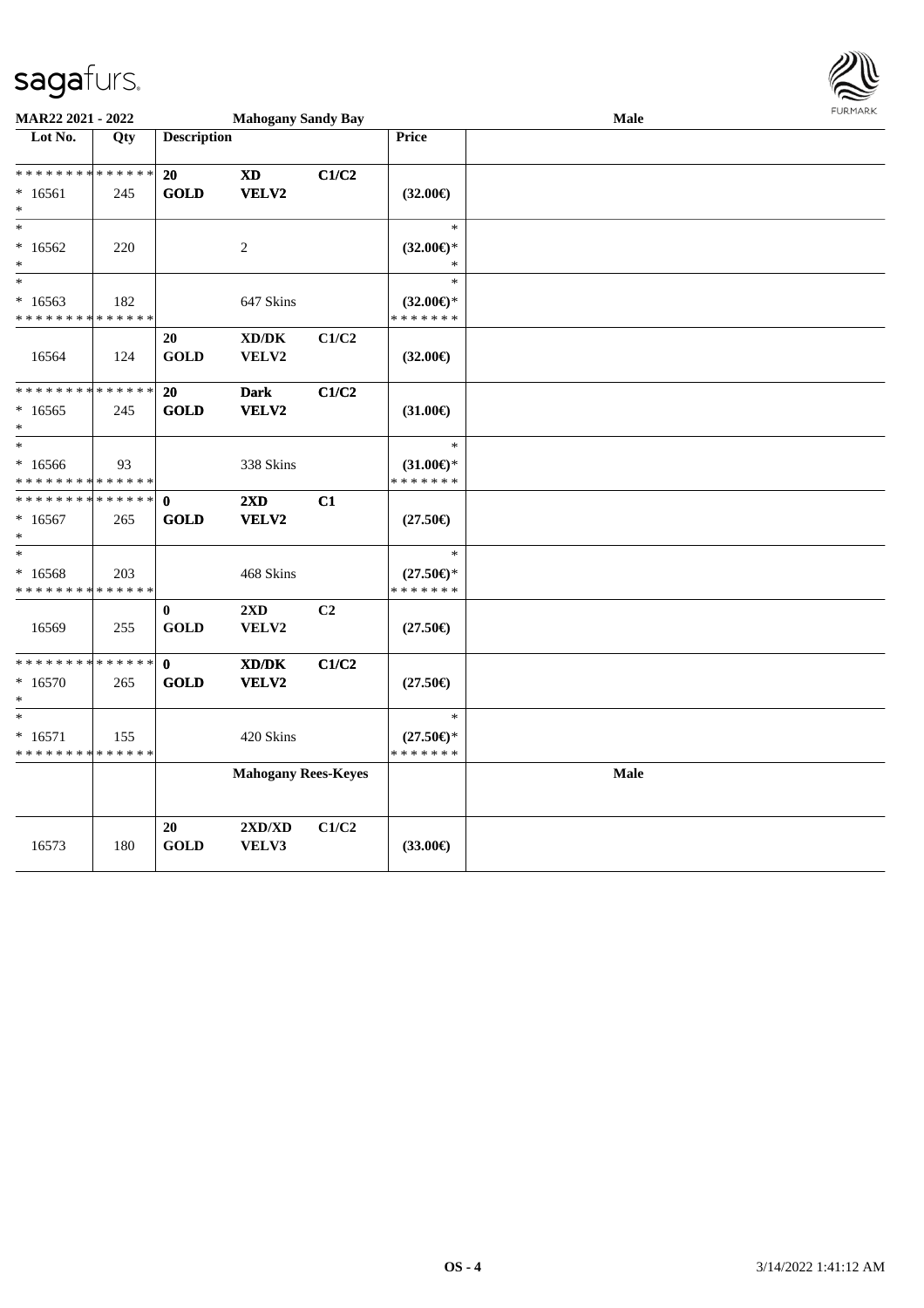

| <b>MAR22 2021 - 2022</b>                |             |                    | <b>Mahogany Northwest</b>                   |       |                                      | <b>Male</b> |  |
|-----------------------------------------|-------------|--------------------|---------------------------------------------|-------|--------------------------------------|-------------|--|
| Lot No.                                 | Qty         | <b>Description</b> |                                             |       | <b>Price</b>                         |             |  |
|                                         |             |                    |                                             |       |                                      |             |  |
|                                         |             | 40                 | $2{\bf X}{\bf D}/{\bf X}{\bf D}$            | C1/C2 |                                      |             |  |
| 16581                                   | 102         | <b>SLVR</b>        | VELV1                                       |       | $(34.00\epsilon)$                    |             |  |
|                                         |             |                    |                                             |       |                                      |             |  |
|                                         |             | 30                 | 2XD/XD                                      | C1/C2 |                                      |             |  |
| 16582                                   | 126         | <b>SLVR</b>        | <b>VELV1</b>                                |       | $(31.00\epsilon)$                    |             |  |
|                                         |             |                    |                                             |       |                                      |             |  |
|                                         |             | 20                 | 2XD/XD                                      | C1/C2 |                                      |             |  |
| 16583                                   | 107         | <b>SLVR</b>        | VELV1                                       |       | $(26.50\epsilon)$                    |             |  |
|                                         |             |                    | <b>Mahogany Dixon mink</b>                  |       |                                      | Male        |  |
|                                         |             |                    |                                             |       |                                      |             |  |
|                                         |             |                    |                                             |       |                                      |             |  |
|                                         |             | 20                 | $2{\bf X}{\bf D}/{\bf X}{\bf D}$            | C1/C2 |                                      |             |  |
| 16585                                   | 258         | <b>SLVR</b>        | VELV2                                       |       | $(31.00\epsilon)$                    |             |  |
|                                         |             |                    |                                             |       |                                      |             |  |
|                                         |             | $\bf{0}$           | $2{\bf X}{\bf D}/{\bf X}{\bf D}$            | C1/C2 |                                      |             |  |
| 16586                                   | 189         | <b>SLVR</b>        | VELV2                                       |       | $(25.50\epsilon)$                    |             |  |
|                                         |             |                    |                                             |       |                                      |             |  |
|                                         |             |                    | <b>Mahogany Sandy Bay</b>                   |       |                                      | Male        |  |
|                                         |             |                    |                                             |       |                                      |             |  |
| * * * * * * * * * * * * * *             |             |                    |                                             |       |                                      |             |  |
|                                         |             | 30                 | 2XD                                         | C1/C2 |                                      |             |  |
| * 16588<br>$\ast$                       | 225         | <b>SLVR</b>        | VELV2                                       |       | $(36.00\epsilon)$                    |             |  |
| $\ast$                                  |             |                    |                                             |       | $\ast$                               |             |  |
| * 16589                                 | 229         |                    | 454 Skins                                   |       | $(36.00\epsilon)$ *                  |             |  |
| * * * * * * * *                         | * * * * * * |                    |                                             |       | * * * * * * *                        |             |  |
|                                         |             | 30                 | 2XD                                         | C1/C2 |                                      |             |  |
| 16590                                   | 106         | <b>SLVR</b>        | VELV2                                       |       | $(36.00\epsilon)$                    |             |  |
|                                         |             |                    |                                             |       |                                      |             |  |
| * * * * * * * * * * * * * *             |             | 30                 | $\mathbf{X}\mathbf{D}/\mathbf{D}\mathbf{K}$ | C1/C2 |                                      |             |  |
| * 16591                                 | 225         | <b>SLVR</b>        | VELV2                                       |       | $(36.00\epsilon)$                    |             |  |
| $\ast$                                  |             |                    |                                             |       |                                      |             |  |
| $\ast$                                  |             |                    |                                             |       | $\ast$                               |             |  |
| $*16592$<br>* * * * * * * * * * * * * * | 74          |                    | 299 Skins                                   |       | $(36.00\epsilon)$ *<br>* * * * * * * |             |  |
|                                         |             | 30                 | XD/DK                                       | C1/C2 |                                      |             |  |
| 16593                                   | 111         | <b>SLVR</b>        | VELV2                                       |       | $(36.00\epsilon)$                    |             |  |
|                                         |             |                    |                                             |       |                                      |             |  |
| * * * * * * * * * * * * * * *           |             | 20                 | $2\mathbf{X}\mathbf{D}$                     | C1/C2 |                                      |             |  |
| $*16594$                                | 265         | <b>SLVR</b>        | VELV2                                       |       | $(31.00\epsilon)$                    |             |  |
| $*$                                     |             |                    |                                             |       |                                      |             |  |
| $*$                                     |             |                    |                                             |       | $\ast$                               |             |  |
| $*16595$                                | 240         |                    | 2                                           |       | $(31.00\epsilon)$ *                  |             |  |
| $*$                                     |             |                    |                                             |       | $\ast$                               |             |  |
| $*$                                     |             |                    |                                             |       | $\ast$                               |             |  |
| $*16596$                                | 105         |                    | 610 Skins                                   |       | $(31.00\epsilon)$ *                  |             |  |
| * * * * * * * * * * * * * *             |             |                    |                                             |       | * * * * * * *                        |             |  |
|                                         |             | 20                 | 2XD/XD                                      | C1/C2 |                                      |             |  |
| 16597                                   | 128         | <b>SLVR</b>        | <b>VELV2</b>                                |       | $(31.00\epsilon)$                    |             |  |
| * * * * * * * * * * * * * * *           |             | <b>20</b>          | $\mathbf{X}\mathbf{D}/\mathbf{D}\mathbf{K}$ | C1/C2 |                                      |             |  |
| $*16598$                                | 265         | <b>SLVR</b>        | VELV2                                       |       | $(31.00\epsilon)$                    |             |  |
| $*$                                     |             |                    |                                             |       |                                      |             |  |
| $*$                                     |             |                    |                                             |       | $\ast$                               |             |  |
| * 16599                                 | 225         |                    | 490 Skins                                   |       | $(31.00€)$ *                         |             |  |
| * * * * * * * * * * * * * *             |             |                    |                                             |       | * * * * * * *                        |             |  |
|                                         |             | $\bf{0}$           | $2\mathbf{X}\mathbf{D}$                     | C1/C2 |                                      |             |  |
| 16600                                   | 321         | <b>SLVR</b>        | VELV2                                       |       | $(25.50\epsilon)$                    |             |  |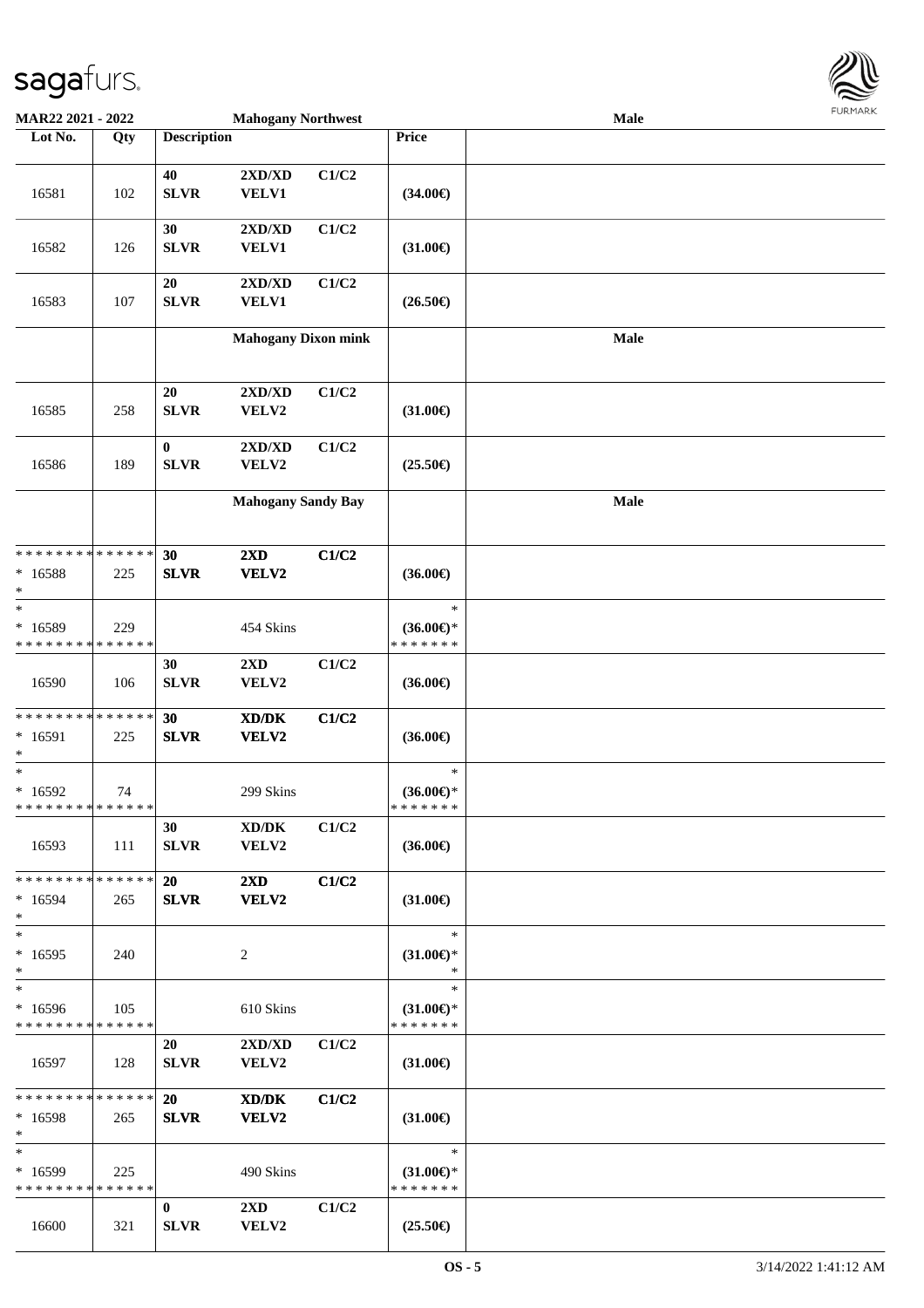

#### **MAR22 2021 - 2022 Mahogany Sandy Bay Male**

|         |     |                    | $\cdots$              |       |                   |  |
|---------|-----|--------------------|-----------------------|-------|-------------------|--|
| Lot No. | Qty | <b>Description</b> |                       |       | Price             |  |
| 16601   | 226 | 0<br><b>SLVR</b>   | XD/DK<br><b>VELV2</b> | C1/C2 | $(25.50\epsilon)$ |  |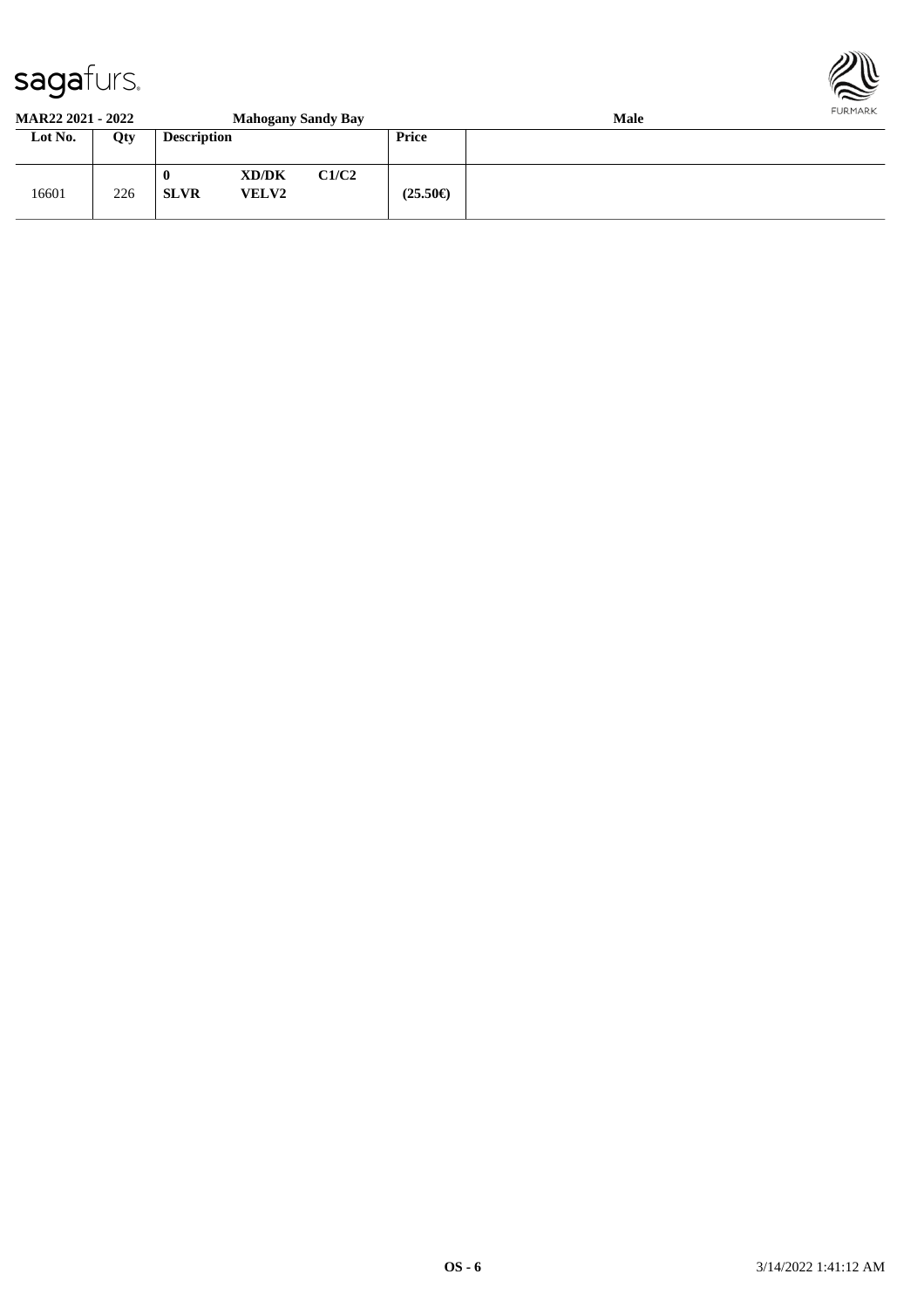

| <b>Mahogany Dixon mink</b><br>MAR22 2021 - 2022   |     |                            |                                              |       |                                                | Male | FURMARK |
|---------------------------------------------------|-----|----------------------------|----------------------------------------------|-------|------------------------------------------------|------|---------|
| Lot No.                                           | Qty | <b>Description</b>         |                                              |       | <b>Price</b>                                   |      |         |
| 16621                                             | 78  | 30<br><b>VSLA</b>          | $2{\bf X}{\bf D}/{\bf X}{\bf D}$<br>VELV2    | C1/C2 | $(32.00\epsilon)$                              |      |         |
|                                                   |     |                            | <b>Mahogany Sandy Bay</b>                    |       |                                                | Male |         |
| * * * * * * * * * * * * * *                       |     | 30                         | 2XD                                          | C1/C2 |                                                |      |         |
| $*16623$<br>$*$                                   | 205 | <b>VSLA</b>                | VELV2                                        |       | $(32.00\epsilon)$                              |      |         |
| $\ast$<br>$*16624$<br>* * * * * * * * * * * * * * | 75  |                            | 280 Skins                                    |       | $\ast$<br>$(32.00\epsilon)$ *<br>* * * * * * * |      |         |
| 16625                                             | 99  | 30<br><b>VSLA</b>          | 2XD/XD<br>VELV2                              | C1/C2 | $(32.00\epsilon)$                              |      |         |
| 16626                                             | 210 | 30<br><b>VSLA</b>          | XD/DK<br>VELV2                               | C1/C2 | $(31.00\epsilon)$                              |      |         |
| * * * * * * * * * * * * * *<br>$*16627$<br>$\ast$ | 245 | 20<br><b>VSLA</b>          | $2\mathbf{X}\mathbf{D}$<br>VELV2             | C1/C2 | $(27.50\epsilon)$                              |      |         |
| $*$<br>$*16628$<br>* * * * * * * * * * * * * *    | 99  |                            | 344 Skins                                    |       | $\ast$<br>$(27.50\epsilon)$ *<br>* * * * * * * |      |         |
| * * * * * * * * * * * * * *<br>$*16629$<br>$\ast$ | 245 | 20<br><b>VSLA</b>          | XD/DK<br>VELV2                               | C1/C2 | $(27.50\epsilon)$                              |      |         |
| $*$<br>$*16630$<br>* * * * * * * * * * * * * *    | 56  |                            | 301 Skins                                    |       | $\ast$<br>$(27.50\epsilon)$ *<br>* * * * * * * |      |         |
| * * * * * * * * * * * * * * *<br>$*16631$<br>$*$  | 265 | $\mathbf 0$<br><b>VSLA</b> | 2XD<br>VELV2                                 | C1/C2 | $(23.00\epsilon)$                              |      |         |
| $*$<br>$*16632$<br>* * * * * * * * * * * * * *    | 53  |                            | 318 Skins                                    |       | $\ast$<br>$(23.00\epsilon)$ *<br>* * * * * * * |      |         |
| 16633                                             | 242 | $\bf{0}$<br><b>VSLA</b>    | $\bold{X}\bold{D}/\bold{D}\bold{K}$<br>VELV2 | C1/C2 | $(23.00\epsilon)$                              |      |         |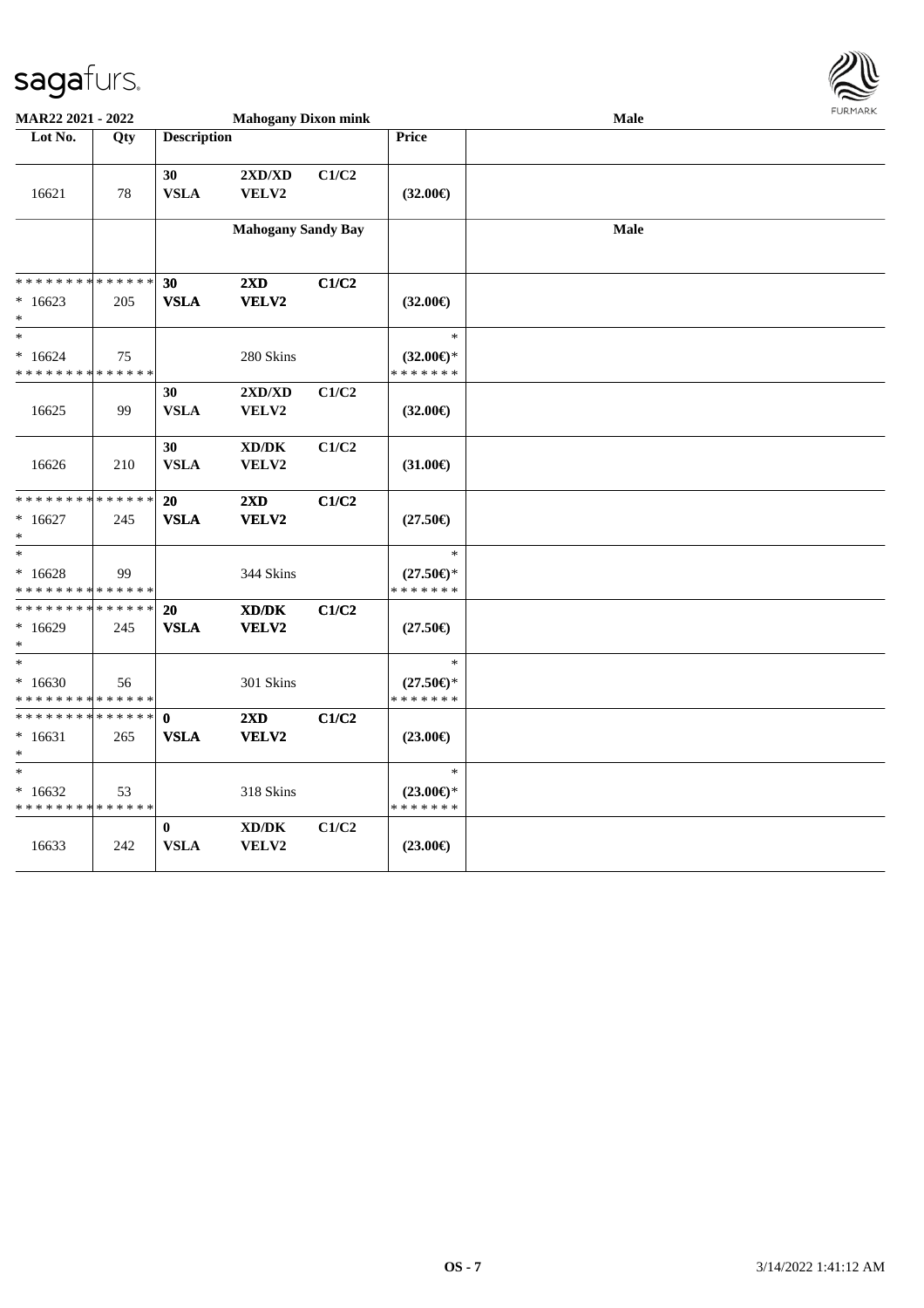

| <b>MAR22 2021 - 2022</b> |     |                                        | <b>Mahogany Northwest</b>     |                               |                   | Female | FURMARK |
|--------------------------|-----|----------------------------------------|-------------------------------|-------------------------------|-------------------|--------|---------|
| Lot No.                  | Qty | <b>Description</b>                     |                               |                               | <b>Price</b>      |        |         |
| 26501                    | 145 | $\bf{0}$<br><b>GOLD</b>                | 2XD/XD<br><b>VELV1</b>        | C1/C2                         | $(24.00\epsilon)$ |        |         |
| 26502                    | 262 | $\bf{0}$<br><b>GOLD</b>                | 2XD/XD<br><b>VELV1</b>        | C1/C2                         | $(24.00\epsilon)$ |        |         |
| 26503                    | 314 | 1<br><b>GOLD</b>                       | 2XD/XD<br><b>VELV1</b>        | C1/C2                         | $(19.00\epsilon)$ |        |         |
|                          |     |                                        |                               | <b>Mahogany Sundry owners</b> |                   | Female |         |
| 26505                    | 236 | $\overline{\mathbf{4}}$<br><b>GOLD</b> | 2XD/XD<br><b>VELV2</b>        | C2/C3                         | $8.00 \in$        |        |         |
| 26506                    | 203 | 4<br><b>GOLD</b>                       | <b>DK/MED</b><br><b>VELV2</b> | C2/C3                         | $8.00 \in$        |        |         |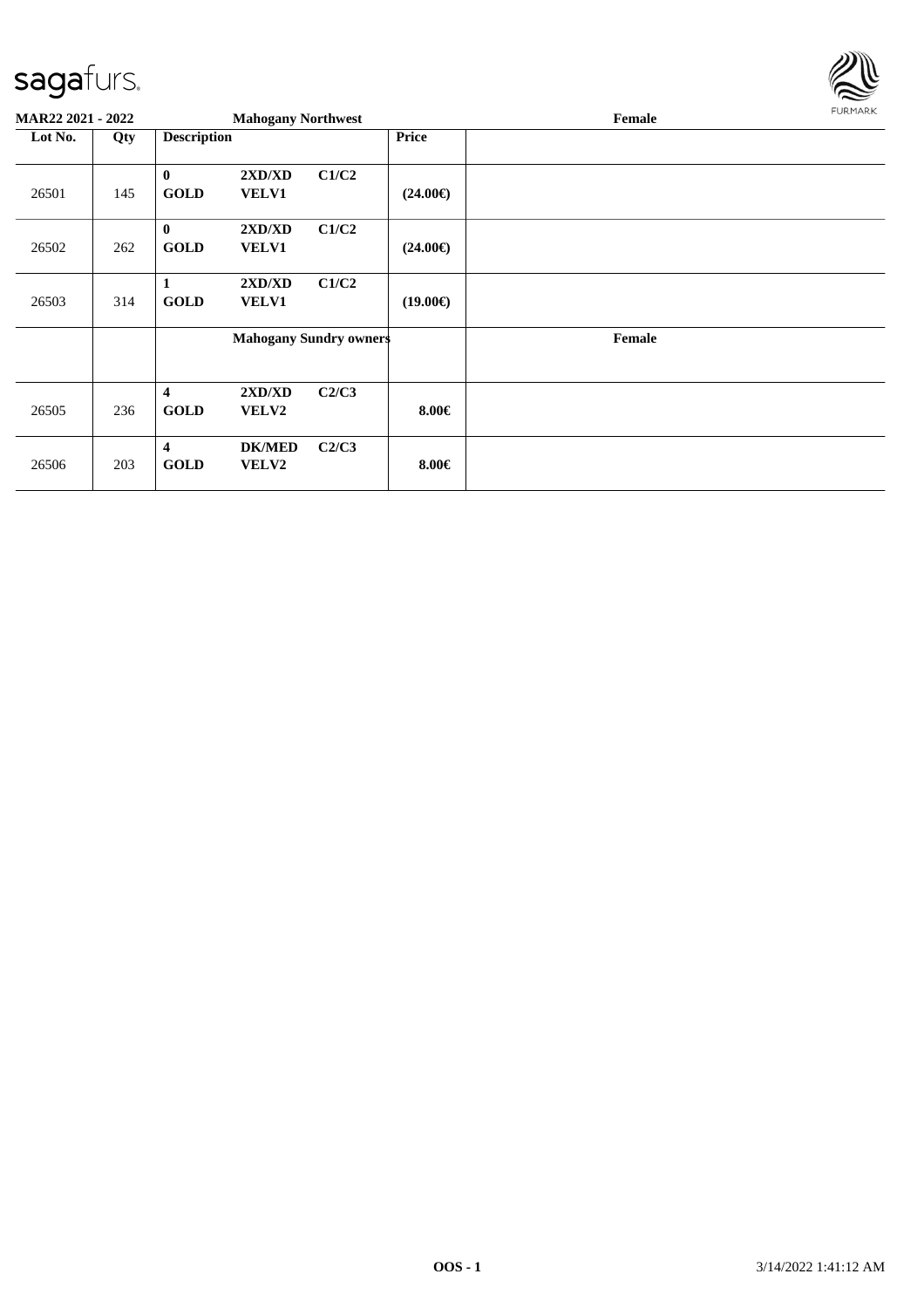

| <b>MAR22 2021 - 2022</b> |     |                               | <b>Mahogany Dixon mink</b>              |       |                   | Female | FURMARK |
|--------------------------|-----|-------------------------------|-----------------------------------------|-------|-------------------|--------|---------|
| Lot No.                  | Qty | <b>Description</b>            |                                         |       | <b>Price</b>      |        |         |
| 26521                    | 267 | <b>GOLD</b>                   | $2\mathbf{X}\mathbf{D}$<br>VELV2        | C1/C2 | $(22.00\epsilon)$ |        |         |
| 26522                    | 253 | 1<br><b>GOLD</b>              | XD/DK<br><b>VELV2</b>                   | C1/C2 | $(22.00\epsilon)$ |        |         |
| 26523                    | 285 | $\overline{2}$<br><b>GOLD</b> | $2\mathbf{X}\mathbf{D}$<br><b>VELV2</b> | C1/C2 | $(17.00\epsilon)$ |        |         |
| 26524                    | 263 | $\overline{2}$<br><b>GOLD</b> | XD/DK<br><b>VELV2</b>                   | C1/C2 | $(17.00\epsilon)$ |        |         |
| 26525                    | 136 | 3<br><b>GOLD</b>              | 2XD/XD<br><b>VELV2</b>                  | C1/C2 | $(12.50\epsilon)$ |        |         |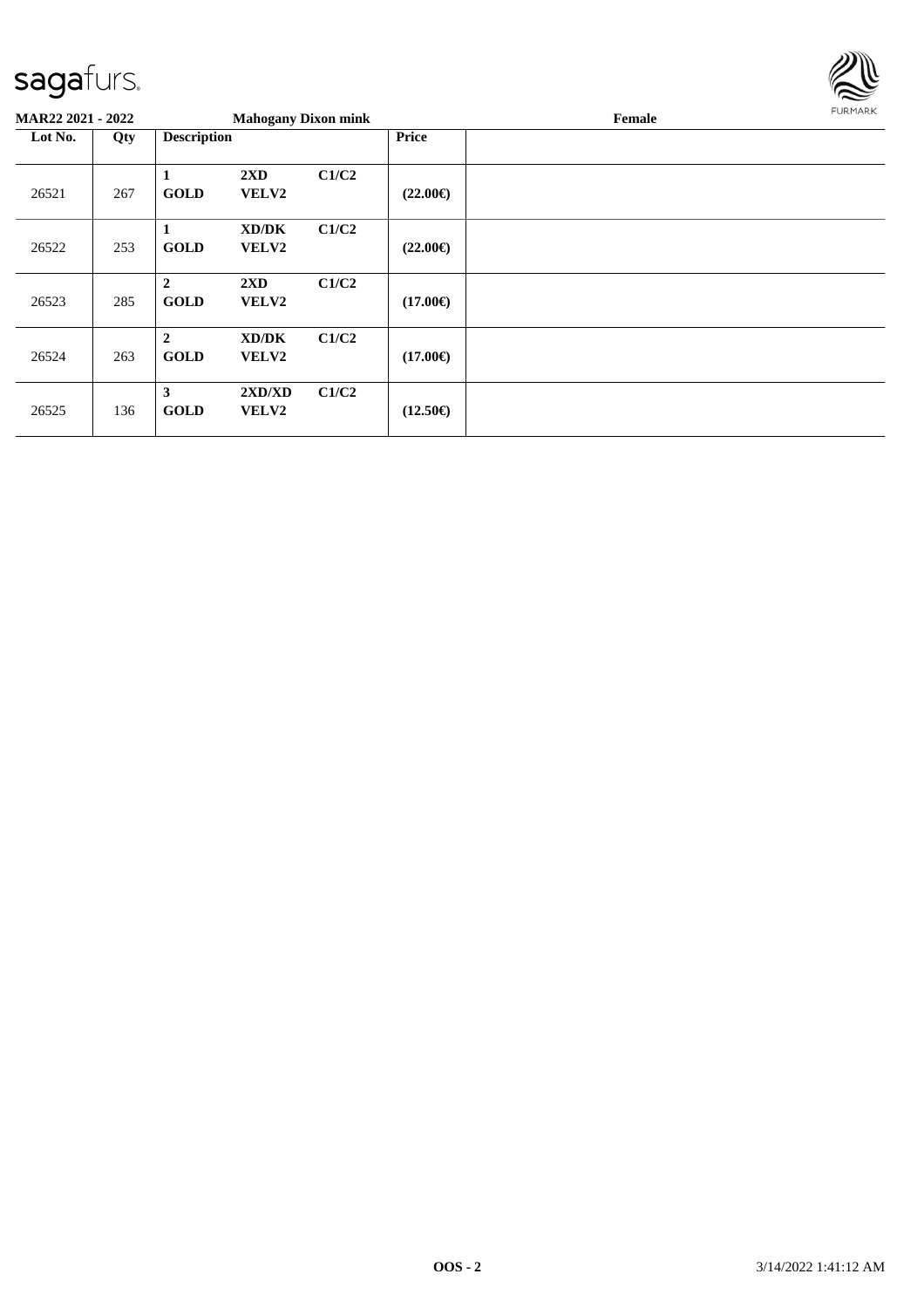

| MAR22 2021 - 2022                                  |     |                               | <b>Mahogany Sandy Bay</b>                    |       |                                                | Female |  |
|----------------------------------------------------|-----|-------------------------------|----------------------------------------------|-------|------------------------------------------------|--------|--|
| Lot No.                                            | Qty | <b>Description</b>            |                                              |       | Price                                          |        |  |
| 26541                                              | 279 | $\bf{0}$<br><b>GOLD</b>       | 2XD<br>VELV2                                 | C1    | $(26.50\epsilon)$                              |        |  |
| 26542                                              | 182 | $\bf{0}$<br><b>GOLD</b>       | $2{\bf X}{\bf D}$<br>VELV2                   | C1/C2 | $(26.50\epsilon)$                              |        |  |
| 26543                                              | 246 | $\bf{0}$<br><b>GOLD</b>       | 2XD<br>VELV2                                 | C2    | $(26.50\epsilon)$                              |        |  |
| 26544                                              | 183 | $\bf{0}$<br><b>GOLD</b>       | $\bold{X}\bold{D}/\bold{D}\bold{K}$<br>VELV2 | C1/C2 | $(26.50\epsilon)$                              |        |  |
| 26545                                              | 239 | $\bf{0}$<br><b>GOLD</b>       | $\bold{X}\bold{D}/\bold{D}\bold{K}$<br>VELV2 | C1/C2 | $(26.50\in)$                                   |        |  |
| * * * * * * * * * * * * * *<br>$* 26546$<br>$*$    | 465 | $\mathbf{1}$<br><b>GOLD</b>   | 2XD<br>VELV2                                 | C1    | $(22.00\epsilon)$                              |        |  |
| $\ast$<br>$* 26547$<br>* * * * * * * * * * * * * * | 281 |                               | 746 Skins                                    |       | $\ast$<br>$(22.00\epsilon)$ *<br>* * * * * * * |        |  |
| 26548                                              | 351 | 1<br><b>GOLD</b>              | 2XD<br>VELV2                                 | C1/C2 | $(22.00\epsilon)$                              |        |  |
| * * * * * * * * * * * * * *<br>* 26549<br>$\ast$   | 465 | 1<br><b>GOLD</b>              | 2XD<br>VELV2                                 | C2    | $(22.00\epsilon)$                              |        |  |
| $\ast$<br>* 26550<br>$\ast$                        | 440 |                               | $\boldsymbol{2}$                             |       | $\ast$<br>$(22.00\epsilon)$ *<br>$\ast$        |        |  |
| $\ast$<br>$* 26551$<br>* * * * * * * * * * * * * * | 161 |                               | 1066 Skins                                   |       | $\ast$<br>$(22.00\epsilon)$ *<br>* * * * * * * |        |  |
| 26552                                              | 369 | 1<br><b>GOLD</b>              | $\mathbf{X}\mathbf{D}$<br>VELV2              | C1/C2 | $(22.00\epsilon)$                              |        |  |
| 26553                                              | 323 | $\mathbf{1}$<br><b>GOLD</b>   | XD/DK<br>VELV2                               | C1/C2 | $(21.50\epsilon)$                              |        |  |
| 26554                                              | 298 | $\mathbf{1}$<br><b>GOLD</b>   | <b>Dark</b><br>VELV2                         | C1/C2 | $(21.00\epsilon)$                              |        |  |
| * * * * * * * * * * * * * * *<br>$*26555$<br>$*$   | 465 | $\overline{2}$<br><b>GOLD</b> | $2\mathbf{X}\mathbf{D}$<br>VELV2             | C1    | $(17.00\epsilon)$                              |        |  |
| $\ast$<br>$* 26556$<br>$*$                         | 440 |                               | 2                                            |       | $\ast$<br>$(17.00\epsilon)$ *<br>$\ast$        |        |  |
| $*$<br>$* 26557$<br>* * * * * * * * * * * * * *    | 254 |                               | 1159 Skins                                   |       | $\ast$<br>$(17.00\epsilon)$ *<br>* * * * * * * |        |  |
| 26558                                              | 514 | $\overline{2}$<br><b>GOLD</b> | $2\mathbf{X}\mathbf{D}$<br>VELV2             | C2    | $(17.00\epsilon)$                              |        |  |
| 26559                                              | 161 | $\overline{2}$<br><b>GOLD</b> | 2XD/XD<br>VELV2                              | C1/C2 | $(17.00\epsilon)$                              |        |  |
| 26560                                              | 358 | $\mathbf{2}$<br><b>GOLD</b>   | XD<br>VELV2                                  | C1/C2 | $(17.00\epsilon)$                              |        |  |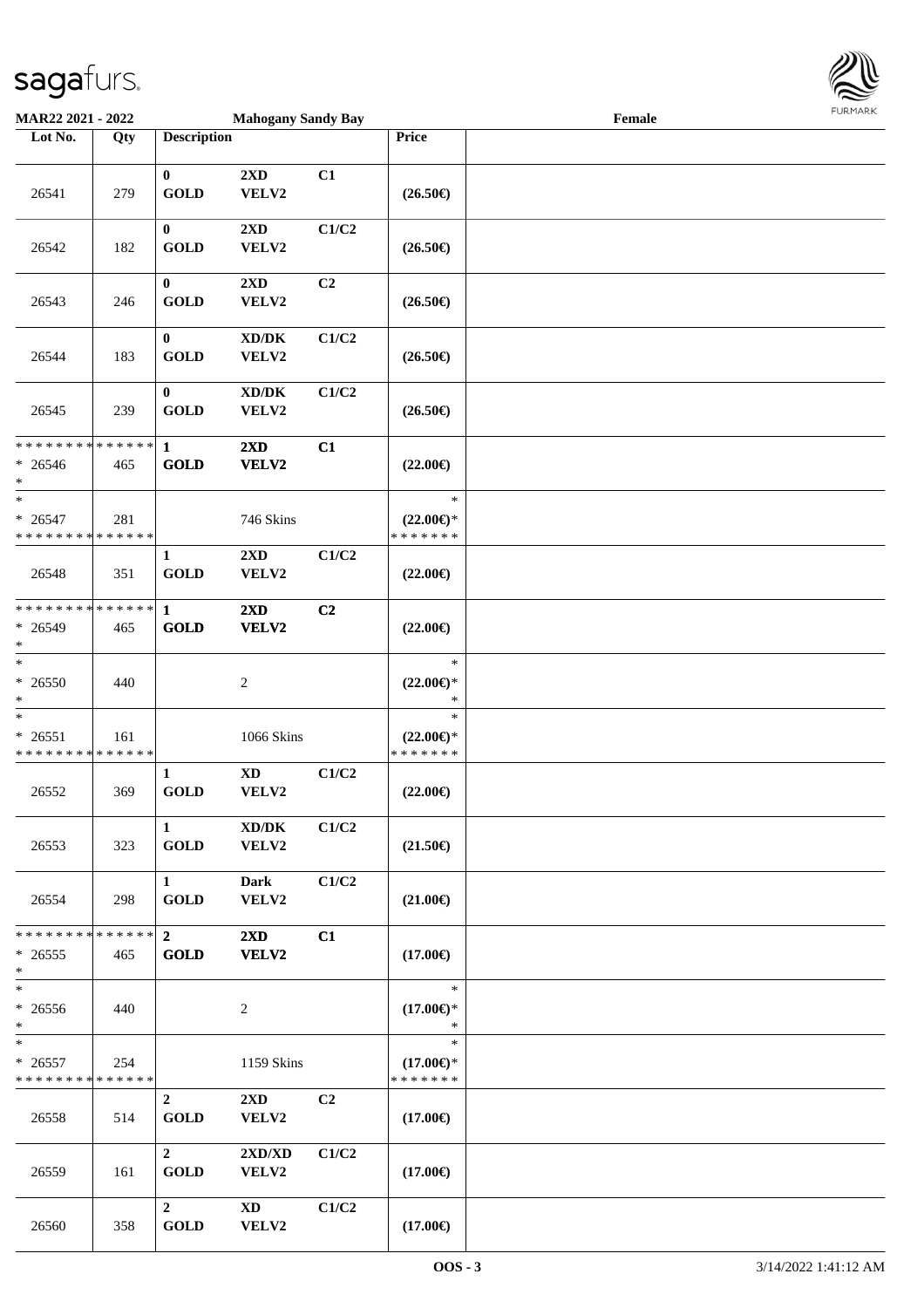

|         | <b>MAR22 2021 - 2022</b><br><b>Mahogany Sandy Bay</b> |                    |                            |       |                   | <b>FURPIARR</b><br>Female |  |  |  |  |
|---------|-------------------------------------------------------|--------------------|----------------------------|-------|-------------------|---------------------------|--|--|--|--|
| Lot No. | Qty                                                   | <b>Description</b> |                            |       | <b>Price</b>      |                           |  |  |  |  |
| 26561   | 172                                                   | <b>GOLD</b>        | Dark<br><b>VELV2</b>       | C1/C2 | $(16.50\epsilon)$ |                           |  |  |  |  |
|         |                                                       |                    | <b>Mahogany Rees-Keyes</b> |       |                   | Female                    |  |  |  |  |
| 26563   | 144                                                   | 2<br><b>GOLD</b>   | XD/DK<br><b>VELV3</b>      | C1/C2 | $(18.00\epsilon)$ |                           |  |  |  |  |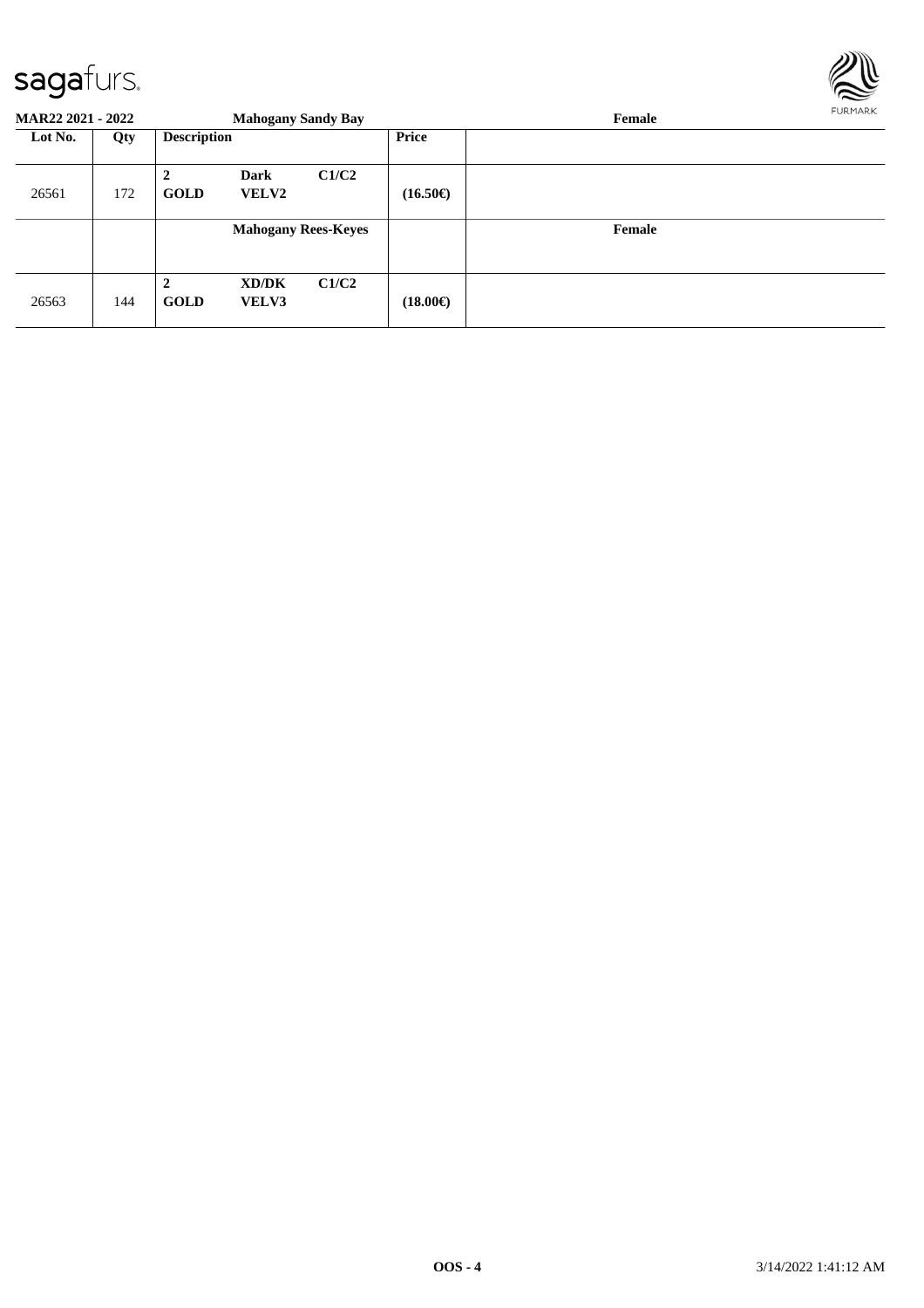

| MAR22 2021 - 2022 |     |                                 | <b>Mahogany Northwest</b>                        |       |                   | Female | <b>FUNITANN</b> |
|-------------------|-----|---------------------------------|--------------------------------------------------|-------|-------------------|--------|-----------------|
| Lot No.           | Qty | <b>Description</b>              |                                                  |       | <b>Price</b>      |        |                 |
| 26581             | 126 | $\bf{0}$<br><b>SLVR</b>         | $2{\bf X}{\bf D}/{\bf X}{\bf D}$<br><b>VELV1</b> | C1/C2 | $(23.00\epsilon)$ |        |                 |
| 26582             | 183 | $\mathbf{1}$<br><b>SLVR</b>     | $2{\bf X}{\bf D}/{\bf X}{\bf D}$<br>VELV1        | C1/C2 | $(18.00\epsilon)$ |        |                 |
|                   |     |                                 | <b>Mahogany Dixon mink</b>                       |       |                   | Female |                 |
| 26584             | 220 | $\mathbf{1}$<br><b>SLVR</b>     | $2{\bf X}{\bf D}/{\bf X}{\bf D}$<br>VELV2        | C1/C2 | $(21.00\epsilon)$ |        |                 |
| 26585             | 127 | $\boldsymbol{2}$<br><b>SLVR</b> | 2XD/XD<br>VELV2                                  | C1/C2 | $(16.00\epsilon)$ |        |                 |
|                   |     |                                 | <b>Mahogany Sandy Bay</b>                        |       |                   | Female |                 |
| 26587             | 513 | $\mathbf{1}$<br><b>SLVR</b>     | 2XD<br>VELV2                                     | C1/C2 | $(21.00\epsilon)$ |        |                 |
| 26588             | 160 | $\mathbf{1}$<br><b>SLVR</b>     | 2XD<br>VELV2                                     | C1/C2 | $(21.00\epsilon)$ |        |                 |
| 26589             | 266 | $\mathbf{1}$<br><b>SLVR</b>     | $\bold{X}\bold{D}/\bold{D}\bold{K}$<br>VELV2     | C1/C2 | $(21.00\epsilon)$ |        |                 |
| 26590             | 141 | $\mathbf{1}$<br><b>SLVR</b>     | $\bold{X}\bold{D}/\bold{D}\bold{K}$<br>VELV2     | C1/C2 | $(21.00\epsilon)$ |        |                 |
| 26591             | 451 | $\overline{2}$<br><b>SLVR</b>   | 2XD<br>VELV2                                     | C1/C2 | $(16.00\epsilon)$ |        |                 |
| 26592             | 242 | $\overline{2}$<br><b>SLVR</b>   | $\bold{X}\bold{D}/\bold{D}\bold{K}$<br>VELV2     | C1/C2 | $(16.00\epsilon)$ |        |                 |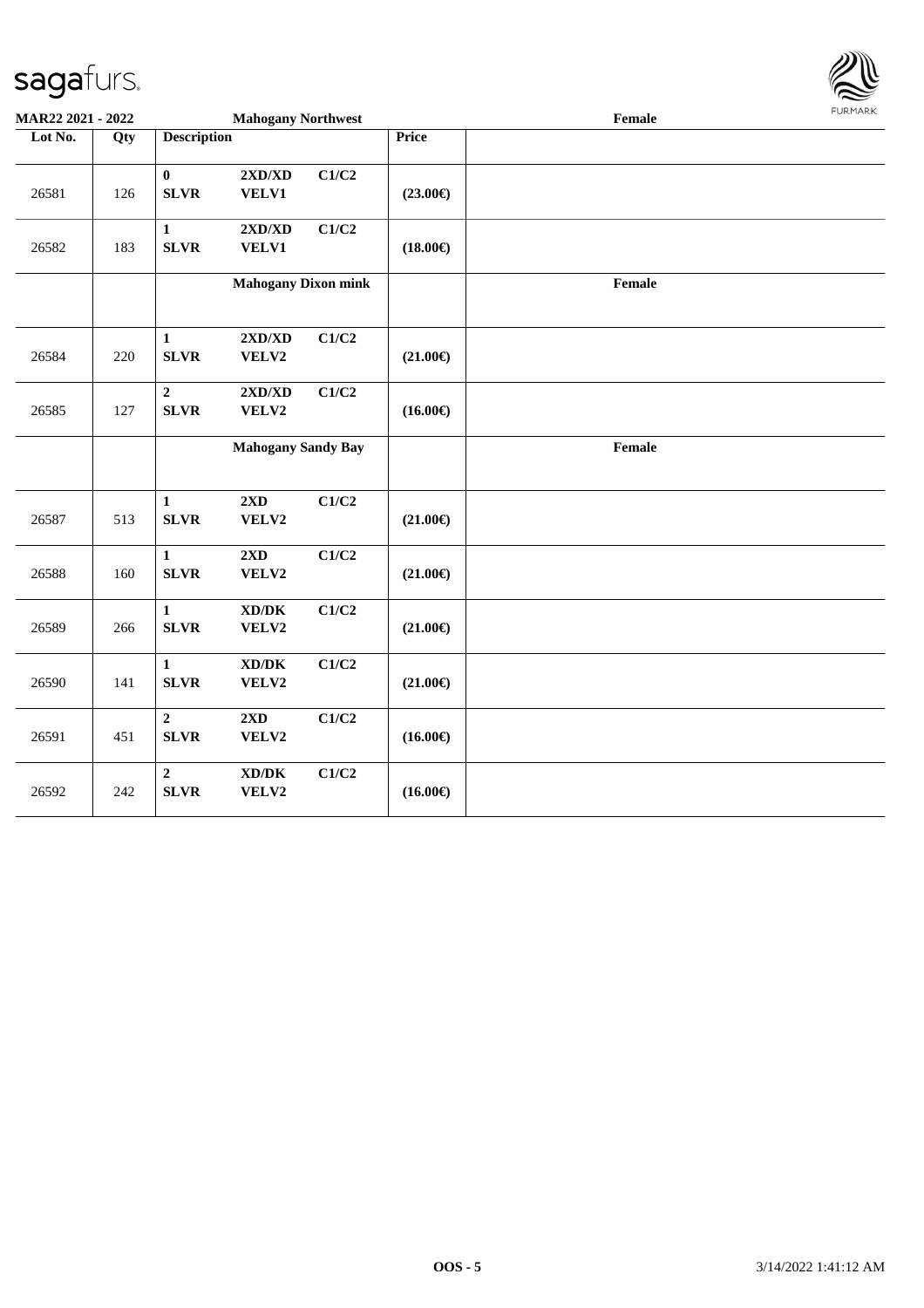

| MAR22 2021 - 2022                        |     |                               | <b>Mahogany Dixon mink</b> |       |                                      | Female |  |  |  |
|------------------------------------------|-----|-------------------------------|----------------------------|-------|--------------------------------------|--------|--|--|--|
| Lot No.                                  | Qty | <b>Description</b>            |                            |       | <b>Price</b>                         |        |  |  |  |
| 26601                                    | 237 | $\mathbf{2}$<br><b>VSLA</b>   | 2XD/XD<br>VELV2            | C1/C2 | $(14.50\epsilon)$                    |        |  |  |  |
| 26602                                    | 84  | $\mathbf{3}$<br><b>VSLA</b>   | 2XD/XD<br>VELV2            | C1/C2 | 10.50€                               |        |  |  |  |
|                                          |     |                               | <b>Mahogany Sandy Bay</b>  |       |                                      | Female |  |  |  |
| **************                           |     | $\mathbf{1}$                  | 2XD                        | C1/C2 |                                      |        |  |  |  |
| $* 26604$<br>$\ast$                      | 465 | <b>VSLA</b>                   | VELV2                      |       | $(18.50\epsilon)$                    |        |  |  |  |
| $\ast$                                   |     |                               |                            |       | $\ast$                               |        |  |  |  |
| $* 26605$<br>* * * * * * * * * * * * * * | 115 |                               | 580 Skins                  |       | $(18.50\epsilon)$ *<br>* * * * * * * |        |  |  |  |
| 26606                                    | 311 | $\mathbf{1}$<br><b>VSLA</b>   | XD/DK<br>VELV2             | C1/C2 | $(18.50\epsilon)$                    |        |  |  |  |
| 26607                                    | 475 | $\overline{2}$<br><b>VSLA</b> | 2XD<br>VELV2               | C1/C2 | $(14.50\epsilon)$                    |        |  |  |  |
| 26608                                    | 346 | $\overline{2}$<br><b>VSLA</b> | XD/DK<br>VELV2             | C1/C2 | $(14.50\epsilon)$                    |        |  |  |  |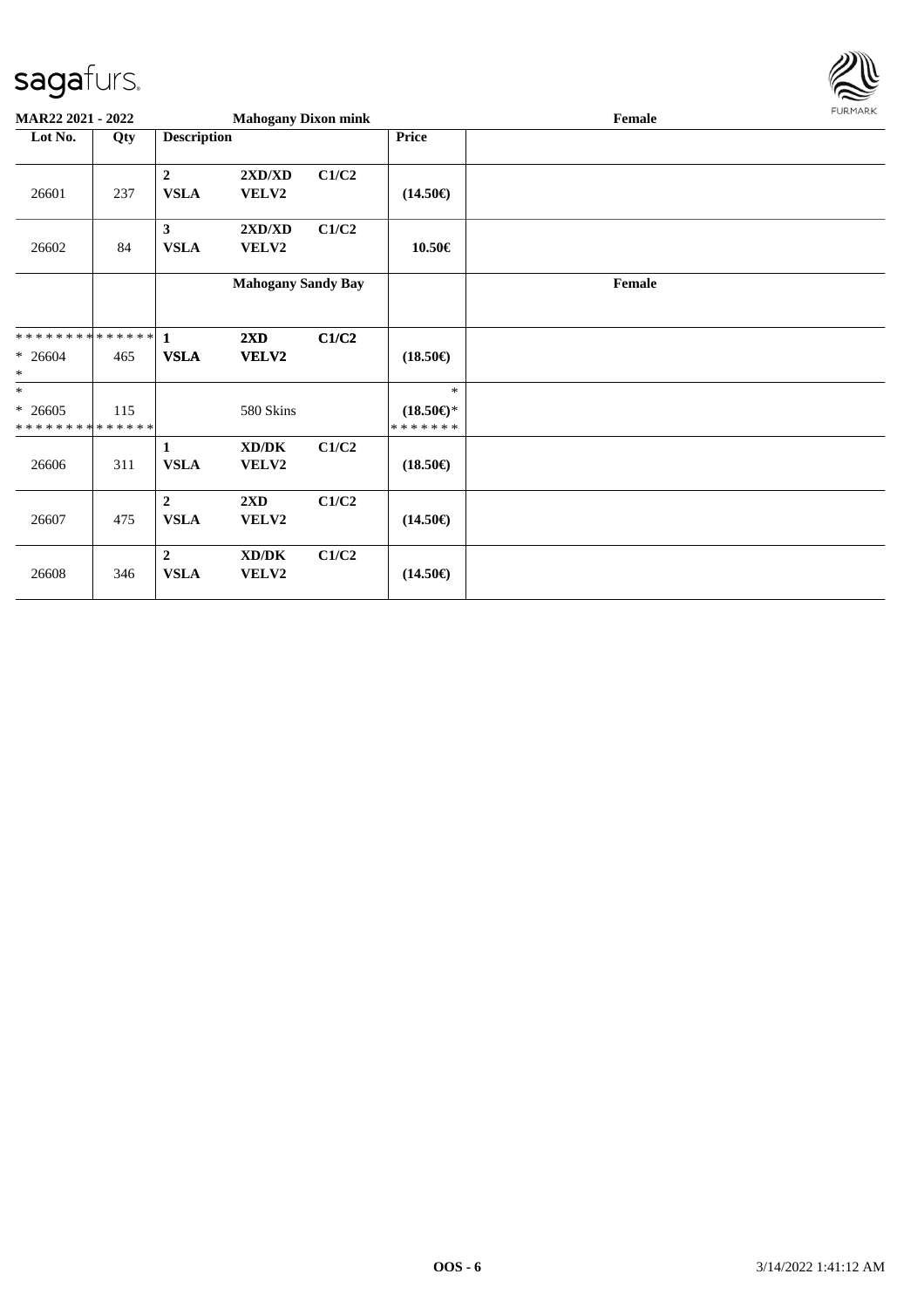

| MAR22 2021 - 2022                                                     |                    |                    | <b>Mahogany</b>            |                |                                                                              | Male |  |
|-----------------------------------------------------------------------|--------------------|--------------------|----------------------------|----------------|------------------------------------------------------------------------------|------|--|
| Lot No.                                                               | Qty                | <b>Description</b> |                            |                | Price                                                                        |      |  |
| 313001                                                                | 136                | 30<br>SI           | 2XD                        | C1/C2          | $(31.00\epsilon)$                                                            |      |  |
| 313002                                                                | 224                | 30<br>SI           | <b>XD</b>                  | C1/C2          | $(28.50\epsilon)$                                                            |      |  |
| ********<br>* 313003<br>$\ast$                                        | * * * * * *<br>246 | 30<br>${\bf SI}$   | <b>Dark</b>                | C1/C2          | $(28.50\epsilon)$                                                            |      |  |
| $\overline{\phantom{a}^*}$<br>* 313004<br>* * * * * * * * * * * * * * | 157                |                    | 403 Skins                  |                | $\ast$<br>$(28.50\mathnormal{\in}\mathcal{)^{\! \! \circ}}$<br>* * * * * * * |      |  |
| 313005                                                                | 123                | 30<br>$\mathbf H$  | $\mathbf{ALL}$             | C2             | $(24.00\epsilon)$                                                            |      |  |
| ********<br>* 313006<br>$\ast$                                        | * * * * * *<br>226 | 30<br><b>SAGA</b>  | 2XD                        | C1/C2          | 33.00€                                                                       |      |  |
| $\ast$<br>* 313007<br>* * * * * * * * * * * * * *                     | 127                |                    | 353 Skins                  |                | $\ast$<br>33.00€*<br>* * * * * * *                                           |      |  |
| 313008                                                                | 189                | 30<br><b>SAGA</b>  | 2XD                        | C3             | 32.00€                                                                       |      |  |
| * * * * * * * *<br>* 313009<br>$\ast$                                 | * * * * * *<br>225 | 30<br><b>SAGA</b>  | $\boldsymbol{\mathrm{XD}}$ | C1/C2          | 34.00€                                                                       |      |  |
| $\ast$<br>$* 313010$<br>$\ast$                                        | 200                |                    | $\sqrt{2}$                 |                | $\ast$<br>34.00€*<br>$\ast$                                                  |      |  |
| $\ast$<br>* 313011<br>* * * * * * * * * * * * * *                     | 107                |                    | 532 Skins                  |                | $\ast$<br>34.00€*<br>* * * * * * *                                           |      |  |
| 313012                                                                | 240                | 30<br><b>SAGA</b>  | <b>XD</b>                  | C3             | 30.00€                                                                       |      |  |
| 313013                                                                | 175                | 30<br><b>SAGA</b>  | <b>Dark</b>                | C1             | 31.00€                                                                       |      |  |
| * * * * * * * * * * * * * * *<br>* 313014<br>$*$                      | 225                | 30<br><b>SAGA</b>  | <b>Dark</b>                | C <sub>2</sub> | $(31.00\epsilon)$                                                            |      |  |
| $\ast$<br>* 313015<br>$*$                                             | <b>200</b>         |                    | 2                          |                | $\ast$<br>$(31.00\epsilon)$ *<br>$\ast$                                      |      |  |
| $\overline{\phantom{1}}$<br>* 313016<br>$*$                           | <b>200</b>         |                    | 3                          |                | $\ast$<br>$(31.00\epsilon)$ *<br>$\ast$                                      |      |  |
| $*$<br>* 313017<br>* * * * * * * * * * * * * *                        | 161                |                    | 786 Skins                  |                | $\ast$<br>$(31.00\epsilon)$ *<br>* * * * * * *                               |      |  |
| * * * * * * * * * * * * * *<br>* 313018<br>$*$                        | 225                | 30<br><b>SAGA</b>  | <b>Dark</b>                | C3             | 30.00€                                                                       |      |  |
| $*$<br>* 313019<br>* * * * * * * * * * * * * *                        | 186                |                    | 411 Skins                  |                | $\ast$<br>$30.00 \in$ *<br>* * * * * * *                                     |      |  |
| 313020                                                                | 114                | 30<br><b>SROY</b>  | $2\rm{XD}$                 | C1/C2          | 33.00€                                                                       |      |  |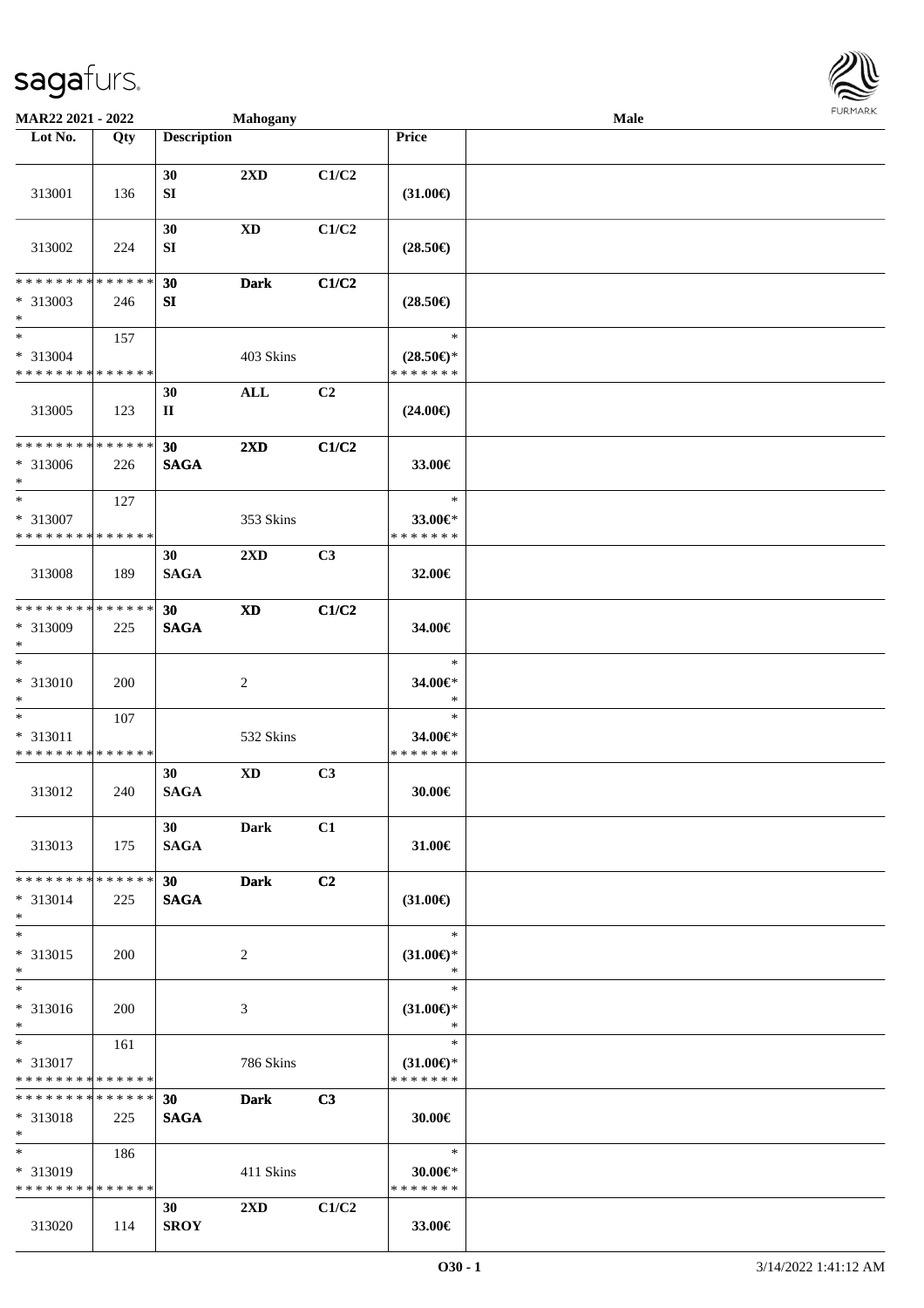

**MAR22 2021 - 2022 Mahogany Male Lot No. Qty Description Price** 313021 124 **30 XD C1/C2 SROY 34.00€** 313022 197 **30 Dark C1/C2 SROY 33.00€**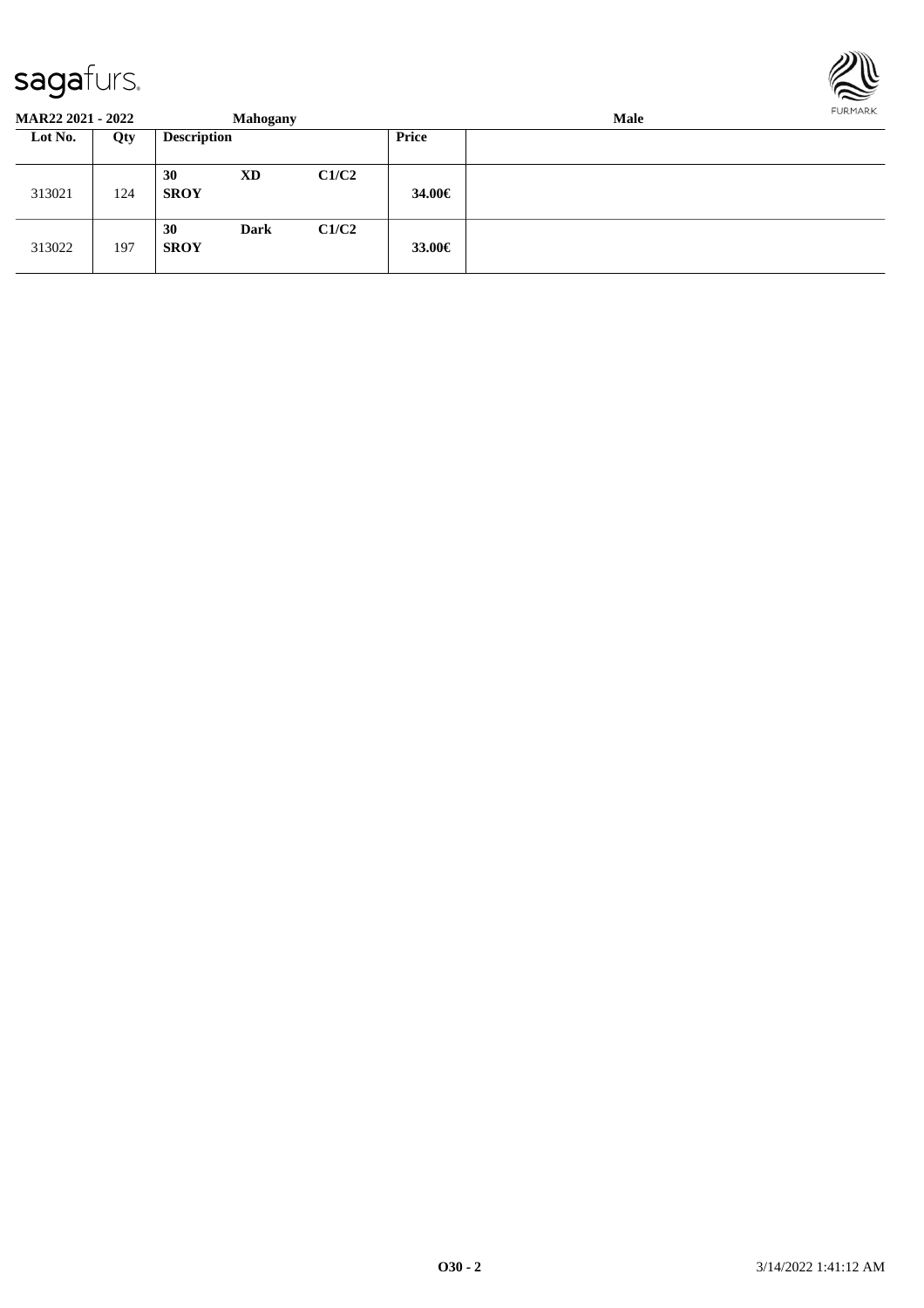



**MAR22 2021 - 2022 Mahogany Male**

| Lot No. | Qty        | $\overline{\phantom{0}}$<br><b>Description</b> | . .            | Price             |
|---------|------------|------------------------------------------------|----------------|-------------------|
| 313061  | 172<br>112 | 20<br>ALL<br>$\mathbf{I}$                      | C <sub>2</sub> | $(19.00\epsilon)$ |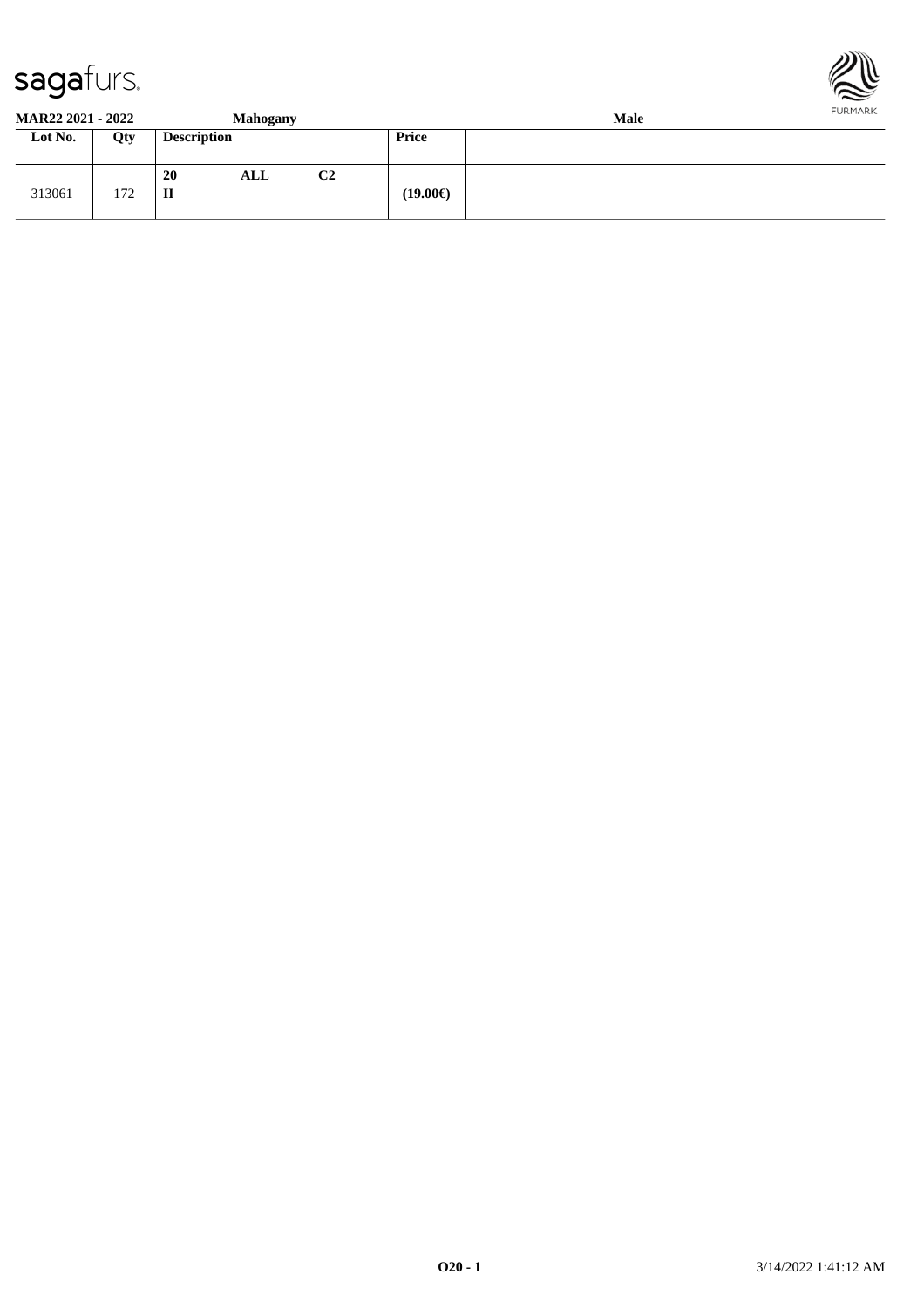

| MAR22 2021 - 2022                       |     |                    | <b>Mahogany Velvet</b>     |                |                                      | Male |  |
|-----------------------------------------|-----|--------------------|----------------------------|----------------|--------------------------------------|------|--|
| Lot No.                                 | Qty | <b>Description</b> |                            |                | Price                                |      |  |
|                                         |     |                    |                            |                |                                      |      |  |
| **************                          |     | 40                 | $2\mathbf{X}\mathbf{D}$    | C1/C2          |                                      |      |  |
| * 313101                                | 225 | SI                 | <b>VELV1</b>               |                | $(33.00\epsilon)$                    |      |  |
| $\ast$<br>$\ast$                        |     |                    |                            |                |                                      |      |  |
|                                         | 218 |                    |                            |                | $\ast$                               |      |  |
| * 313102<br>* * * * * * * * * * * * * * |     |                    | 443 Skins                  |                | $(33.00\epsilon)$ *<br>* * * * * * * |      |  |
|                                         |     |                    |                            |                |                                      |      |  |
| 313103                                  | 171 | 40<br>${\bf SI}$   | 2XD<br>VELV1               | C3             | $(32.00\epsilon)$                    |      |  |
|                                         |     |                    |                            |                |                                      |      |  |
| * * * * * * * * * * * * * *             |     | 40                 | $\boldsymbol{\mathrm{XD}}$ | C1/C2          |                                      |      |  |
| * 313104                                | 225 | ${\bf S}{\bf I}$   | <b>VELV1</b>               |                | $(33.00\epsilon)$                    |      |  |
| $\ast$                                  |     |                    |                            |                |                                      |      |  |
| $\ast$                                  | 181 |                    |                            |                | $\ast$                               |      |  |
| * 313105                                |     |                    | 406 Skins                  |                | $(33.00\epsilon)$ *                  |      |  |
| * * * * * * * * * * * * * *             |     |                    |                            |                | * * * * * * *                        |      |  |
|                                         |     | 40                 | <b>XD</b>                  | C3             |                                      |      |  |
| 313106                                  | 146 | ${\bf SI}$         | VELV1                      |                | $(32.00\epsilon)$                    |      |  |
|                                         |     |                    |                            |                |                                      |      |  |
|                                         |     | 40                 | <b>Dark</b>                | C1             |                                      |      |  |
| 313107                                  | 113 | ${\bf SI}$         | <b>VELV1</b>               |                | $(33.00\epsilon)$                    |      |  |
| * * * * * * * * * * * * * *             |     | 40                 | <b>Dark</b>                | C2             |                                      |      |  |
| * 313108                                | 225 | SI                 | <b>VELV1</b>               |                | $(33.00\epsilon)$                    |      |  |
| $\ast$                                  |     |                    |                            |                |                                      |      |  |
| $\ast$                                  |     |                    |                            |                | $\ast$                               |      |  |
| * 313109                                | 180 |                    | $\sqrt{2}$                 |                | $(33.00\epsilon)$ *                  |      |  |
| $\ast$                                  |     |                    |                            |                | $\ast$                               |      |  |
| $\ast$                                  | 41  |                    |                            |                | $\ast$                               |      |  |
| * 313110                                |     |                    | 446 Skins                  |                | $(33.00\epsilon)$ *                  |      |  |
| * * * * * * * * * * * * * *             |     |                    |                            |                | * * * * * * *                        |      |  |
|                                         |     | 40                 | <b>Dark</b>                | C3             |                                      |      |  |
| 313111                                  | 171 | SI                 | <b>VELV1</b>               |                | $(32.00\epsilon)$                    |      |  |
| ******** <mark>******</mark>            |     | 40                 | 2XD                        | C1/C2          |                                      |      |  |
| * 313112                                | 225 | SI                 | <b>VELV2</b>               |                | $(36.00\epsilon)$                    |      |  |
| $\ast$                                  |     |                    |                            |                |                                      |      |  |
| $\ast$                                  | 140 |                    |                            |                | $\ast$                               |      |  |
| $* 313113$                              |     |                    | 365 Skins                  |                | $(36.00\epsilon)$ *                  |      |  |
| * * * * * * * * * * * * * *             |     |                    |                            |                | * * * * * * *                        |      |  |
|                                         |     | 40                 | $2\mathbf{X}\mathbf{D}$    | C3             |                                      |      |  |
| 313114                                  | 165 | SI                 | VELV2                      |                | $(35.00\epsilon)$                    |      |  |
|                                         |     |                    |                            |                |                                      |      |  |
| * * * * * * * * * * * * * *             |     | 40                 | XD                         | C1/C2          |                                      |      |  |
| $* 313115$<br>$\ast$                    | 226 | <b>SI</b>          | VELV2                      |                | $(36.00\epsilon)$                    |      |  |
| $\ast$                                  | 90  |                    |                            |                | $\ast$                               |      |  |
| $* 313116$                              |     |                    | 316 Skins                  |                | $(36.00\epsilon)$ *                  |      |  |
| * * * * * * * * * * * * * *             |     |                    |                            |                | * * * * * * *                        |      |  |
|                                         |     | 40                 | XD                         | C <sub>3</sub> |                                      |      |  |
| 313117                                  | 127 | SI                 | VELV2                      |                | $(35.00\epsilon)$                    |      |  |
|                                         |     |                    |                            |                |                                      |      |  |
| * * * * * * * * * * * * * *             |     | 40                 | <b>Dark</b>                | C1/C2          |                                      |      |  |
| $* 313118$                              | 225 | <b>SI</b>          | <b>VELV2</b>               |                | $(36.00\epsilon)$                    |      |  |
| $\ast$                                  |     |                    |                            |                |                                      |      |  |
| $\ast$                                  | 187 |                    |                            |                | $\ast$                               |      |  |
| * 313119                                |     |                    | 412 Skins                  |                | $(36.00€)$ *                         |      |  |
| * * * * * * * * * * * * * *             |     |                    |                            |                | * * * * * * *                        |      |  |
| 313120                                  | 133 | 40<br>SI           | Dark<br>VELV2              | C3             | $(35.00\epsilon)$                    |      |  |
|                                         |     |                    |                            |                |                                      |      |  |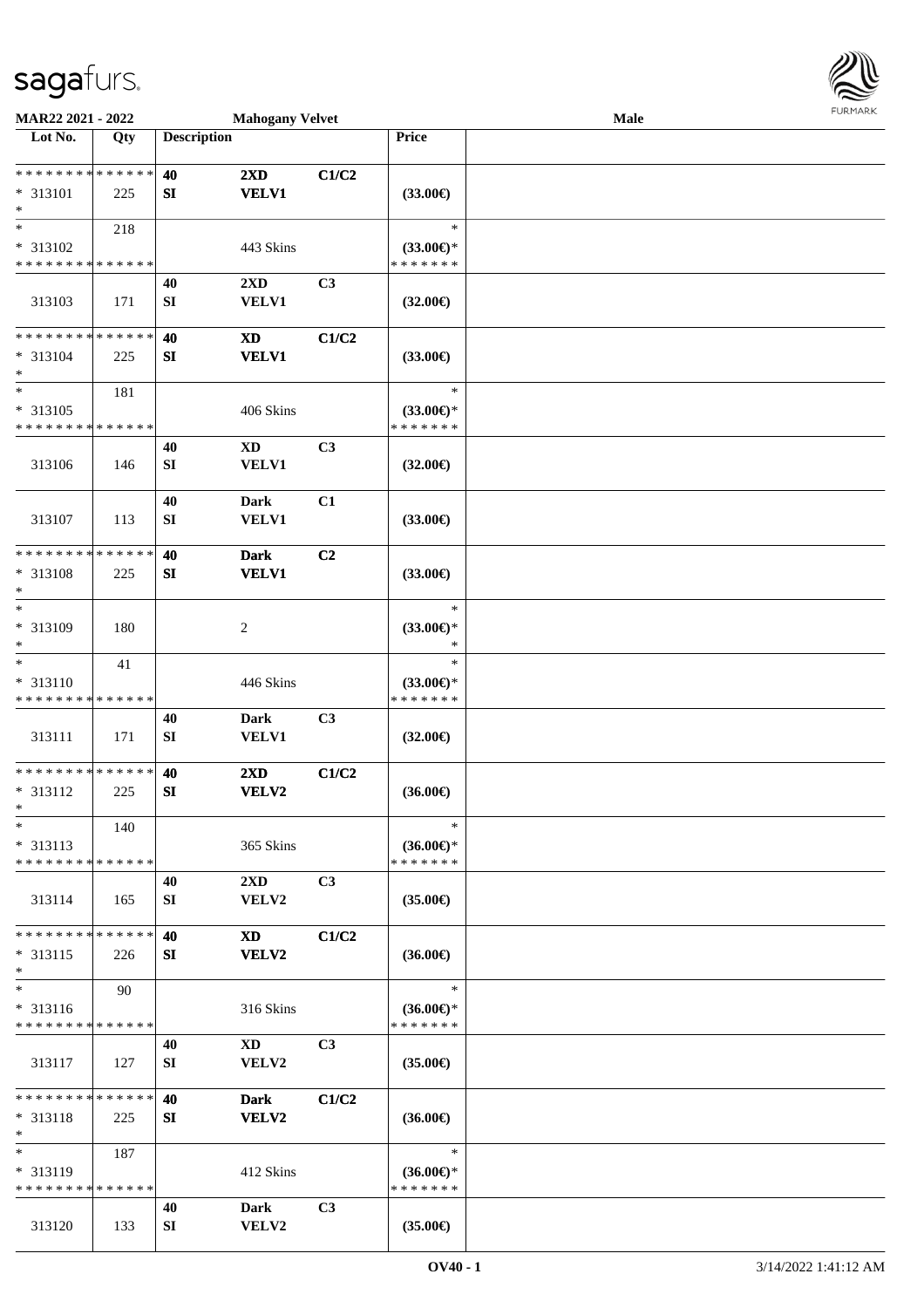

| MAR22 2021 - 2022                                            |     |                    | <b>Mahogany Velvet</b>                     |                |                                                | Male | <b>LOKITAKV</b> |
|--------------------------------------------------------------|-----|--------------------|--------------------------------------------|----------------|------------------------------------------------|------|-----------------|
| Lot No.                                                      | Qty | <b>Description</b> |                                            |                | Price                                          |      |                 |
| 313121                                                       | 188 | 40<br><b>SAGA</b>  | 2XD<br><b>VELV1</b>                        | C1             | $(36.00\epsilon)$                              |      |                 |
| **************<br>* 313122<br>$\ast$                         | 205 | 40<br><b>SAGA</b>  | 2XD<br><b>VELV1</b>                        | C2             | $(36.00\epsilon)$                              |      |                 |
| $\ast$<br>* 313123<br>$\ast$                                 | 180 |                    | 2                                          |                | $\ast$<br>$(36.00\epsilon)$ *<br>$\ast$        |      |                 |
| $\overline{\ast}$<br>* 313124<br>* * * * * * * * * * * * * * | 107 |                    | 492 Skins                                  |                | $\ast$<br>$(36.00\epsilon)$ *<br>* * * * * * * |      |                 |
| 313125                                                       | 132 | 40<br><b>SAGA</b>  | 2XD<br><b>VELV1</b>                        | C <sub>3</sub> | $(35.00\epsilon)$                              |      |                 |
| 313126                                                       | 204 | 40<br><b>SAGA</b>  | $\mathbf{X}\mathbf{D}$<br><b>VELV1</b>     | C1             | $(36.00\epsilon)$                              |      |                 |
| * * * * * * * * * * * * * *<br>$* 313127$<br>$\ast$          | 205 | 40<br><b>SAGA</b>  | $\boldsymbol{\mathrm{XD}}$<br><b>VELV1</b> | C2             | $(36.00\epsilon)$                              |      |                 |
| $\ast$<br>* 313128<br>$\ast$                                 | 180 |                    | $\overline{c}$                             |                | $\ast$<br>$(36.00\epsilon)$ *<br>$\ast$        |      |                 |
| $\ast$<br>* 313129<br>* * * * * * * * * * * * * *            | 171 |                    | 556 Skins                                  |                | $\ast$<br>$(36.00\epsilon)$ *<br>* * * * * * * |      |                 |
| 313130                                                       | 136 | 40<br><b>SAGA</b>  | $\mathbf{X}\mathbf{D}$<br><b>VELV1</b>     | C3             | $(35.00\epsilon)$                              |      |                 |
| * * * * * * * * * * * * * *<br>$* 313131$<br>$\ast$          | 205 | 40<br><b>SAGA</b>  | <b>Dark</b><br><b>VELV1</b>                | C1             | $(36.00\epsilon)$                              |      |                 |
| $\ast$<br>* 313132<br>**************                         | 118 |                    | 323 Skins                                  |                | $\ast$<br>$(36.00\epsilon)$ *<br>* * * * * * * |      |                 |
| * * * * * * * * * * * * * *<br>$* 313133$<br>$\ast$          | 205 | 40<br><b>SAGA</b>  | <b>Dark</b><br><b>VELV1</b>                | C2             | $(36.00\epsilon)$                              |      |                 |
| $\ast$<br>* 313134<br>$*$                                    | 180 |                    | $\overline{2}$                             |                | $\ast$<br>$(36.00\epsilon)$ *<br>$\ast$        |      |                 |
| $\ast$<br>* 313135<br>$\ast$                                 | 180 |                    | 3                                          |                | $\ast$<br>$(36.00€)$ *<br>$\ast$               |      |                 |
| $\ast$<br>* 313136<br>$\ast$                                 | 180 |                    | 4                                          |                | $\ast$<br>$(36.00\epsilon)$ *<br>$\ast$        |      |                 |
| $\ast$<br>* 313137<br>* * * * * * * * * * * * * *            | 45  |                    | 790 Skins                                  |                | $\ast$<br>$(36.00\epsilon)$ *<br>* * * * * * * |      |                 |
| 313138                                                       | 205 | 40<br><b>SAGA</b>  | <b>Dark</b><br><b>VELV1</b>                | C3             | $(35.00\epsilon)$                              |      |                 |
| 313139                                                       | 199 | 40<br><b>SAGA</b>  | $2\mathbf{X}\mathbf{D}$<br>VELV2           | C1             | $(39.00\epsilon)$                              |      |                 |
| * * * * * * * * * * * * * * *<br>* 313140<br>$*$             | 205 | 40<br><b>SAGA</b>  | $2\mathbf{X}\mathbf{D}$<br><b>VELV2</b>    | C2             | (39.00)                                        |      |                 |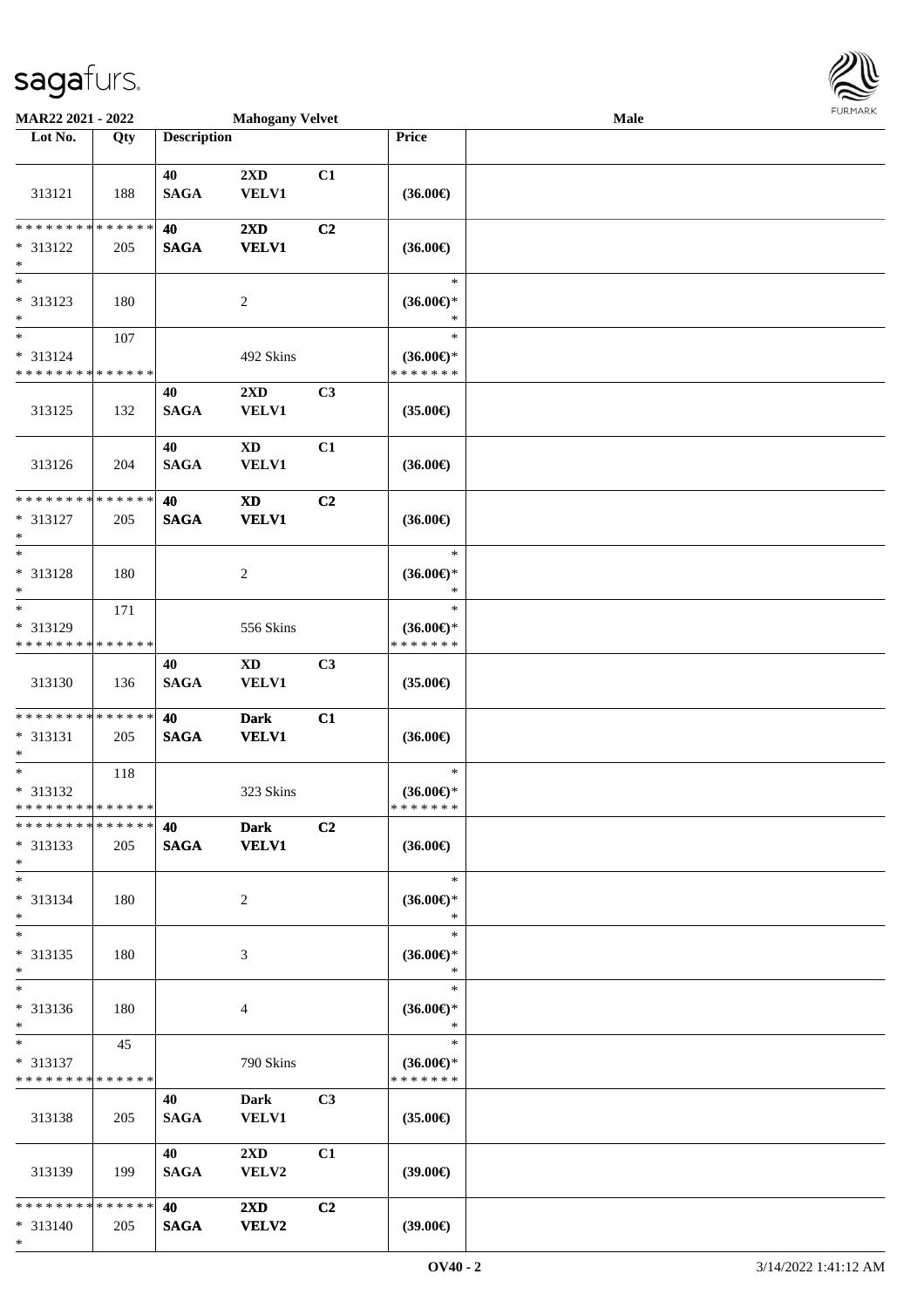

| MAR22 2021 - 2022                       |     |                    | <b>Mahogany Velvet</b>     |                |                     | Male |  |
|-----------------------------------------|-----|--------------------|----------------------------|----------------|---------------------|------|--|
| Lot No.                                 | Qty | <b>Description</b> |                            |                | Price               |      |  |
|                                         |     |                    |                            |                |                     |      |  |
| $\ast$                                  |     | 40                 | 2XD                        | C <sub>2</sub> | $\ast$              |      |  |
| $* 313141$                              | 180 | <b>SAGA</b>        | ${\bf VELV2}$              |                | $(39.00\epsilon)$ * |      |  |
| $\ast$                                  |     |                    |                            |                | $\ast$              |      |  |
| $\ast$                                  |     |                    |                            |                | $\ast$              |      |  |
| * 313142                                |     |                    |                            |                |                     |      |  |
|                                         | 180 |                    | 3                          |                | $(39.00\epsilon)$ * |      |  |
| $\ast$<br>$\overline{\phantom{a}^*}$    |     |                    |                            |                | ∗                   |      |  |
|                                         | 86  |                    |                            |                | $\ast$              |      |  |
| $* 313143$                              |     |                    | 651 Skins                  |                | $(39.00\epsilon)$ * |      |  |
| * * * * * * * * * * * * * *             |     |                    |                            |                | * * * * * * *       |      |  |
| **************                          |     | 40                 | $2\mathbf{X}\mathbf{D}$    | C3             |                     |      |  |
| $* 313144$                              | 205 | <b>SAGA</b>        | <b>VELV2</b>               |                | $(38.00\epsilon)$   |      |  |
| $\ast$                                  |     |                    |                            |                |                     |      |  |
| $\ast$                                  | 57  |                    |                            |                | $\ast$              |      |  |
| $* 313145$                              |     |                    | 262 Skins                  |                | $(38.00\epsilon)$ * |      |  |
| * * * * * * * * * * * * * *             |     |                    |                            |                | * * * * * * *       |      |  |
|                                         |     | 40                 | <b>XD</b>                  | C1             |                     |      |  |
|                                         |     |                    |                            |                |                     |      |  |
| 313146                                  | 157 | <b>SAGA</b>        | VELV2                      |                | (39.00)             |      |  |
|                                         |     |                    |                            |                |                     |      |  |
| ******** <mark>******</mark>            |     | 40                 | <b>XD</b>                  | C <sub>2</sub> |                     |      |  |
| * 313147                                | 205 | <b>SAGA</b>        | <b>VELV2</b>               |                | (39.00)             |      |  |
| $\ast$                                  |     |                    |                            |                |                     |      |  |
| $\ast$                                  |     |                    |                            |                | $\ast$              |      |  |
| * 313148                                | 180 |                    | $\overline{c}$             |                | $(39.00\epsilon)$ * |      |  |
| $\ast$                                  |     |                    |                            |                | ∗                   |      |  |
| $\ast$                                  | 184 |                    |                            |                | $\ast$              |      |  |
| * 313149                                |     |                    | 569 Skins                  |                | $(39.00\epsilon)$ * |      |  |
| * * * * * * * * * * * * * *             |     |                    |                            |                | * * * * * * *       |      |  |
| **************                          |     | 40                 |                            |                |                     |      |  |
|                                         |     |                    | $\boldsymbol{\mathrm{XD}}$ | C3             |                     |      |  |
| * 313150                                | 195 | <b>SAGA</b>        | VELV2                      |                | $(38.00\epsilon)$   |      |  |
| $\ast$                                  |     |                    |                            |                |                     |      |  |
| $\ast$                                  | 46  |                    |                            |                | $\ast$              |      |  |
| $* 313151$                              |     |                    | 241 Skins                  |                | $(38.00\epsilon)$ * |      |  |
| * * * * * * * * * * * * * *             |     |                    |                            |                | * * * * * * *       |      |  |
|                                         |     | 40                 | <b>Dark</b>                | C1             |                     |      |  |
| 313152                                  | 192 | <b>SAGA</b>        | VELV2                      |                | (39.00)             |      |  |
|                                         |     |                    |                            |                |                     |      |  |
| * * * * * * * * * * * * * *             |     | 40                 | <b>Dark</b>                | C <sub>2</sub> |                     |      |  |
| $* 313153$                              | 205 | <b>SAGA</b>        | <b>VELV2</b>               |                | $(39.00\epsilon)$   |      |  |
| $\ast$                                  |     |                    |                            |                |                     |      |  |
| $\ast$                                  |     |                    |                            |                | $\ast$              |      |  |
| $* 313154$                              | 180 |                    |                            |                | $(39.00\epsilon)$ * |      |  |
|                                         |     |                    | 2                          |                |                     |      |  |
| $\ast$                                  |     |                    |                            |                | ∗                   |      |  |
| $\ast$                                  |     |                    |                            |                | $\ast$              |      |  |
| $* 313155$                              | 180 |                    | 3                          |                | $(39.00\epsilon)$ * |      |  |
| $\ast$                                  |     |                    |                            |                | $\ast$              |      |  |
| $\ast$                                  | 127 |                    |                            |                | $\ast$              |      |  |
| * 313156                                |     |                    | 692 Skins                  |                | $(39.00€)$ *        |      |  |
| * * * * * * * * * * * * * *             |     |                    |                            |                | * * * * * * *       |      |  |
| * * * * * * * * * * * * * *             |     | 40                 | <b>Dark</b>                | C <sub>3</sub> |                     |      |  |
| $* 313157$                              | 205 | <b>SAGA</b>        | <b>VELV2</b>               |                | $(38.00\epsilon)$   |      |  |
| $\ast$                                  |     |                    |                            |                |                     |      |  |
| $*$                                     | 99  |                    |                            |                | $\ast$              |      |  |
|                                         |     |                    |                            |                | $(38.00\epsilon)$ * |      |  |
| * 313158<br>* * * * * * * * * * * * * * |     |                    | 304 Skins                  |                | * * * * * * *       |      |  |
|                                         |     |                    |                            |                |                     |      |  |
| * * * * * * * * * * * * * *             |     | 40                 | $2\mathbf{X}\mathbf{D}$    | C1/C2          |                     |      |  |
| $* 313159$                              | 205 | <b>SROY</b>        | <b>VELV1</b>               |                | 38.00€              |      |  |
| $\ast$                                  |     |                    |                            |                |                     |      |  |
| $*$                                     | 62  |                    |                            |                | $\ast$              |      |  |
| $* 313160$                              |     |                    | 267 Skins                  |                | 38.00€*             |      |  |
| * * * * * * * * * * * * * *             |     |                    |                            |                | * * * * * * *       |      |  |
|                                         |     |                    |                            |                |                     |      |  |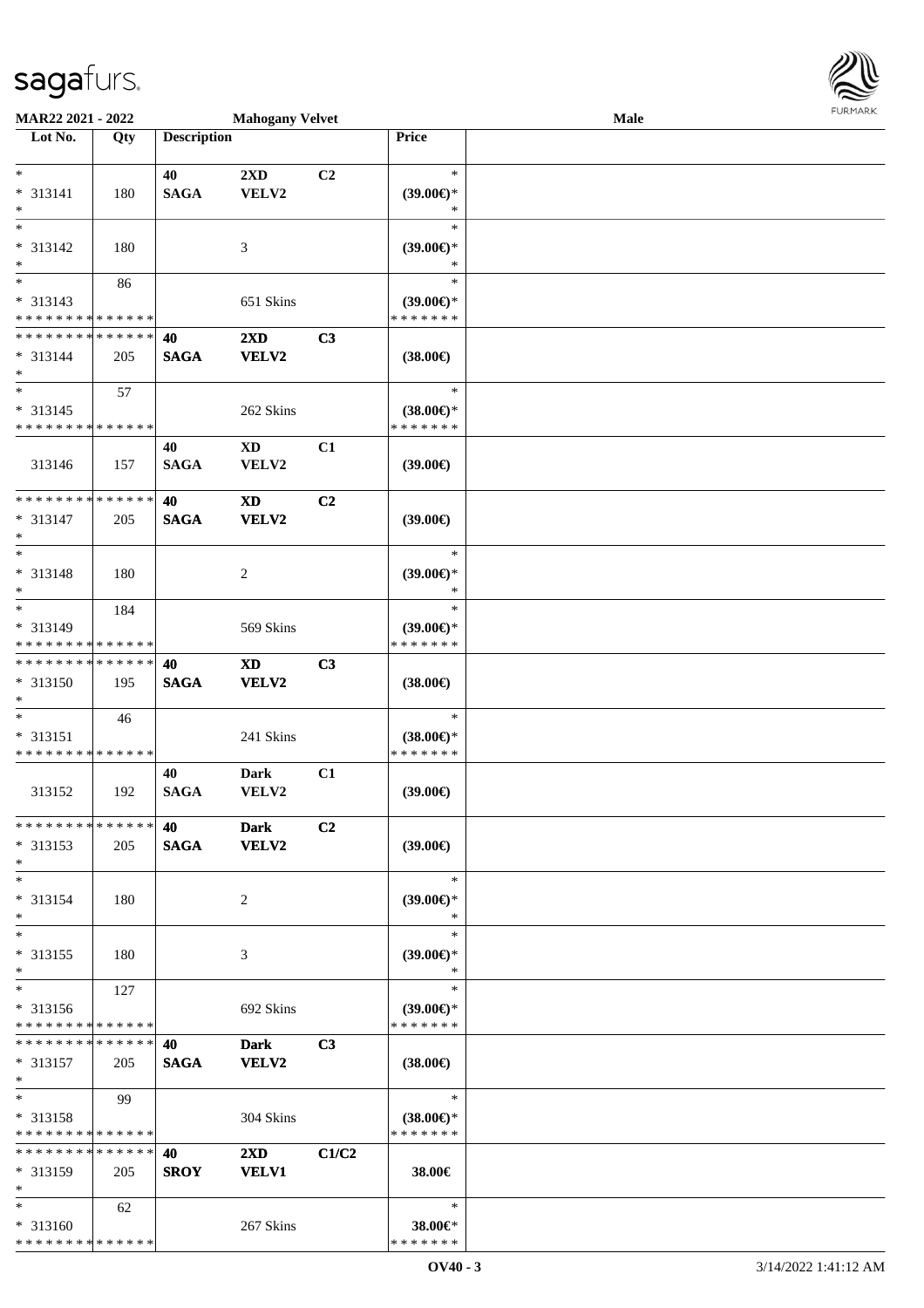

| MAR22 2021 - 2022                                    |     |                    | <b>Mahogany Velvet</b>                     |                |                                                | Male | FURMARK |
|------------------------------------------------------|-----|--------------------|--------------------------------------------|----------------|------------------------------------------------|------|---------|
| Lot No.                                              | Qty | <b>Description</b> |                                            |                | Price                                          |      |         |
| * * * * * * * * * * * * * *<br>* 313161<br>$\ast$    | 205 | 40<br><b>SROY</b>  | $\boldsymbol{\mathrm{XD}}$<br><b>VELV1</b> | C1/C2          | $(38.00\epsilon)$                              |      |         |
| $\ast$<br>* 313162<br>* * * * * * * * * * * * * *    | 68  |                    | 273 Skins                                  |                | $\ast$<br>$(38.00\epsilon)$ *<br>* * * * * * * |      |         |
| 313163                                               | 118 | 40<br><b>SROY</b>  | <b>Dark</b><br><b>VELV1</b>                | C1             | $(38.00\epsilon)$                              |      |         |
| ******** <mark>******</mark><br>$* 313164$<br>$\ast$ | 205 | 40<br><b>SROY</b>  | <b>Dark</b><br><b>VELV1</b>                | C <sub>2</sub> | $(38.00\epsilon)$                              |      |         |
| $\ast$<br>$* 313165$<br>* * * * * * * * * * * * * *  | 89  |                    | 294 Skins                                  |                | $\ast$<br>$(38.00\epsilon)$ *<br>* * * * * * * |      |         |
| 313166                                               | 112 | 40<br><b>SROY</b>  | <b>Dark</b><br><b>VELV1</b>                | C <sub>3</sub> | $(37.00\epsilon)$                              |      |         |
| 313167                                               | 141 | 40<br><b>SROY</b>  | 2XD<br>VELV2                               | C1             | $(41.00\epsilon)$                              |      |         |
| * * * * * * * * * * * * * *<br>* 313168<br>$\ast$    | 205 | 40<br><b>SROY</b>  | 2XD<br><b>VELV2</b>                        | C2             | $(41.00\epsilon)$                              |      |         |
| $\ast$<br>* 313169<br>* * * * * * * * * * * * * *    | 68  |                    | 273 Skins                                  |                | $\ast$<br>$(41.00\epsilon)$ *<br>* * * * * * * |      |         |
| 313170                                               | 113 | 40<br><b>SROY</b>  | 2XD<br>VELV2                               | C <sub>3</sub> | $(40.00\epsilon)$                              |      |         |
| 313171                                               | 142 | 40<br><b>SROY</b>  | $\mathbf{X}\mathbf{D}$<br>VELV2            | C1             | $(41.00\epsilon)$                              |      |         |
| **************<br>* 313172<br>$*$                    | 205 | 40<br><b>SROY</b>  | <b>XD</b><br><b>VELV2</b>                  | C <sub>2</sub> | $(41.00\epsilon)$                              |      |         |
| $\ast$<br>$* 313173$<br>* * * * * * * * * * * * * *  | 72  |                    | 277 Skins                                  |                | $\ast$<br>$(41.00\epsilon)$ *<br>* * * * * * * |      |         |
| 313174                                               | 140 | 40<br><b>SROY</b>  | $\mathbf{X}\mathbf{D}$<br>VELV2            | C3             | $(40.00\epsilon)$                              |      |         |
| 313175                                               | 166 | 40<br><b>SROY</b>  | <b>Dark</b><br>VELV2                       | C1             | $(41.00\epsilon)$                              |      |         |
| * * * * * * * * * * * * * *<br>$* 313176$<br>$\ast$  | 205 | 40<br><b>SROY</b>  | <b>Dark</b><br><b>VELV2</b>                | C <sub>2</sub> | $(41.00\epsilon)$                              |      |         |
| $\ast$<br>* 313177<br>* * * * * * * * * * * * * *    | 167 |                    | 372 Skins                                  |                | $\ast$<br>$(41.00\epsilon)$ *<br>* * * * * * * |      |         |
| 313178                                               | 151 | 40<br><b>SROY</b>  | <b>Dark</b><br>VELV2                       | C3             | $(40.00\epsilon)$                              |      |         |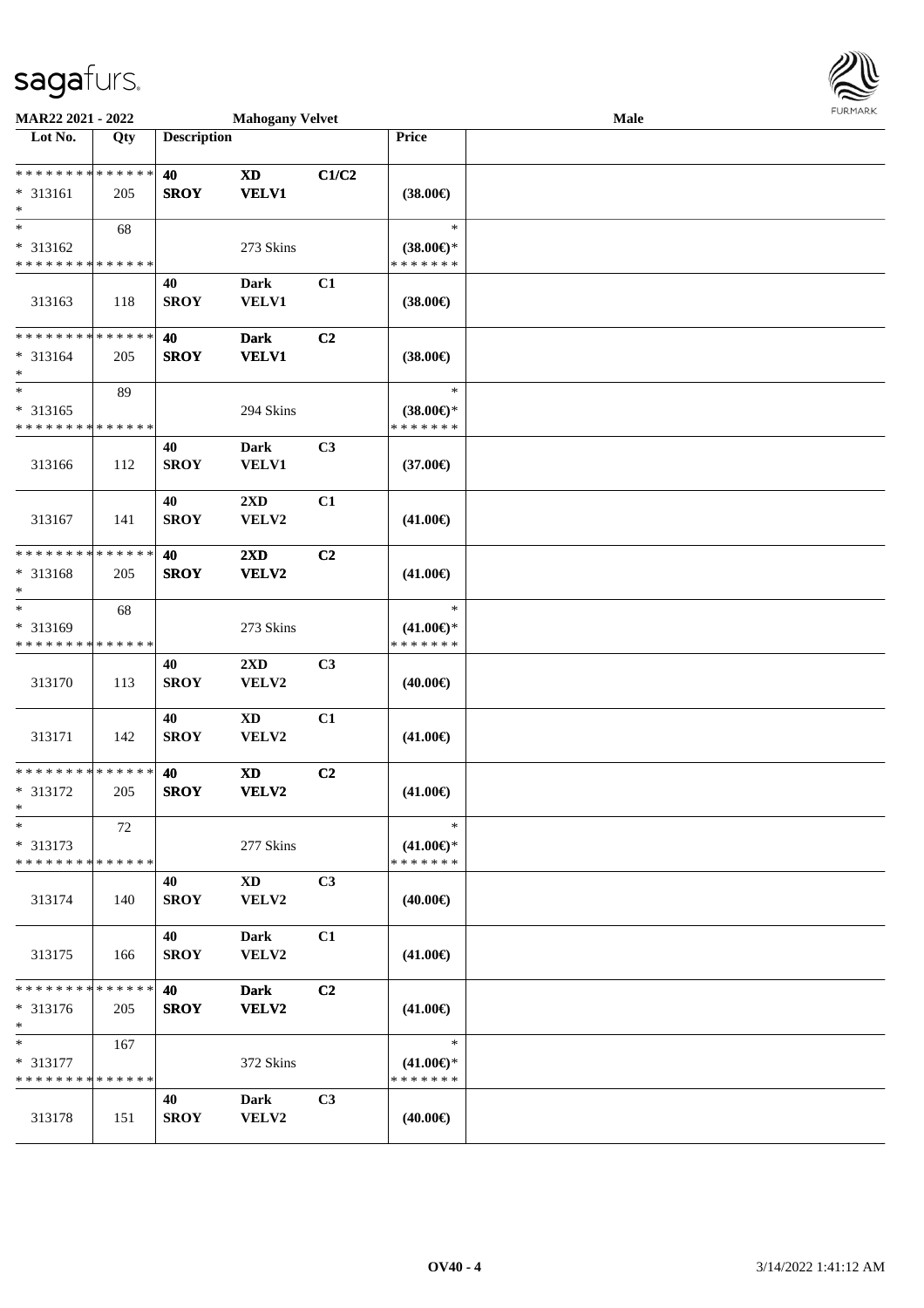

| MAR22 2021 - 2022                                                   |     |                        | <b>Mahogany Velvet</b>                  |                |                                                | Male |  |
|---------------------------------------------------------------------|-----|------------------------|-----------------------------------------|----------------|------------------------------------------------|------|--|
| Lot No.                                                             | Qty | <b>Description</b>     |                                         |                | Price                                          |      |  |
| 313201                                                              | 132 | 30<br>${\bf SI}$       | $2\mathbf{X}\mathbf{D}$<br><b>VELV1</b> | C1             | (30.00)                                        |      |  |
| * * * * * * * * * * * * * *<br>* 313202<br>$\ast$                   | 245 | 30<br>SI               | 2XD<br><b>VELV1</b>                     | C <sub>2</sub> | (30.00)                                        |      |  |
| $\overline{\phantom{1}}$<br>* 313203<br>* * * * * * * * * * * * * * | 124 |                        | 369 Skins                               |                | $\ast$<br>$(30.00\epsilon)$ *<br>* * * * * * * |      |  |
| 313204                                                              | 126 | 30<br>${\bf S}{\bf I}$ | 2XD<br><b>VELV1</b>                     | C <sub>3</sub> | $(29.50\epsilon)$                              |      |  |
| 313205                                                              | 123 | 30<br>${\bf SI}$       | <b>XD</b><br>VELV1                      | C1             | (30.00)                                        |      |  |
| * * * * * * * * * * * * * *<br>* 313206<br>$\ast$                   | 245 | 30<br>SI               | <b>XD</b><br><b>VELV1</b>               | C2             | (30.00)                                        |      |  |
| $\ast$<br>* 313207<br>* * * * * * * * * * * * * *                   | 247 |                        | 492 Skins                               |                | $\ast$<br>$(30.00\epsilon)$ *<br>* * * * * * * |      |  |
| 313208                                                              | 192 | 30<br>SI               | <b>XD</b><br><b>VELV1</b>               | C3             | $(29.50\epsilon)$                              |      |  |
| * * * * * * * * * * * * * *<br>* 313209<br>$\ast$                   | 245 | 30<br>SI               | <b>Dark</b><br><b>VELV1</b>             | C1             | (30.00)                                        |      |  |
| $\ast$<br>* 313210<br>* * * * * * * * * * * * * *                   | 50  |                        | 295 Skins                               |                | $\ast$<br>$(30.00\epsilon)$ *<br>* * * * * * * |      |  |
| * * * * * * * * * * * * * *<br>* 313211<br>$\ast$                   | 245 | 30<br>SI               | <b>Dark</b><br><b>VELV1</b>             | C2             | $(30.00\epsilon)$                              |      |  |
| $\ast$<br>* 313212<br>$*$                                           | 220 |                        | $\overline{c}$                          |                | $\ast$<br>(30.00)<br>$\ast$                    |      |  |
| $*$<br>$* 313213$<br>$\ast$                                         | 220 |                        | 3                                       |                | $\ast$<br>$(30.00\epsilon)$ *<br>$\ast$        |      |  |
| $*$<br>* 313214<br>* * * * * * * * * * * * * *                      | 142 |                        | 827 Skins                               |                | $\ast$<br>$(30.00\epsilon)$ *<br>* * * * * * * |      |  |
| * * * * * * * * * * * * * *<br>$* 313215$<br>$\ast$                 | 225 | 30<br>SI               | <b>Dark</b><br><b>VELV1</b>             | C3             | $(29.50\epsilon)$                              |      |  |
| $\ast$<br>$* 313216$<br>* * * * * * * * * * * * * *                 | 53  |                        | 278 Skins                               |                | $\ast$<br>$(29.50\epsilon)$ *<br>* * * * * * * |      |  |
| 313217                                                              | 135 | 30<br>SI               | $2\mathbf{X}\mathbf{D}$<br><b>VELV2</b> | C1             | $(33.00\epsilon)$                              |      |  |
| * * * * * * * * * * * * * *<br>$* 313218$<br>$\ast$                 | 245 | 30<br>SI               | $2\mathbf{X}\mathbf{D}$<br><b>VELV2</b> | C <sub>2</sub> | $(33.00\epsilon)$                              |      |  |
| $\ast$<br>* 313219<br>* * * * * * * * * * * * * *                   | 47  |                        | 292 Skins                               |                | $\ast$<br>$(33.00€)$ *<br>* * * * * * *        |      |  |
| 313220                                                              | 153 | 30<br>SI               | XD<br>VELV2                             | C1             | $(33.00\epsilon)$                              |      |  |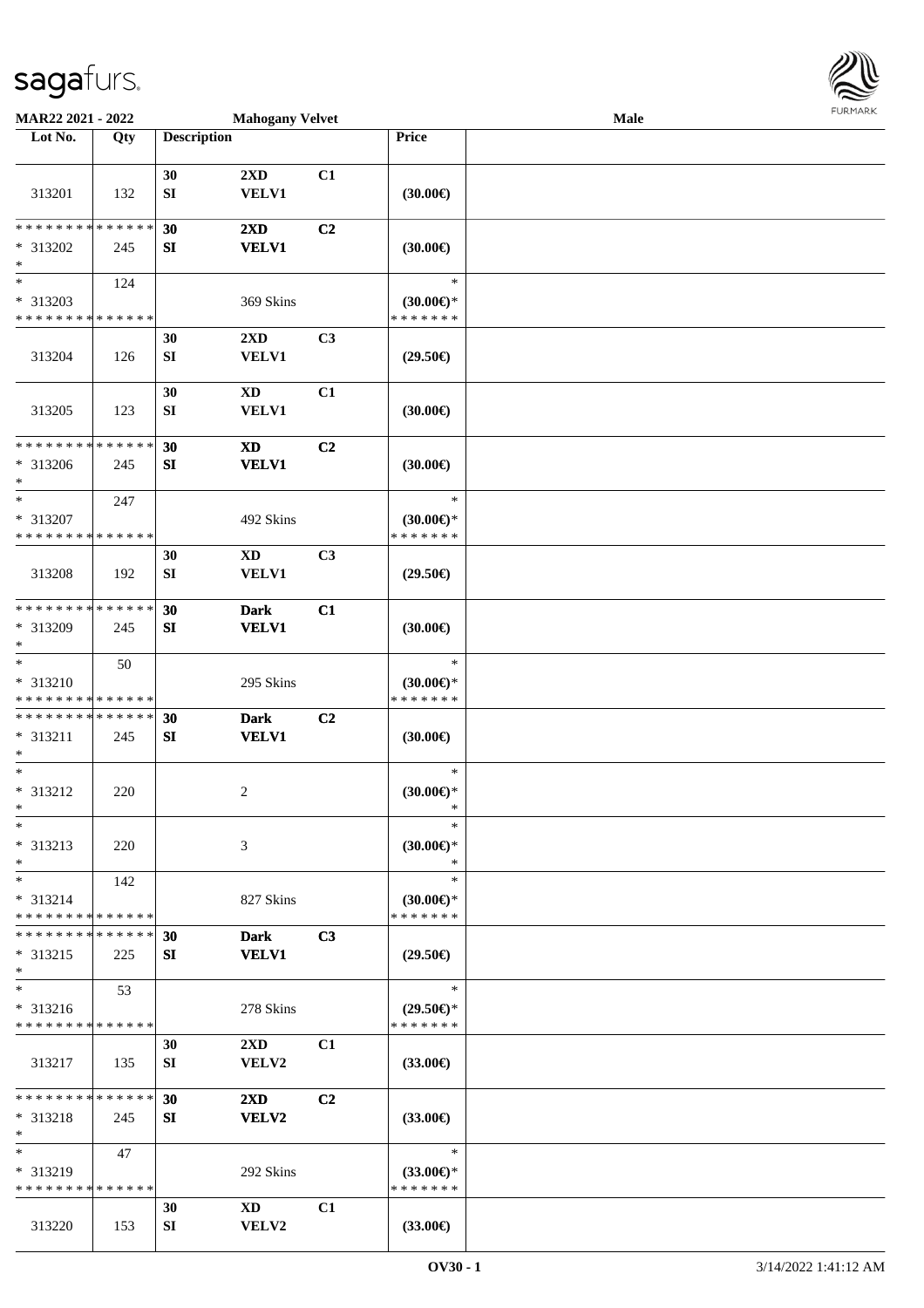

| MAR22 2021 - 2022                          |            |                    | <b>Mahogany Velvet</b>  |                |                          | Male |  |
|--------------------------------------------|------------|--------------------|-------------------------|----------------|--------------------------|------|--|
| Lot No.                                    | Qty        | <b>Description</b> |                         |                | Price                    |      |  |
|                                            |            |                    |                         |                |                          |      |  |
| * * * * * * * * * * * * * *                |            | 30                 | <b>XD</b>               | C2             |                          |      |  |
| * 313221                                   | 245        | SI                 | <b>VELV2</b>            |                | $(33.00\epsilon)$        |      |  |
| $\ast$                                     |            |                    |                         |                |                          |      |  |
| $\ast$                                     | 68         |                    |                         |                | $\ast$                   |      |  |
| * 313222                                   |            |                    | 313 Skins               |                | $(33.00\epsilon)$ *      |      |  |
| * * * * * * * * * * * * * *                |            |                    |                         |                | * * * * * * *            |      |  |
|                                            |            | 30                 | XD                      | C <sub>3</sub> |                          |      |  |
|                                            |            |                    |                         |                |                          |      |  |
| 313223                                     | 105        | ${\bf S}{\bf I}$   | VELV2                   |                | $(32.00\epsilon)$        |      |  |
|                                            |            |                    |                         |                |                          |      |  |
|                                            |            | 30                 | <b>Dark</b>             | C1             |                          |      |  |
| 313224                                     | 242        | ${\bf S}{\bf I}$   | VELV2                   |                | $(33.00\epsilon)$        |      |  |
|                                            |            |                    |                         |                |                          |      |  |
| * * * * * * * * * * * * * *                |            | 30                 | <b>Dark</b>             | C <sub>2</sub> |                          |      |  |
| $* 313225$                                 | 245        | SI                 | <b>VELV2</b>            |                | $(33.00\epsilon)$        |      |  |
| $\ast$                                     |            |                    |                         |                |                          |      |  |
| $\ast$                                     |            |                    |                         |                | $\ast$                   |      |  |
| $* 313226$                                 | 220        |                    | 2                       |                | $(33.00\epsilon)$ *      |      |  |
| $\ast$                                     |            |                    |                         |                | $\ast$                   |      |  |
| $\ast$                                     | 108        |                    |                         |                | $\ast$                   |      |  |
| * 313227                                   |            |                    | 573 Skins               |                | $(33.00\epsilon)$ *      |      |  |
| * * * * * * * * * * * * * *                |            |                    |                         |                | * * * * * * *            |      |  |
|                                            |            | 30                 | <b>Dark</b>             | C3             |                          |      |  |
| 313228                                     | 197        | SI                 | VELV2                   |                | $(32.00\epsilon)$        |      |  |
|                                            |            |                    |                         |                |                          |      |  |
| * * * * * * * * * * * * * *                |            | 30                 | $2\mathbf{X}\mathbf{D}$ | C1             |                          |      |  |
| * 313229                                   | 225        | <b>SAGA</b>        | <b>VELV1</b>            |                | 33.00€                   |      |  |
| $\ast$                                     |            |                    |                         |                |                          |      |  |
| $\ast$                                     | 132        |                    |                         |                | $\ast$                   |      |  |
| * 313230                                   |            |                    |                         |                |                          |      |  |
| * * * * * * * * * * * * * *                |            |                    | 357 Skins               |                | 33.00€*<br>* * * * * * * |      |  |
|                                            |            |                    |                         |                |                          |      |  |
| **************                             |            | 30                 | 2XD                     | C2             |                          |      |  |
| $* 313231$                                 | 225        | <b>SAGA</b>        | <b>VELV1</b>            |                | 33.00€                   |      |  |
| $\ast$                                     |            |                    |                         |                |                          |      |  |
| $\ast$                                     |            |                    |                         |                | $\ast$                   |      |  |
| * 313232                                   | 200        |                    | 2                       |                | 33.00€*                  |      |  |
| $*$                                        |            |                    |                         |                | $\ast$                   |      |  |
| $*$                                        |            |                    |                         |                | $\ast$                   |      |  |
| * 313233                                   | <b>200</b> |                    | 3                       |                | $(33.00\epsilon)$ *      |      |  |
| $\ast$                                     |            |                    |                         |                | ∗                        |      |  |
| $\ast$                                     |            |                    |                         |                | $\ast$                   |      |  |
| * 313234                                   | 200        |                    | 4                       |                | $(33.00 \in )^*$         |      |  |
| $\ast$                                     |            |                    |                         |                | ∗                        |      |  |
| $\ast$                                     | 211        |                    |                         |                | $\ast$                   |      |  |
| $* 313235$                                 |            |                    | 1036 Skins              |                | $(33.00\epsilon)$ *      |      |  |
| * * * * * * * * * * * * * *                |            |                    |                         |                | * * * * * * *            |      |  |
| * * * * * * * * * * * * * * *              |            | 30                 | $2\mathbf{X}\mathbf{D}$ | C <sub>3</sub> |                          |      |  |
| $* 313236$                                 | 225        | <b>SAGA</b>        | <b>VELV1</b>            |                | $(32.00\epsilon)$        |      |  |
| $*$                                        |            |                    |                         |                |                          |      |  |
| $*$                                        | 131        |                    |                         |                | $\ast$                   |      |  |
| * 313237                                   |            |                    | 356 Skins               |                | $(32.00\epsilon)$ *      |      |  |
| * * * * * * * * <mark>* * * * * * *</mark> |            |                    |                         |                | * * * * * * *            |      |  |
| * * * * * * * * * * * * * *                |            | 30                 | <b>XD</b>               | C1             |                          |      |  |
|                                            |            |                    |                         |                |                          |      |  |
| $* 313238$<br>$*$                          | 225        | <b>SAGA</b>        | <b>VELV1</b>            |                | $(33.00\epsilon)$        |      |  |
| $*$                                        |            |                    |                         |                | $\ast$                   |      |  |
|                                            | 170        |                    |                         |                |                          |      |  |
| * 313239                                   |            |                    | 395 Skins               |                | $(33.00\epsilon)$ *      |      |  |
| * * * * * * * * * * * * * *                |            |                    |                         |                | * * * * * * *            |      |  |
| * * * * * * * * * * * * * *                |            | 30                 | <b>XD</b>               | C2             |                          |      |  |
| $* 313240$                                 | 225        | <b>SAGA</b>        | <b>VELV1</b>            |                | $(33.00\epsilon)$        |      |  |
| $*$                                        |            |                    |                         |                |                          |      |  |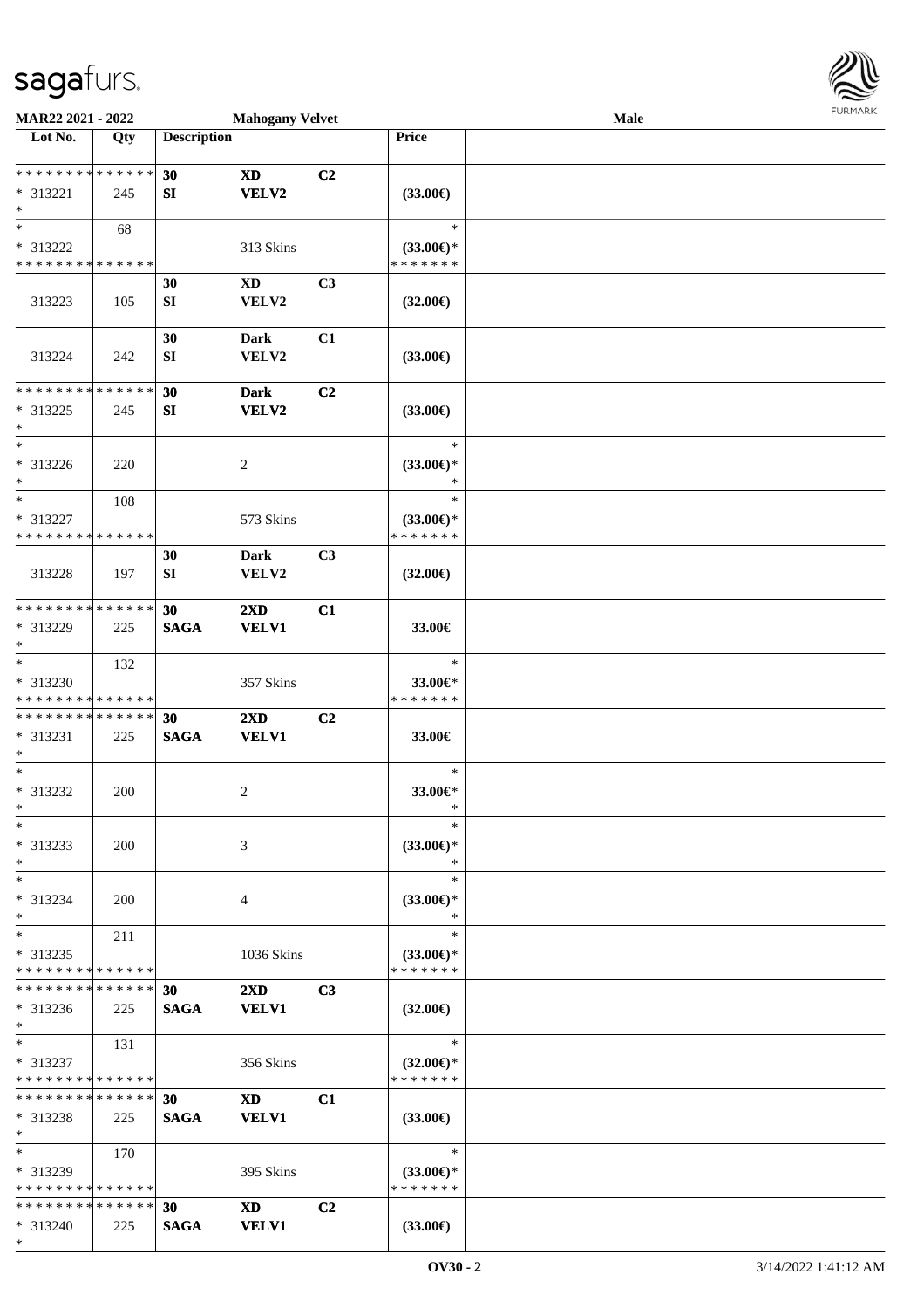| MAR22 2021 - 2022                  |            |                    | <b>Mahogany Velvet</b>      |    |                               | Male | $1 \times 1 \times 1 \times 1 \times 1$ |
|------------------------------------|------------|--------------------|-----------------------------|----|-------------------------------|------|-----------------------------------------|
| Lot No.                            | Qty        | <b>Description</b> |                             |    | Price                         |      |                                         |
| $*$                                |            |                    |                             |    | $\ast$                        |      |                                         |
| $* 313241$                         |            | 30                 | <b>XD</b>                   | C2 |                               |      |                                         |
| $*$                                | 200        | <b>SAGA</b>        | <b>VELV1</b>                |    | $(33.00\epsilon)$ *<br>$\ast$ |      |                                         |
| $\overline{\ast}$                  |            |                    |                             |    | $\ast$                        |      |                                         |
| * 313242                           | 200        |                    | 3                           |    | $(33.00\epsilon)$ *           |      |                                         |
| $*$                                |            |                    |                             |    | $\ast$                        |      |                                         |
| $*$                                |            |                    |                             |    | $\ast$                        |      |                                         |
| * 313243                           | 200        |                    | $\overline{4}$              |    | $(33.00\epsilon)$ *           |      |                                         |
| $\ast$<br>$*$                      |            |                    |                             |    | $\ast$                        |      |                                         |
|                                    |            |                    |                             |    | $\ast$                        |      |                                         |
| * 313244<br>$*$                    | 200        |                    | $\sqrt{5}$                  |    | $(33.00\epsilon)$ *<br>$\ast$ |      |                                         |
|                                    | 213        |                    |                             |    | $\ast$                        |      |                                         |
| * 313245                           |            |                    | 1238 Skins                  |    | $(33.00\epsilon)$ *           |      |                                         |
| * * * * * * * * * * * * * *        |            |                    |                             |    | * * * * * * *                 |      |                                         |
| ******** <mark>******</mark>       |            | 30                 | $\mathbf{X}\mathbf{D}$      | C3 |                               |      |                                         |
| * 313246                           | 225        | <b>SAGA</b>        | <b>VELV1</b>                |    | $(32.00\epsilon)$             |      |                                         |
| $*$                                |            |                    |                             |    |                               |      |                                         |
| $*$                                |            |                    |                             |    | $\ast$                        |      |                                         |
| * 313247<br>$*$                    | 200        |                    | $\overline{c}$              |    | $(32.00\epsilon)$ *<br>$\ast$ |      |                                         |
| $\overline{\ast}$                  | 57         |                    |                             |    | $\ast$                        |      |                                         |
| * 313248                           |            |                    | 482 Skins                   |    | $(32.00\epsilon)$ *           |      |                                         |
| * * * * * * * * * * * * * *        |            |                    |                             |    | * * * * * * *                 |      |                                         |
| * * * * * * * * * * * * * *        |            | 30                 | <b>Dark</b>                 | C1 |                               |      |                                         |
| * 313249                           | 225        | <b>SAGA</b>        | <b>VELV1</b>                |    | $(33.00\epsilon)$             |      |                                         |
| $*$                                |            |                    |                             |    |                               |      |                                         |
| $*$                                |            |                    |                             |    | $\ast$                        |      |                                         |
| $* 313250$                         | 198        |                    | $\sqrt{2}$                  |    | $(33.00\epsilon)$ *           |      |                                         |
| $\ast$<br>$\overline{\phantom{0}}$ |            |                    |                             |    | $\ast$<br>$\ast$              |      |                                         |
| $* 313251$                         | 200        |                    | 3                           |    | $(33.00\epsilon)$ *           |      |                                         |
| $*$                                |            |                    |                             |    | $\ast$                        |      |                                         |
| $*$                                | 136        |                    |                             |    | $\ast$                        |      |                                         |
| $* 313252$                         |            |                    | 759 Skins                   |    | $(33.00\epsilon)$ *           |      |                                         |
| * * * * * * * * * * * * * *        |            |                    |                             |    | * * * * * * *                 |      |                                         |
|                                    |            | 30 <sup>1</sup>    | Dark                        | C1 |                               |      |                                         |
| 313253                             | 200        | <b>SAGA</b>        | <b>VELV1</b>                |    | $(33.00\epsilon)$             |      |                                         |
| * * * * * * * * * * * * * *        |            |                    |                             |    |                               |      |                                         |
| $* 313254$                         | 225        | 30<br><b>SAGA</b>  | <b>Dark</b><br><b>VELV1</b> | C2 | $(33.00\epsilon)$             |      |                                         |
| $*$                                |            |                    |                             |    |                               |      |                                         |
| $*$                                |            |                    |                             |    | $\ast$                        |      |                                         |
| * 313255                           | 200        |                    | 2                           |    | $(33.00\epsilon)$ *           |      |                                         |
| $*$                                |            |                    |                             |    | $\ast$                        |      |                                         |
| $*$                                |            |                    |                             |    | $\ast$                        |      |                                         |
| $* 313256$                         | 200        |                    | 3                           |    | $(33.00\epsilon)$ *           |      |                                         |
| $*$                                |            |                    |                             |    | $\ast$                        |      |                                         |
| $*$                                |            |                    |                             |    | $\ast$                        |      |                                         |
| * 313257<br>$*$                    | 200        |                    | 4                           |    | $(33.00\epsilon)$ *<br>$*$    |      |                                         |
| $*$                                |            |                    |                             |    | $\ast$                        |      |                                         |
| * 313258                           | 200        |                    | 5                           |    | $(33.00\epsilon)$ *           |      |                                         |
| $*$                                |            |                    |                             |    | $\ast$                        |      |                                         |
| $*$                                |            |                    |                             |    | $\ast$                        |      |                                         |
| * 313259                           | <b>200</b> |                    | 6                           |    | $(33.00\epsilon)$ *           |      |                                         |
| $*$                                |            |                    |                             |    | $\ast$                        |      |                                         |
| $*$                                |            |                    |                             |    | $\ast$                        |      |                                         |
| * 313260                           | 200        |                    | $\tau$                      |    | $(33.00\epsilon)$ *           |      |                                         |
| $*$                                |            |                    |                             |    | $\ast$                        |      |                                         |

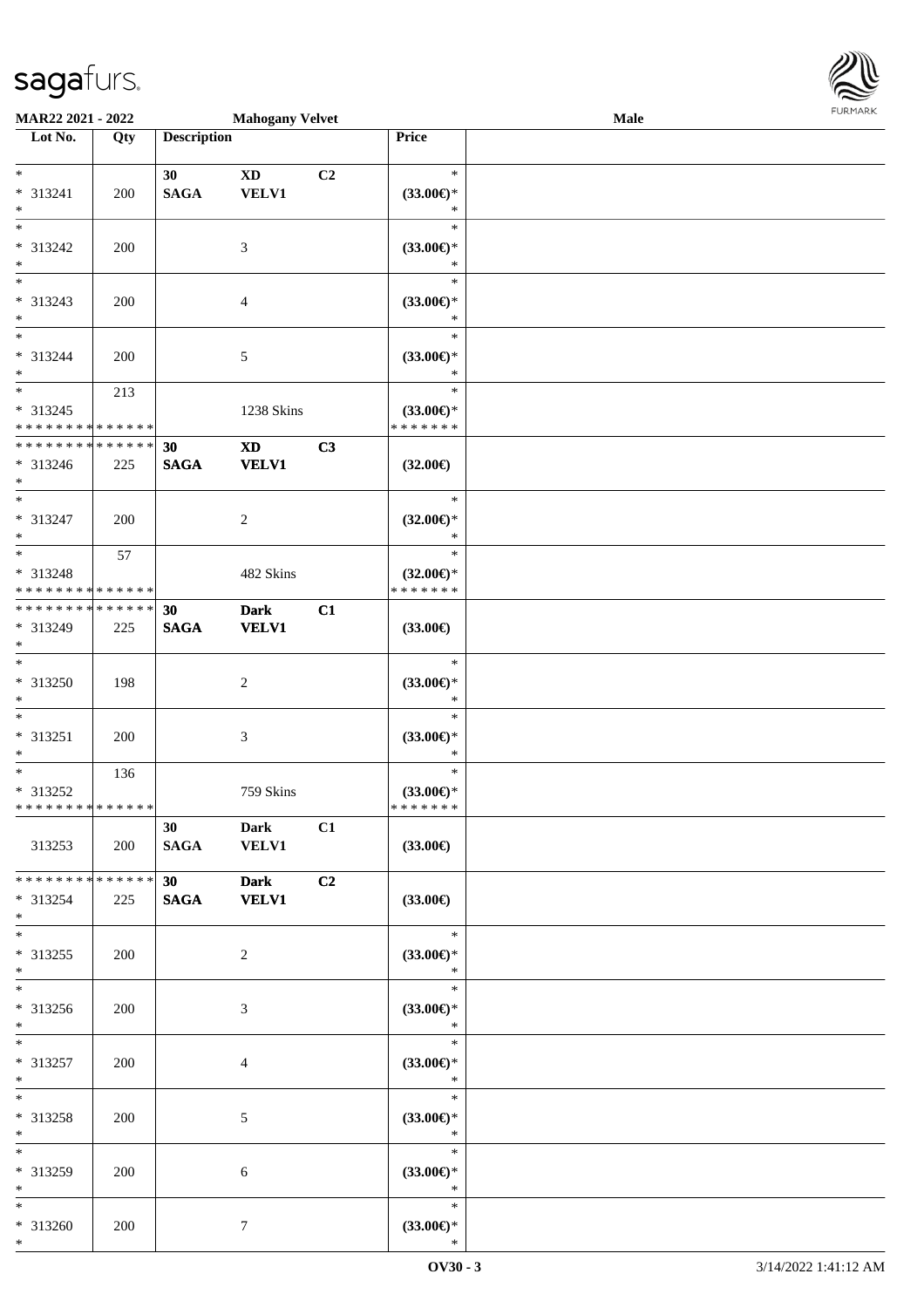| MAR22 2021 - 2022                       |             |                    | <b>Mahogany Velvet</b>  |    |                                      | Male |  |
|-----------------------------------------|-------------|--------------------|-------------------------|----|--------------------------------------|------|--|
| $\overline{\phantom{1}}$ Lot No.        | Qty         | <b>Description</b> |                         |    | Price                                |      |  |
|                                         |             |                    |                         |    |                                      |      |  |
| $\ast$                                  |             | 30                 | <b>Dark</b>             | C2 | $\ast$                               |      |  |
| * 313261                                | 200         | <b>SAGA</b>        | VELV1                   |    | $(33.00\epsilon)$ *                  |      |  |
| $\ast$<br>$_{\ast}$                     |             |                    |                         |    | $\ast$                               |      |  |
|                                         |             |                    |                         |    | $\ast$                               |      |  |
| * 313262                                | 200         |                    | 9                       |    | $(33.00\epsilon)$ *                  |      |  |
| $\ast$                                  |             |                    |                         |    | $\ast$                               |      |  |
| $\ast$                                  |             |                    |                         |    | $\ast$                               |      |  |
| * 313263                                | 200         |                    | 10                      |    | $(33.00\epsilon)$ *                  |      |  |
| $\ast$<br>$\overline{\phantom{a}^*}$    |             |                    |                         |    | $\ast$                               |      |  |
|                                         | 99          |                    |                         |    | $\ast$                               |      |  |
| * 313264                                |             |                    | 2124 Skins              |    | 33.00€*                              |      |  |
| * * * * * * * * * * * * * *             |             |                    |                         |    | * * * * * * *                        |      |  |
| * * * * * * * * * * * * * *             |             | 30                 | <b>Dark</b>             | C3 |                                      |      |  |
| $* 313265$                              | 225         | <b>SAGA</b>        | <b>VELV1</b>            |    | $(32.00\epsilon)$                    |      |  |
| $\ast$                                  |             |                    |                         |    |                                      |      |  |
| $\ast$                                  |             |                    |                         |    | $\ast$                               |      |  |
| $* 313266$                              | 200         |                    | $\overline{c}$          |    | $(32.00\epsilon)$ *                  |      |  |
| $\ast$<br>$\overline{\phantom{a}^*}$    |             |                    |                         |    | $\ast$                               |      |  |
|                                         |             |                    |                         |    | $\ast$                               |      |  |
| * 313267                                | 200         |                    | 3                       |    | $(32.00\epsilon)$ *                  |      |  |
| $\ast$                                  |             |                    |                         |    | $\ast$                               |      |  |
| $\overline{\phantom{a}^*}$              | 172         |                    |                         |    | $\ast$                               |      |  |
| * 313268                                |             |                    | 797 Skins               |    | $(32.00\epsilon)$ *                  |      |  |
| * * * * * * * * * * * * * *             |             |                    |                         |    | * * * * * * *                        |      |  |
| **************                          |             | 30                 | 2XD                     | C1 |                                      |      |  |
| * 313269                                | 225         | <b>SAGA</b>        | VELV2                   |    | $(36.00\epsilon)$                    |      |  |
| $\ast$<br>$\overline{\ast}$             |             |                    |                         |    |                                      |      |  |
|                                         |             |                    |                         |    | $\ast$                               |      |  |
| * 313270                                | 180         |                    | $\sqrt{2}$              |    | $(36.00\epsilon)$ *                  |      |  |
| $\ast$                                  |             |                    |                         |    | $\ast$                               |      |  |
| $\ast$                                  | 47          |                    |                         |    | $\ast$                               |      |  |
| * 313271                                |             |                    | 452 Skins               |    | $(36.00\epsilon)$ *                  |      |  |
| * * * * * * * * * * * * * *             |             |                    |                         |    | * * * * * * *                        |      |  |
| **************                          |             | 30                 | $2\mathbf{X}\mathbf{D}$ | C2 |                                      |      |  |
| * 313272                                | 225         | $\mathbf{SAGA}$    | VELV2                   |    | $(36.00\epsilon)$                    |      |  |
| $*$                                     |             |                    |                         |    | $\ast$                               |      |  |
| $\ast$                                  |             |                    |                         |    |                                      |      |  |
| * 313273                                | 200         |                    | $\overline{c}$          |    | $(36.00\epsilon)$ *                  |      |  |
| $\ast$<br>$\ast$                        |             |                    |                         |    | $\ast$<br>$\ast$                     |      |  |
|                                         |             |                    |                         |    |                                      |      |  |
| * 313274<br>$\ast$                      | 197         |                    | 3                       |    | $(36.00\epsilon)$ *<br>$\ast$        |      |  |
| $\ast$                                  |             |                    |                         |    | $\ast$                               |      |  |
|                                         |             |                    |                         |    |                                      |      |  |
| * 313275<br>$\ast$                      | 200         |                    | 4                       |    | $(36.00\epsilon)$ *<br>$\ast$        |      |  |
| $\ast$                                  |             |                    |                         |    | $\ast$                               |      |  |
|                                         | 186         |                    |                         |    |                                      |      |  |
| * 313276<br>* * * * * * * * * * * * * * |             |                    | 1008 Skins              |    | $(36.00\epsilon)$ *<br>* * * * * * * |      |  |
| * * * * * * * * * * * * * *             |             | 30                 |                         | C3 |                                      |      |  |
| * 313277                                |             |                    | $2\mathbf{X}\mathbf{D}$ |    |                                      |      |  |
| $\ast$                                  | 225         | <b>SAGA</b>        | VELV2                   |    | $(35.00\epsilon)$                    |      |  |
| $\ast$                                  | 142         |                    |                         |    | $\ast$                               |      |  |
| * 313278                                |             |                    | 367 Skins               |    | $(35.00\epsilon)$ *                  |      |  |
| * * * * * * * * * * * * * *             |             |                    |                         |    | * * * * * * *                        |      |  |
| * * * * * * * *                         | * * * * * * | 30                 | <b>XD</b>               | C1 |                                      |      |  |
| * 313279                                | 225         | <b>SAGA</b>        | VELV2                   |    | $(36.00\epsilon)$                    |      |  |
| $\ast$                                  |             |                    |                         |    |                                      |      |  |
| $\ast$                                  | 205         |                    |                         |    | $\ast$                               |      |  |
| * 313280                                |             |                    | 430 Skins               |    | $(36.00\epsilon)$ *                  |      |  |
| * * * * * * * * * * * * * *             |             |                    |                         |    | * * * * * * *                        |      |  |
|                                         |             |                    |                         |    |                                      |      |  |

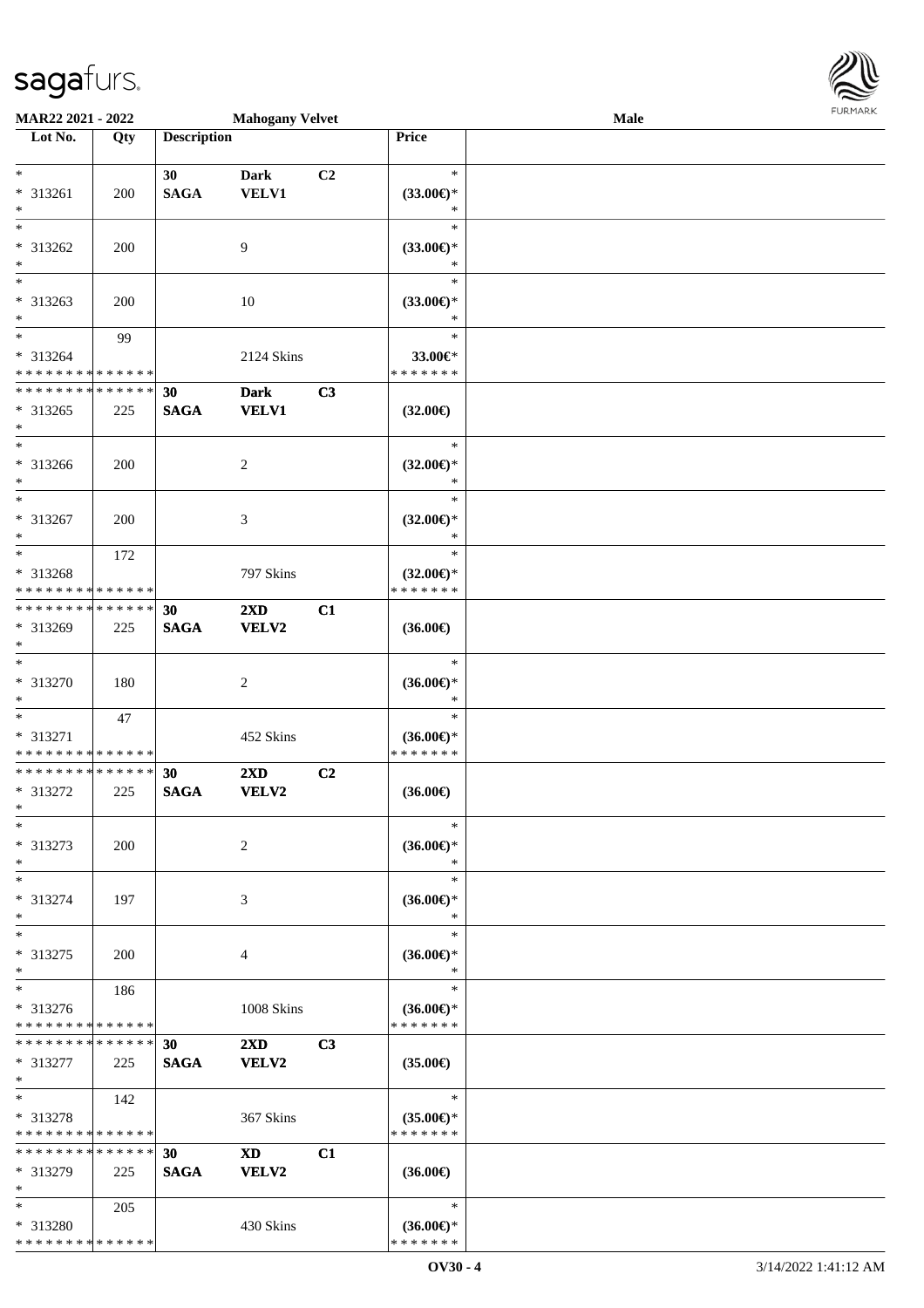

| MAR22 2021 - 2022            |             |                    | <b>Mahogany Velvet</b>    |                |                                | <b>Male</b> |  |
|------------------------------|-------------|--------------------|---------------------------|----------------|--------------------------------|-------------|--|
| Lot No.                      | Qty         | <b>Description</b> |                           |                | Price                          |             |  |
| ******** <mark>******</mark> |             |                    |                           |                |                                |             |  |
| * 313281                     |             | 30<br><b>SAGA</b>  | <b>XD</b><br><b>VELV2</b> | C2             | $(36.00\epsilon)$              |             |  |
| $\ast$                       | 226         |                    |                           |                |                                |             |  |
| $*$                          |             |                    |                           |                | $\ast$                         |             |  |
| * 313282                     | 200         |                    | $\overline{c}$            |                | $(36.00\epsilon)$ *            |             |  |
| $\ast$                       |             |                    |                           |                | *                              |             |  |
| $\overline{\phantom{0}}$     |             |                    |                           |                | $\ast$                         |             |  |
| * 313283                     | 200         |                    | 3                         |                | $(36.00\epsilon)$ *            |             |  |
| $\ast$                       |             |                    |                           |                | $\ast$                         |             |  |
| $\overline{\ast}$            |             |                    |                           |                | $\ast$                         |             |  |
| * 313284                     | 200         |                    | 4                         |                | $(36.00\epsilon)$ *            |             |  |
| $\ast$<br>$\overline{\ast}$  |             |                    |                           |                | $\ast$                         |             |  |
|                              |             |                    |                           |                | $\ast$                         |             |  |
| $* 313285$<br>$*$            | 190         |                    | 5                         |                | $(36.00\epsilon)$ *<br>$\ast$  |             |  |
| $*$                          | 49          |                    |                           |                | $\ast$                         |             |  |
| * 313286                     |             |                    | 1065 Skins                |                | $(36.00\epsilon)$ *            |             |  |
| * * * * * * * * * * * * * *  |             |                    |                           |                | * * * * * * *                  |             |  |
| ******** <mark>******</mark> |             | 30                 | <b>XD</b>                 | C3             |                                |             |  |
| * 313287                     | 225         | <b>SAGA</b>        | VELV2                     |                | $(35.00\epsilon)$              |             |  |
| $*$                          |             |                    |                           |                |                                |             |  |
| $*$                          | 183         |                    |                           |                | $\ast$                         |             |  |
| * 313288                     |             |                    | 408 Skins                 |                | $(35.00\epsilon)$ *            |             |  |
| * * * * * * * * * * * * * *  |             |                    |                           |                | * * * * * * *                  |             |  |
| * * * * * * * * * * * * * *  |             | 30                 | <b>Dark</b>               | C1             |                                |             |  |
| * 313289<br>$*$              | 225         | <b>SAGA</b>        | <b>VELV2</b>              |                | $(36.00\epsilon)$              |             |  |
| $*$                          |             |                    |                           |                | $\ast$                         |             |  |
| * 313290                     | 200         |                    | $\overline{c}$            |                | $(36.00\epsilon)$ *            |             |  |
| $*$                          |             |                    |                           |                | $\ast$                         |             |  |
| $\overline{\phantom{0}}$     | 108         |                    |                           |                | $\ast$                         |             |  |
| * 313291                     |             |                    | 533 Skins                 |                | $(36.00\epsilon)$ *            |             |  |
| * * * * * * * * * * * * * *  |             |                    |                           |                | * * * * * * *                  |             |  |
| * * * * * * * * * * * * * *  |             | 30                 | <b>Dark</b>               | C <sub>2</sub> |                                |             |  |
| * 313292<br>$*$              | 225         | <b>SAGA</b>        | <b>VELV2</b>              |                | $(36.00\epsilon)$              |             |  |
| $*$                          |             |                    |                           |                | $\ast$                         |             |  |
| * 313293                     | 200         |                    | 2                         |                | $(36.00\epsilon)$ *            |             |  |
| $*$                          |             |                    |                           |                | ∗                              |             |  |
| $*$                          |             |                    |                           |                | $\ast$                         |             |  |
| * 313294                     | 200         |                    | 3                         |                | $(36.00\epsilon)$ *            |             |  |
| $*$                          |             |                    |                           |                | $\ast$                         |             |  |
| $*$                          |             |                    |                           |                | $\ast$                         |             |  |
| * 313295                     | 200         |                    | 4                         |                | $(36.00\epsilon)$ *            |             |  |
| $*$<br>$*$                   |             |                    |                           |                | $\ast$<br>$\ast$               |             |  |
| * 313296                     |             |                    |                           |                |                                |             |  |
| $*$                          | 200         |                    | 5                         |                | $(36.00\epsilon)$ *<br>$\ast$  |             |  |
| $*$                          |             |                    |                           |                | $\ast$                         |             |  |
| * 313297                     | 200         |                    | 6                         |                | $(36.00\epsilon)$ *            |             |  |
| $*$                          |             |                    |                           |                | $\ast$                         |             |  |
| $*$ $*$                      | 179         |                    |                           |                | $\ast$                         |             |  |
| * 313298                     |             |                    | 1404 Skins                |                | $(36.00\epsilon)$ *            |             |  |
| * * * * * * * * * * * * * *  |             |                    |                           |                | * * * * * * *                  |             |  |
| * * * * * * * *              | * * * * * * | 30                 | <b>Dark</b>               | C3             |                                |             |  |
| * 313299<br>$\ast$           | 225         | <b>SAGA</b>        | VELV2                     |                | $(35.00\epsilon)$              |             |  |
| $*$                          |             |                    |                           |                | $\ast$                         |             |  |
| * 313300                     | 200         |                    | $\overline{c}$            |                | $(35.00\mathnormal{\infty})^*$ |             |  |
| $*$                          |             |                    |                           |                | $\ast$                         |             |  |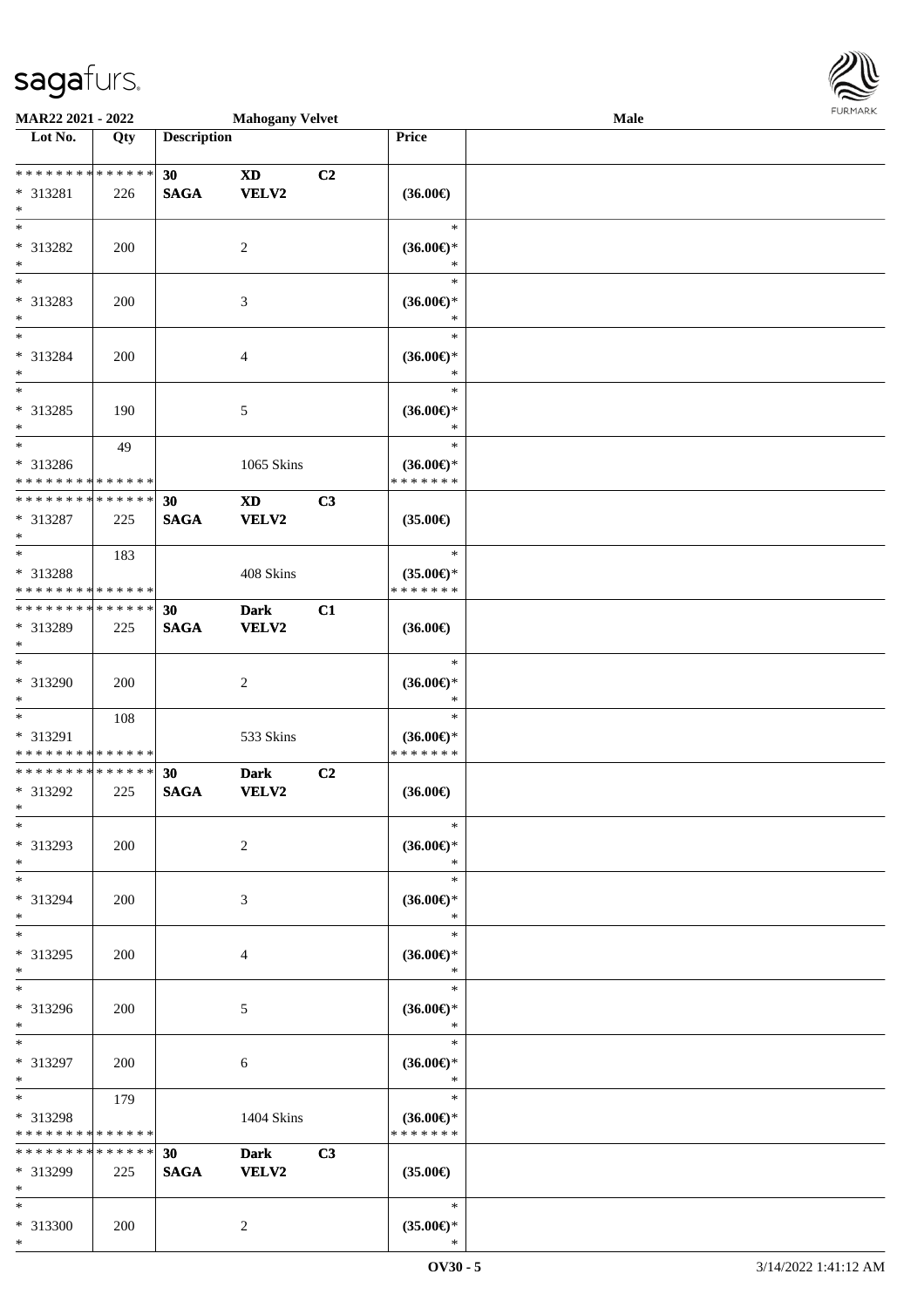\*

| MAR22 2021 - 2022                                                             |     |                                | <b>Mahogany Velvet</b>                  |    |                                                | Male |  |
|-------------------------------------------------------------------------------|-----|--------------------------------|-----------------------------------------|----|------------------------------------------------|------|--|
| Lot No.                                                                       | Qty | <b>Description</b>             |                                         |    | Price                                          |      |  |
| $\ast$<br>* 313301                                                            | 158 | 30<br><b>SAGA</b>              | <b>Dark</b><br>VELV2                    | C3 | $\ast$<br>$(35.00\epsilon)$ *                  |      |  |
| * * * * * * * * * * * * * *<br>313302                                         | 146 | 30<br><b>SROY</b>              | 2XD<br><b>VELV1</b>                     | C1 | * * * * * * *<br>$(35.00\epsilon)$             |      |  |
| * * * * * * * * * * * * * *<br>* 313303                                       | 205 | 30<br><b>SROY</b>              | $2\mathbf{X}\mathbf{D}$<br><b>VELV1</b> | C2 | $(35.00\epsilon)$                              |      |  |
| $\ast$<br>$\overline{\phantom{1}}$<br>* 313304<br>* * * * * * * * * * * * * * | 173 |                                | 378 Skins                               |    | $\ast$<br>$(35.00\epsilon)$ *<br>* * * * * * * |      |  |
| 313305                                                                        | 125 | 30<br><b>SROY</b>              | $2\mathbf{X}\mathbf{D}$<br><b>VELV1</b> | C3 | $(34.00\epsilon)$                              |      |  |
| 313306                                                                        | 151 | 30<br><b>SROY</b>              | <b>XD</b><br><b>VELV1</b>               | C1 | $(35.00\epsilon)$                              |      |  |
| * * * * * * * * * * * * * *<br>* 313307<br>$\ast$                             | 205 | 30<br><b>SROY</b>              | $\mathbf{X}\mathbf{D}$<br><b>VELV1</b>  | C2 | $(35.00\epsilon)$                              |      |  |
| $\ast$<br>* 313308<br>* * * * * * * * * * * * * *                             | 164 |                                | 369 Skins                               |    | $\ast$<br>$(35.00\epsilon)$ *<br>* * * * * * * |      |  |
| 313309                                                                        | 125 | 30<br><b>SROY</b>              | <b>XD</b><br>VELV1                      | C3 | $(34.00\epsilon)$                              |      |  |
| 313310                                                                        | 186 | 30<br><b>SROY</b>              | <b>Dark</b><br><b>VELV1</b>             | C1 | $(35.00\epsilon)$                              |      |  |
| * * * * * * * * * * * * * *<br>* 313311<br>$\ast$                             | 205 | 30<br><b>SROY</b>              | <b>Dark</b><br><b>VELV1</b>             | C2 | $(35.00\epsilon)$                              |      |  |
| $\ast$<br>* 313312<br>$*$                                                     | 180 |                                | $\sqrt{2}$                              |    | $\ast$<br>$(35.00\epsilon)$ *<br>$\ast$        |      |  |
| $\ast$<br>$* 313313$<br>* * * * * * * * * * * * * *                           | 139 |                                | 524 Skins                               |    | $\ast$<br>$(35.00\epsilon)$ *<br>* * * * * * * |      |  |
| 313314                                                                        | 185 | 30<br><b>SROY</b>              | Dark<br><b>VELV1</b>                    | C3 | $(34.00\epsilon)$                              |      |  |
| 313315                                                                        | 189 | 30<br><b>SROY</b>              | $2\mathbf{X}\mathbf{D}$<br>VELV2        | C1 | $(38.00\epsilon)$                              |      |  |
| * * * * * * * * * * * * * *<br>$* 313316$<br>$\ast$                           | 205 | 30 <sup>°</sup><br><b>SROY</b> | $2\mathbf{X}\mathbf{D}$<br>VELV2        | C2 | $(38.00\epsilon)$                              |      |  |
| $*$<br>* 313317<br>* * * * * * * * * * * * * *                                | 170 |                                | 375 Skins                               |    | $\ast$<br>$(38.00\epsilon)$ *<br>* * * * * * * |      |  |
| 313318                                                                        | 121 | 30<br><b>SROY</b>              | $2\mathbf{X}\mathbf{D}$<br>VELV2        | C3 | $(37.00\epsilon)$                              |      |  |
| 313319                                                                        | 174 | 30<br><b>SROY</b>              | XD<br>VELV2                             | C1 | $(38.00\epsilon)$                              |      |  |
| * * * * * * * * * * * * * *<br>* 313320                                       | 205 | 30<br><b>SROY</b>              | <b>XD</b><br><b>VELV2</b>               | C2 | $(38.00\epsilon)$                              |      |  |

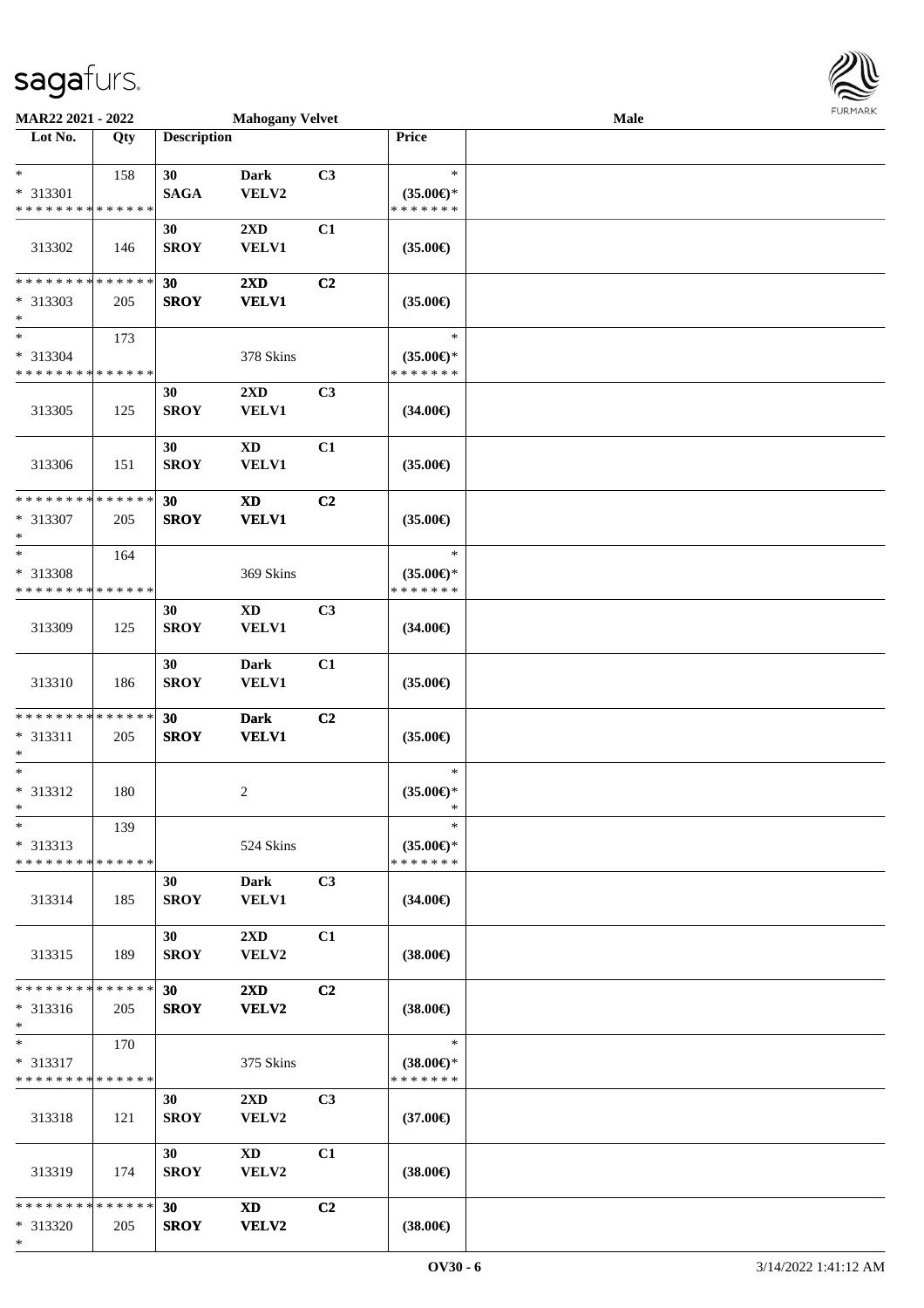

| MAR22 2021 - 2022           |     |                    | <b>Mahogany Velvet</b>      |                |                     | <b>Male</b> | FURMARK |
|-----------------------------|-----|--------------------|-----------------------------|----------------|---------------------|-------------|---------|
| Lot No.                     | Qty | <b>Description</b> |                             |                | <b>Price</b>        |             |         |
| $*$                         | 86  | 30                 | XD                          | C <sub>2</sub> | $\ast$              |             |         |
| * 313321                    |     | <b>SROY</b>        | VELV2                       |                | $(38.00\epsilon)$ * |             |         |
| **************              |     |                    |                             |                | * * * * * * *       |             |         |
|                             |     | 30                 | <b>XD</b>                   | C3             |                     |             |         |
| 313322                      | 116 | <b>SROY</b>        | <b>VELV2</b>                |                | $(37.00\epsilon)$   |             |         |
|                             |     | 30                 | <b>Dark</b>                 | C1             |                     |             |         |
| 313323                      | 227 | <b>SROY</b>        | <b>VELV2</b>                |                | $(38.00\epsilon)$   |             |         |
| **************              |     | 30                 | <b>Dark</b>                 | C2             |                     |             |         |
| * 313324                    | 225 | <b>SROY</b>        | <b>VELV2</b>                |                | $(38.00\epsilon)$   |             |         |
| $\ast$                      |     |                    |                             |                |                     |             |         |
| $\ast$                      | 188 |                    |                             |                | $\ast$              |             |         |
| $* 313325$                  |     |                    | 413 Skins                   |                | $(38.00\epsilon)$ * |             |         |
| * * * * * * * * * * * * * * |     |                    |                             |                | * * * * * * *       |             |         |
| 313326                      | 159 | 30<br><b>SROY</b>  | <b>Dark</b><br><b>VELV2</b> | C <sub>3</sub> | $(37.00\epsilon)$   |             |         |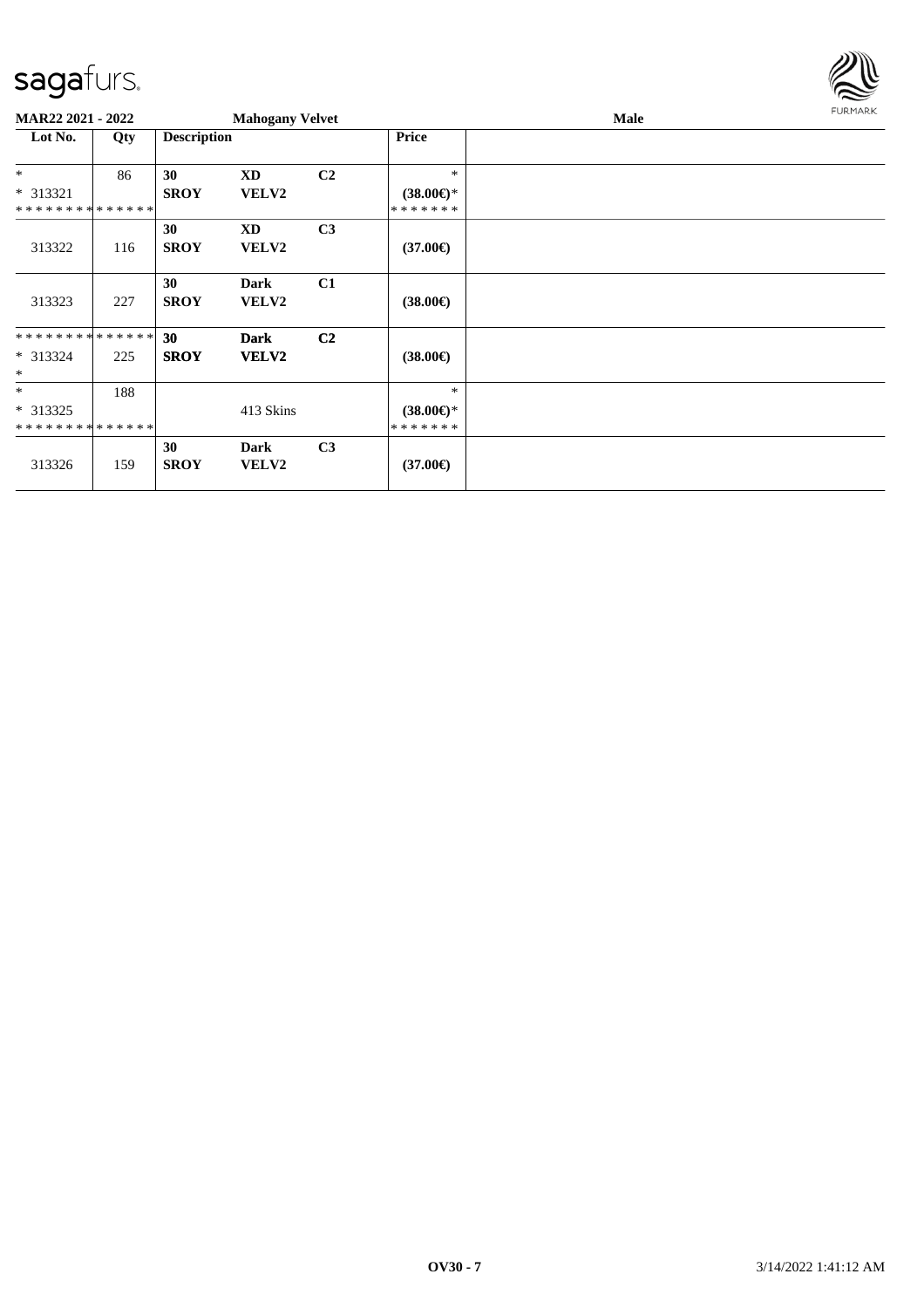**MAR22 2021 - 2022 Seasonable Mahogany Male Lowgrades FURMARK Lot No. Qty Description Price** \* \* \* \* \* \* \* \* \* \* \* \* \* \* **30/20 ALL C2 III 17.00€** \* 313361 265 \* \* 94 \* \* 313362 359 Skins \* **17.00€** \* \* \* \* \* \* \* \* \* \* \* \* \* \* \* \* \* \* \* \* \* **30/20 ALL C2** 313363 210 **III DAM2 13.50€**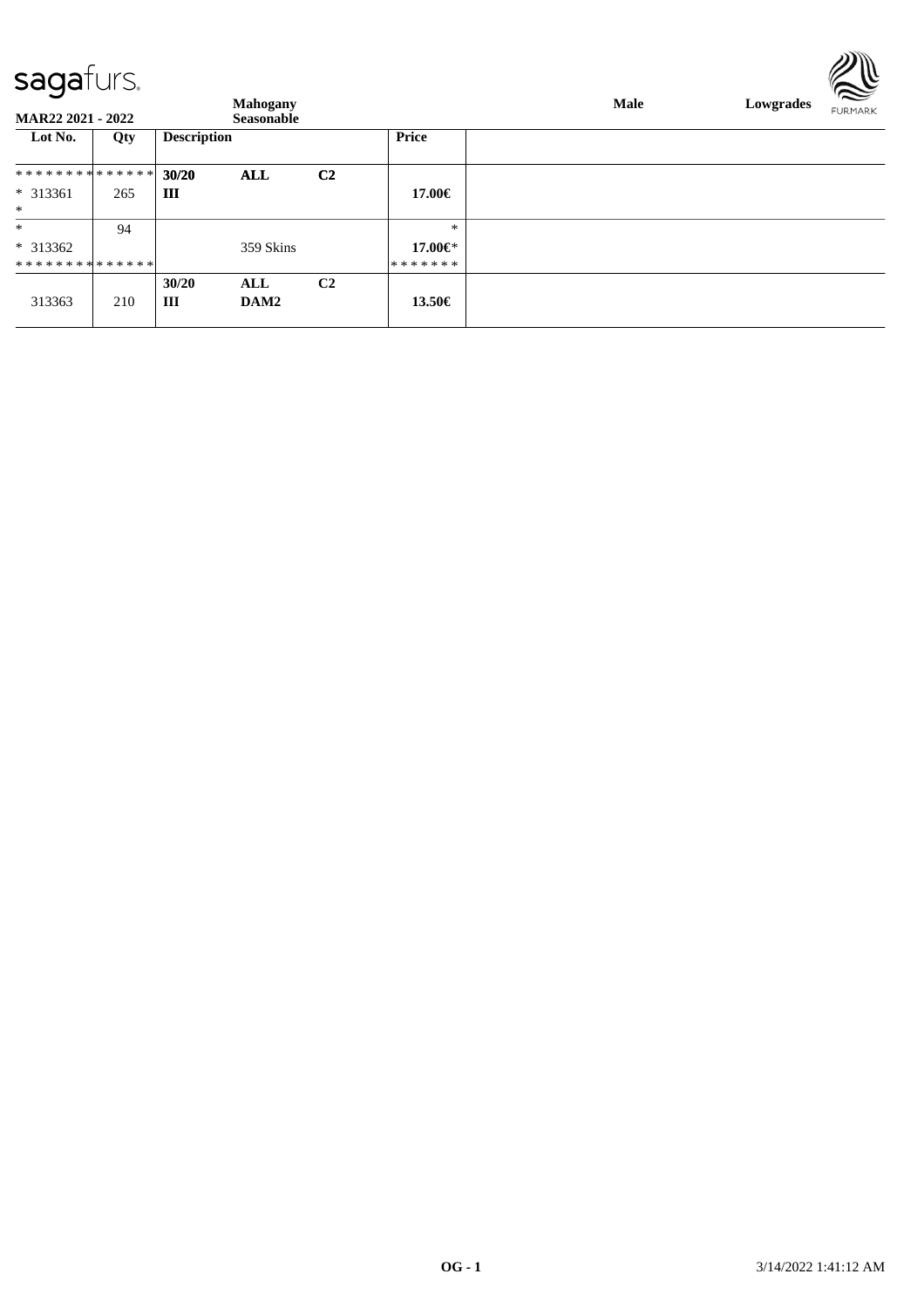

| <b>MAR22 2021 - 2022</b> |     |                       | <b>Mahogany</b>         |                |                           | Female | FURMARK |
|--------------------------|-----|-----------------------|-------------------------|----------------|---------------------------|--------|---------|
| Lot No.                  | Qty | <b>Description</b>    |                         |                | Price                     |        |         |
| 413001                   | 487 | $\bf{0}$<br><b>SI</b> | <b>Dark</b>             | C <sub>2</sub> | $(20.00\epsilon)$         |        |         |
| 413002                   | 103 | $\bf{0}$<br>IB        | ALL<br>MET <sub>1</sub> | C <sub>2</sub> | $(17.50\epsilon)$         |        |         |
|                          |     |                       | <b>ALL</b>              | C <sub>2</sub> |                           |        |         |
| $* 413003$               | 445 | IA                    | <b>CHIP</b>             |                | $(20.50\epsilon)$         |        |         |
| $\ast$                   |     |                       |                         |                |                           |        |         |
| $\ast$                   | 72  |                       |                         |                | $\ast$                    |        |         |
| $* 413004$               |     |                       | 517 Skins               |                | $(20.50 \in \mathcal{F})$ |        |         |
| **************           |     |                       |                         |                | *******                   |        |         |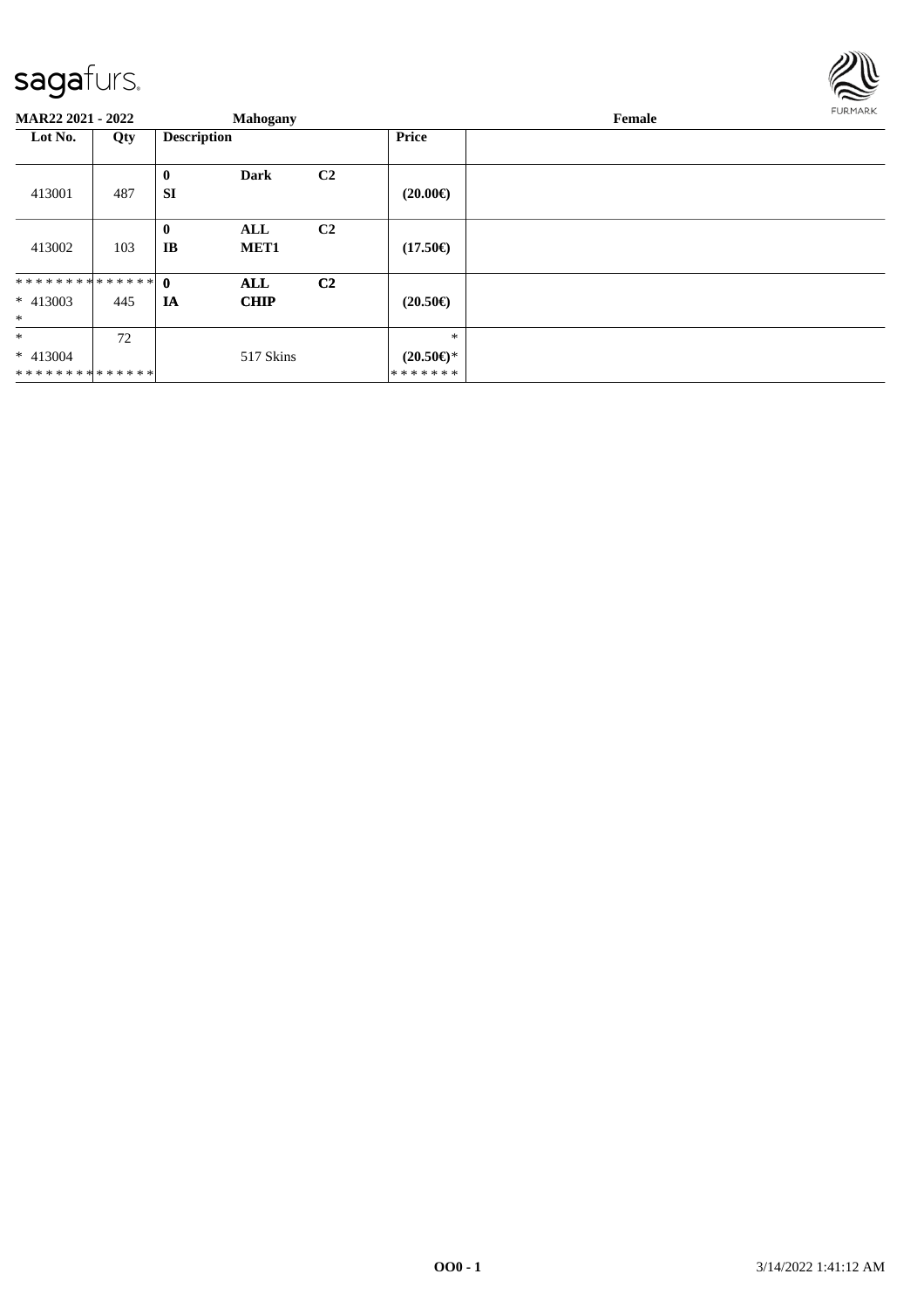

| MAR22 2021 - 2022                                      |     |                                  | <b>Mahogany</b>         |                           |                                                | Female |  |
|--------------------------------------------------------|-----|----------------------------------|-------------------------|---------------------------|------------------------------------------------|--------|--|
| Lot No.                                                | Qty | <b>Description</b>               |                         |                           | Price                                          |        |  |
| 413041                                                 | 125 | $\mathbf{1}$<br>${\bf S}{\bf I}$ | $2{\bf X}{\bf D}$       | C1                        | 16.00€                                         |        |  |
| 413042                                                 | 174 | $\mathbf{1}$<br>${\bf S}{\bf I}$ | 2XD                     | C1/C2                     | 16.00€                                         |        |  |
| 413043                                                 | 386 | $\mathbf{1}$<br>${\bf S}{\bf I}$ | 2XD                     | C <sub>2</sub>            | $(16.00\epsilon)$                              |        |  |
| 413044                                                 | 119 | $\mathbf{1}$<br>${\bf S}{\bf I}$ | $2{\bf X}{\bf D}$       | C3                        | 15.50€                                         |        |  |
| 413045                                                 | 179 | $\mathbf 1$<br>${\bf SI}$        | $\mathbf{X}\mathbf{D}$  | C1                        | $(16.00\epsilon)$                              |        |  |
| 413046                                                 | 233 | $\mathbf 1$<br>${\bf S}{\bf I}$  | $\mathbf{X}\mathbf{D}$  | $\mathbf{C1}/\mathbf{C2}$ | $(16.00\textnormal{\textcircled{\textsf{F}}})$ |        |  |
| 413047                                                 | 354 | $\mathbf{1}$<br>${\bf S}{\bf I}$ | $\mathbf{X}\mathbf{D}$  | C2                        | $(16.00\in)$                                   |        |  |
| 413048                                                 | 173 | $\mathbf 1$<br>${\bf S}{\bf I}$  | $\mathbf{X}\mathbf{D}$  | C3                        | $(15.50\epsilon)$                              |        |  |
| 413049                                                 | 223 | $\mathbf{1}$<br>${\bf S}{\bf I}$ | <b>Dark</b>             | C1                        | $(16.00\textnormal{\textcircled{\textsf{F}}})$ |        |  |
| 413050                                                 | 403 | $\mathbf 1$<br>${\bf S}{\bf I}$  | <b>Dark</b>             | C1/C2                     | $(16.00\in)$                                   |        |  |
| ******** <mark>******</mark><br>$* 413051$<br>$\ast$   | 505 | $\mathbf{1}$<br>${\bf S}{\bf I}$ | <b>Dark</b>             | C2                        | $(16.00\epsilon)$                              |        |  |
| $*$<br>* 413052<br>* * * * * * * * * * * * * *         | 135 |                                  | 640 Skins               |                           | $\ast$<br>$(16.00\epsilon)$ *<br>* * * * * * * |        |  |
| 413053                                                 | 271 | $\mathbf{1}$<br>SI               | <b>Dark</b>             | C3                        | $(15.50\epsilon)$                              |        |  |
| 413054                                                 | 125 | $\mathbf{1}$<br>SI               | <b>Dark</b>             | C3                        | $(15.50\epsilon)$                              |        |  |
| 413055                                                 | 252 | $\mathbf{1}$<br><b>SAGA</b>      | $2\mathbf{X}\mathbf{D}$ | C1                        | 19.00€                                         |        |  |
| * * * * * * * * * * * * * * *<br>* 413056<br>$*$ $*$   | 485 | $1 -$<br><b>SAGA</b>             | $2\mathbf{X}\mathbf{D}$ | C2                        | 19.00€                                         |        |  |
| $*$<br>$* 413057$<br>$*$                               | 460 |                                  | $\overline{2}$          |                           | $\ast$<br>19.00€*<br>$\ast$                    |        |  |
| $*$ and $*$<br>* 413058<br>* * * * * * * * * * * * * * | 108 |                                  | 1053 Skins              |                           | $\ast$<br>19.00€*<br>* * * * * * *             |        |  |
| 413059                                                 | 504 | $\mathbf{1}$<br><b>SAGA</b>      | 2XD                     | C3                        | $(18.50\epsilon)$                              |        |  |
| 413060                                                 | 260 | $\mathbf{1}$<br><b>SAGA</b>      | <b>XD</b>               | C1                        | 19.00€                                         |        |  |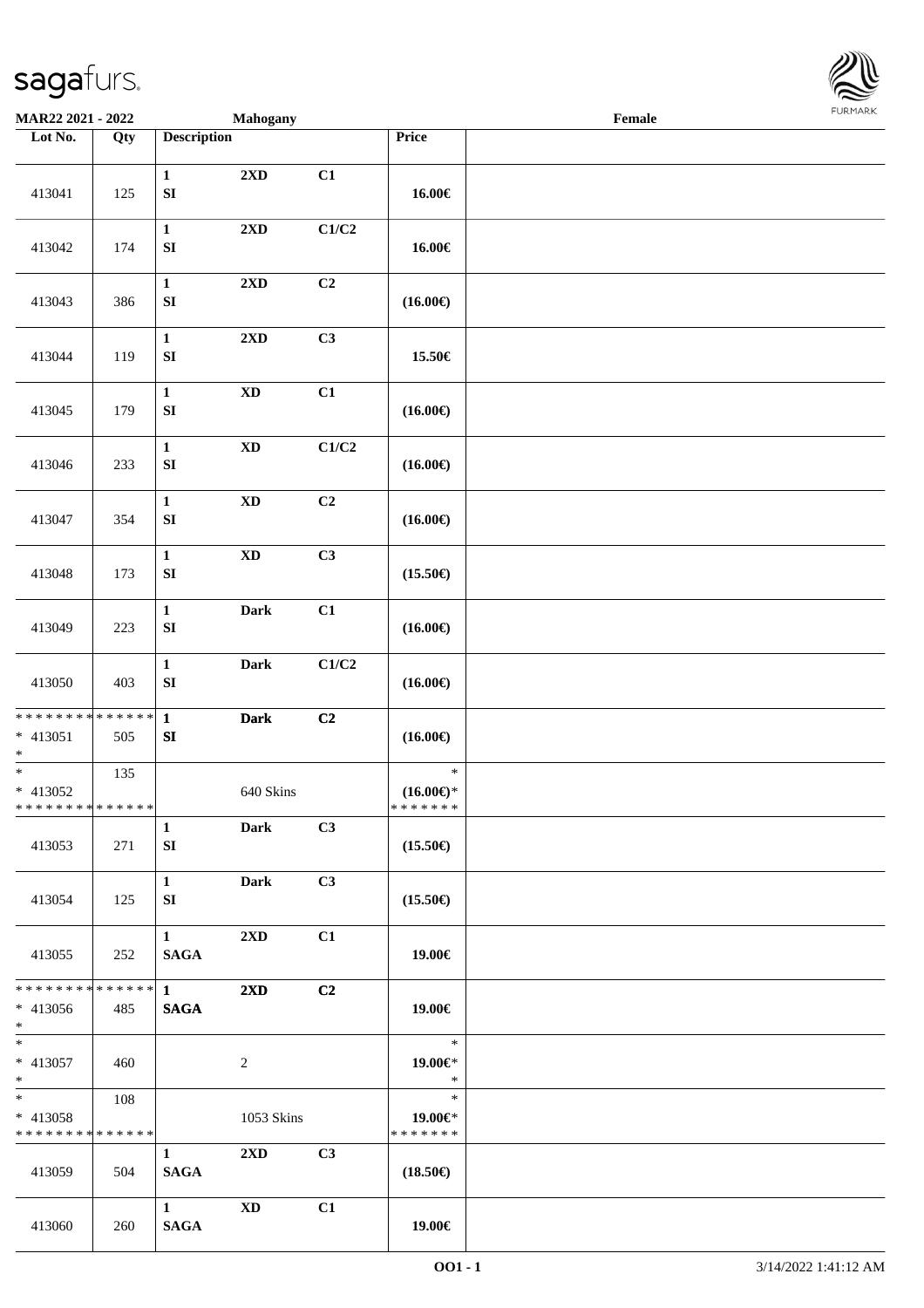

| <b>MAR22 2021 - 2022</b>                                         |     |                                 | Mahogany                |       |                                                | Female |  |
|------------------------------------------------------------------|-----|---------------------------------|-------------------------|-------|------------------------------------------------|--------|--|
| Lot No.                                                          | Qty | <b>Description</b>              |                         |       | Price                                          |        |  |
| 413061                                                           | 227 | $\mathbf{1}$<br>$\mathbf{SAGA}$ | XD                      | C1    | $(19.00\epsilon)$                              |        |  |
| * * * * * * * * * * * * * * *<br>* 413062<br>$*$                 | 485 | $\mathbf{1}$<br><b>SAGA</b>     | $\mathbf{X}\mathbf{D}$  | C2    | $(19.00\epsilon)$                              |        |  |
| $\overline{\phantom{0}}$<br>* 413063<br>$*$                      | 480 |                                 | 2                       |       | $\ast$<br>$(19.00\epsilon)$ *<br>$\ast$        |        |  |
| $*$<br>* 413064<br>* * * * * * * * * * * * * *                   | 188 |                                 | 1153 Skins              |       | $\ast$<br>$(19.00\epsilon)$ *<br>* * * * * * * |        |  |
| ******** <mark>******</mark><br>$* 413065$<br>$\ast$             | 505 | $\mathbf{1}$<br><b>SAGA</b>     | $\mathbf{X}\mathbf{D}$  | C3    | $(18.50\epsilon)$                              |        |  |
| $*$<br>$* 413066$<br>* * * * * * * * * * * * * *                 | 102 |                                 | 607 Skins               |       | $\ast$<br>$(18.50\epsilon)$ *<br>* * * * * * * |        |  |
| 413067                                                           | 429 | $\mathbf{1}$<br><b>SAGA</b>     | <b>Dark</b>             | C1    | $(19.00\epsilon)$                              |        |  |
| 413068                                                           | 358 | $\mathbf{1}$<br><b>SAGA</b>     | Dark                    | C1    | $(19.00\epsilon)$                              |        |  |
| 413069                                                           | 438 | $\mathbf{1}$<br><b>SAGA</b>     | <b>Dark</b>             | C1    | $(19.00\epsilon)$                              |        |  |
| 413070                                                           | 485 | $\mathbf{1}$<br><b>SAGA</b>     | <b>Dark</b>             | C1/C2 | $(19.00\epsilon)$                              |        |  |
| * * * * * * * * * * * * * * <mark>*</mark><br>* 413071<br>$\ast$ | 485 | $\mathbf{1}$<br><b>SAGA</b>     | <b>Dark</b>             | C2    | $(19.00\epsilon)$                              |        |  |
| $*$<br>* 413072<br>$*$                                           | 460 |                                 | $\overline{c}$          |       | $\ast$<br>$(19.00\epsilon)$ *<br>$\ast$        |        |  |
| $\ast$<br>* 413073<br>$\ast$                                     | 460 |                                 | 3                       |       | $\ast$<br>$(19.00\epsilon)$ *<br>∗             |        |  |
| $*$<br>* 413074<br>* * * * * * * * * * * * * *                   | 440 |                                 | 1845 Skins              |       | $\ast$<br>$(19.00\epsilon)$ *<br>* * * * * * * |        |  |
| * * * * * * * * * * * * * * *<br>* 413075<br>$*$                 | 485 | 1<br><b>SAGA</b>                | <b>Dark</b>             | C2    | $(19.00\epsilon)$                              |        |  |
| $*$<br>* 413076<br>$*$                                           | 460 |                                 | 2                       |       | $\ast$<br>$(19.00\epsilon)$ *<br>$\ast$        |        |  |
| $*$ $-$<br>* 413077<br>* * * * * * * * * * * * * *               | 282 |                                 | 1227 Skins              |       | $\ast$<br>$(19.00\epsilon)$ *<br>* * * * * * * |        |  |
| * * * * * * * * * * * * * * <mark>*</mark><br>* 413078<br>$*$    | 485 | $\mathbf{1}$<br><b>SAGA</b>     | <b>Dark</b>             | C3    | $(18.50\epsilon)$                              |        |  |
| $*$<br>$* 413079$<br>* * * * * * * * * * * * * *                 | 409 |                                 | 894 Skins               |       | $\ast$<br>$(18.50\epsilon)$ *<br>* * * * * * * |        |  |
| 413080                                                           | 421 | $\mathbf{1}$<br><b>SROY</b>     | $2\mathbf{X}\mathbf{D}$ | C1/C2 | $20.00 \in$                                    |        |  |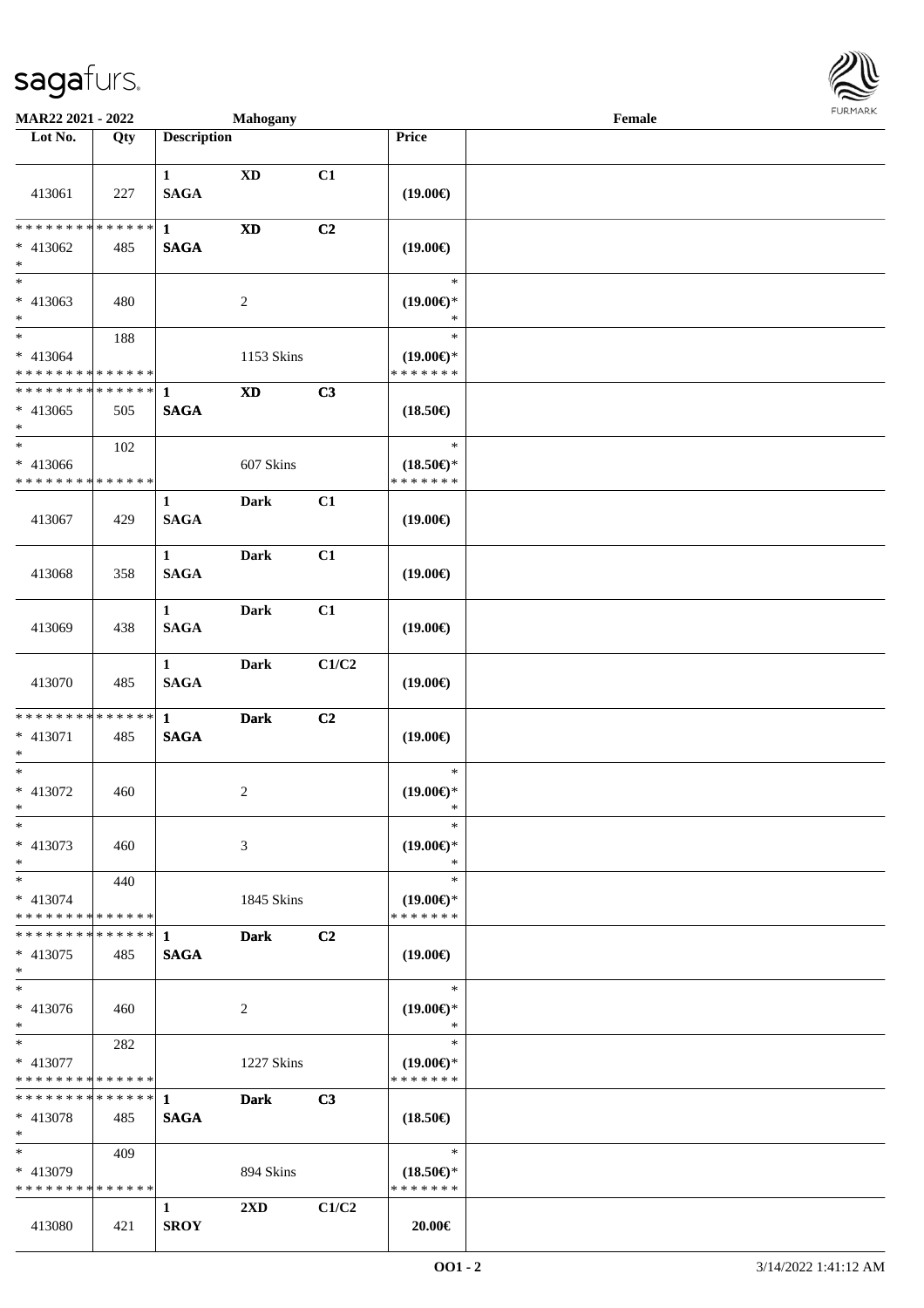

| MAR22 2021 - 2022                                   |     |                    | <b>Mahogany</b>        |                |                                                | Female |  |  |  |
|-----------------------------------------------------|-----|--------------------|------------------------|----------------|------------------------------------------------|--------|--|--|--|
| Lot No.                                             | Qty | <b>Description</b> |                        |                | <b>Price</b>                                   |        |  |  |  |
| 413081                                              | 183 | 1<br><b>SROY</b>   | 2XD                    | C3             | $(19.50\epsilon)$                              |        |  |  |  |
| 413082                                              | 449 | 1<br><b>SROY</b>   | $\mathbf{X}\mathbf{D}$ | C1/C2          | $(20.00\epsilon)$                              |        |  |  |  |
| 413083                                              | 223 | 1<br><b>SROY</b>   | <b>XD</b>              | C <sub>3</sub> | $(19.50\epsilon)$                              |        |  |  |  |
| $* 413084$<br>$\ast$                                | 465 | <b>SROY</b>        | <b>Dark</b>            | C1/C2          | $(20.00\epsilon)$                              |        |  |  |  |
| $\ast$<br>$* 413085$<br>* * * * * * * * * * * * * * | 227 |                    | 692 Skins              |                | $\ast$<br>$(20.00\epsilon)$ *<br>* * * * * * * |        |  |  |  |
| 413086                                              | 300 | 1<br><b>SROY</b>   | <b>Dark</b>            | C3             | $(19.50\epsilon)$                              |        |  |  |  |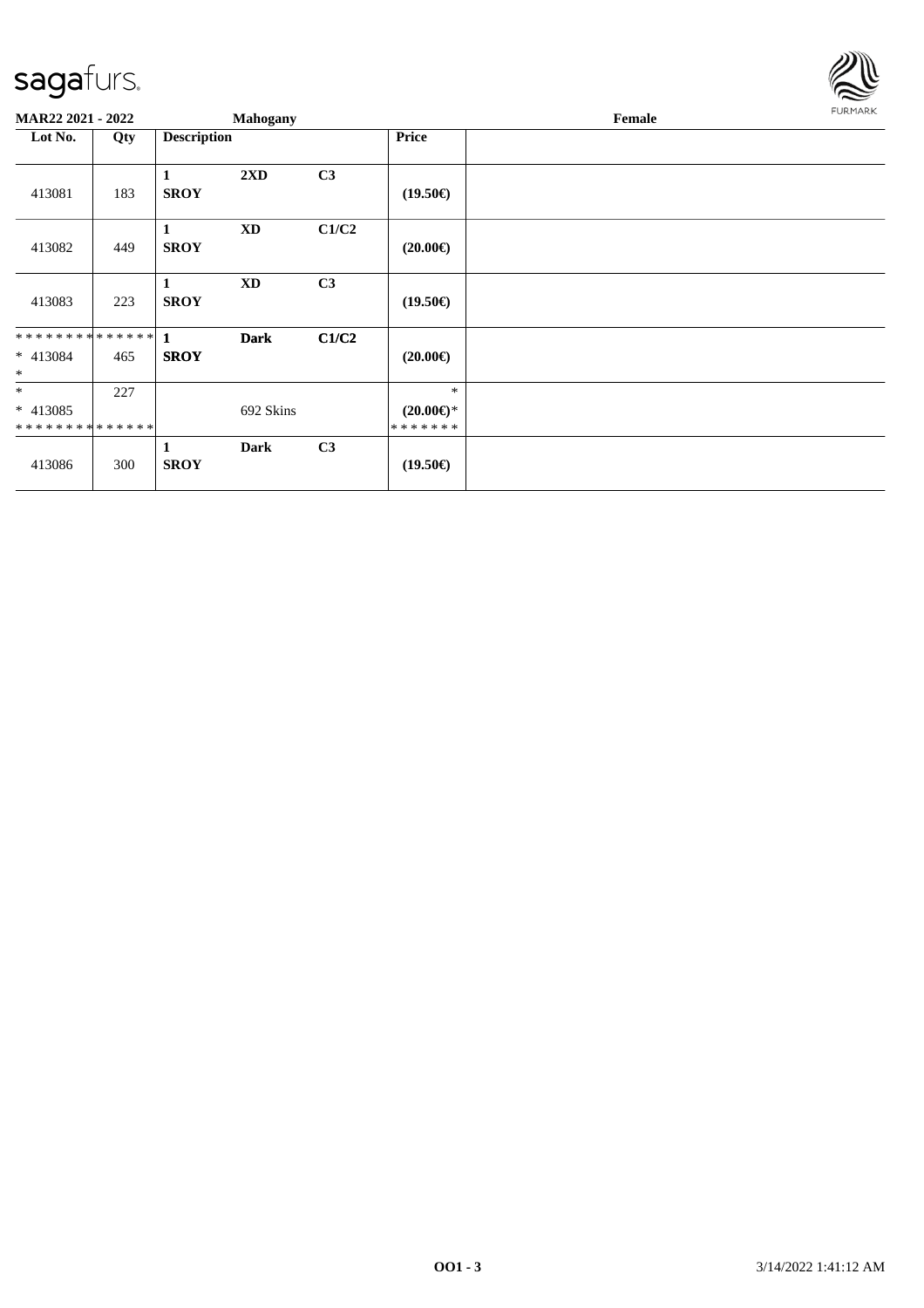

| MAR22 2021 - 2022                                                     |     |                                  | <b>Mahogany Velvet</b>                  |       |                                    | Female |  |
|-----------------------------------------------------------------------|-----|----------------------------------|-----------------------------------------|-------|------------------------------------|--------|--|
| Lot No.                                                               | Qty | <b>Description</b>               |                                         |       | Price                              |        |  |
| 413121                                                                | 296 | $\mathbf{1}$<br>SI               | 2XD<br><b>VELV1</b>                     | C1    | 16.00€                             |        |  |
| ******** <mark>******</mark><br>$* 413122$<br>$\ast$                  | 505 | $\mathbf{1}$<br>SI               | $2\mathbf{X}\mathbf{D}$<br><b>VELV1</b> | C2    | 16.00€                             |        |  |
| $\overline{\phantom{0}}$<br>$* 413123$<br>* * * * * * * * * * * * * * | 183 |                                  | 688 Skins                               |       | $\ast$<br>16.00€*<br>* * * * * * * |        |  |
| 413124                                                                | 186 | $\mathbf{1}$<br>SI               | 2XD<br><b>VELV1</b>                     | C3    | 15.50€                             |        |  |
| 413125                                                                | 259 | $\mathbf{1}$<br>${\bf SI}$       | $\mathbf{X}\mathbf{D}$<br><b>VELV1</b>  | C1    | 16.00€                             |        |  |
| ******** <mark>******</mark><br>$* 413126$<br>$\ast$                  | 505 | $\mathbf{1}$<br>SI               | <b>XD</b><br><b>VELV1</b>               | C2    | 16.00€                             |        |  |
| $\ast$<br>$* 413127$<br>* * * * * * * * * * * * * *                   | 174 |                                  | 679 Skins                               |       | $\ast$<br>16.00€*<br>* * * * * * * |        |  |
| 413128                                                                | 168 | $\mathbf{1}$<br>SI               | <b>XD</b><br><b>VELV1</b>               | C3    | 15.50€                             |        |  |
| 413129                                                                | 356 | $\mathbf{1}$<br>SI               | <b>Dark</b><br><b>VELV1</b>             | C1    | 16.00€                             |        |  |
| * * * * * * * * * * * * * *<br>* 413130<br>$\ast$                     | 505 | $\mathbf{1}$<br>SI               | <b>Dark</b><br><b>VELV1</b>             | C2    | 16.00€                             |        |  |
| $\ast$<br>$* 413131$<br>* * * * * * * * * * * * * *                   | 440 |                                  | 945 Skins                               |       | $\ast$<br>16.00€*<br>* * * * * * * |        |  |
| 413132                                                                | 276 | $\mathbf{1}$<br>${\bf SI}$       | <b>Dark</b><br><b>VELV1</b>             | C3    | 15.50€                             |        |  |
| 413133                                                                | 420 | $\mathbf{1}$<br>SI               | $2{\bf X}{\bf D}$<br>VELV2              | C1/C2 | $(18.00\epsilon)$                  |        |  |
| 413134                                                                | 138 | $\mathbf{1}$<br>${\bf S}{\bf I}$ | 2XD<br>VELV2                            | C3    | $(17.50\epsilon)$                  |        |  |
| 413135                                                                | 396 | $\mathbf{1}$<br>SI               | $\mathbf{X}\mathbf{D}$<br>VELV2         | C1/C2 | $(18.00\epsilon)$                  |        |  |
| 413136                                                                | 127 | $\mathbf{1}$<br>SI               | $\mathbf{X}\mathbf{D}$<br>VELV2         | C3    | $(17.50\epsilon)$                  |        |  |
| 413137                                                                | 134 | $\mathbf{1}$<br>SI               | <b>Dark</b><br>VELV2                    | C1    | $(18.00\epsilon)$                  |        |  |
| 413138                                                                | 485 | $\mathbf{1}$<br>SI               | <b>Dark</b><br>VELV2                    | C2    | $(18.00\epsilon)$                  |        |  |
| 413139                                                                | 165 | $\mathbf{1}$<br>SI               | <b>Dark</b><br>VELV2                    | C3    | $(17.50\epsilon)$                  |        |  |
| * * * * * * * * * * * * * * *<br>$* 413140$<br>$*$                    | 485 | $\mathbf{1}$<br><b>SAGA</b>      | $2\mathbf{X}\mathbf{D}$<br><b>VELV1</b> | C1    | 19.00€                             |        |  |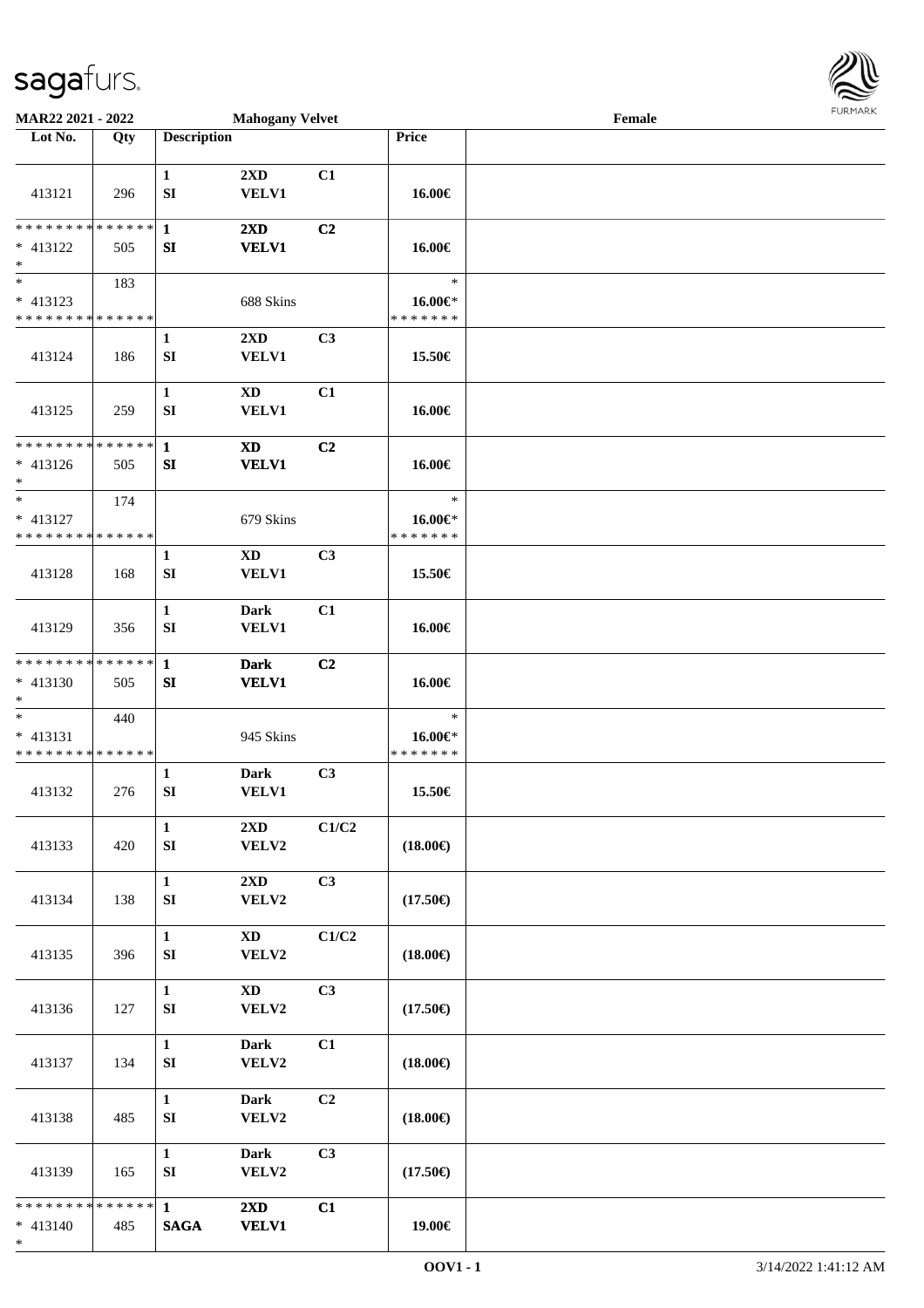

| MAR22 2021 - 2022                          |     |                    | <b>Mahogany Velvet</b> |                |                                      | Female |  |
|--------------------------------------------|-----|--------------------|------------------------|----------------|--------------------------------------|--------|--|
| Lot No.                                    | Qty | <b>Description</b> |                        |                | Price                                |        |  |
|                                            |     |                    |                        |                |                                      |        |  |
| $*$ $*$                                    | 172 | $\mathbf{1}$       | 2XD                    | C1             | $\ast$                               |        |  |
| $* 413141$                                 |     | <b>SAGA</b>        | <b>VELV1</b>           |                | 19.00€*                              |        |  |
| * * * * * * * * * * * * * *                |     |                    |                        |                | * * * * * * *                        |        |  |
| * * * * * * * * * * * * * * *              |     | $\mathbf 1$        | 2XD                    | C <sub>2</sub> |                                      |        |  |
| $* 413142$                                 | 485 | <b>SAGA</b>        | <b>VELV1</b>           |                | 19.00€                               |        |  |
| $\ast$                                     |     |                    |                        |                |                                      |        |  |
| $\overline{\phantom{0}}$                   |     |                    |                        |                | $\ast$                               |        |  |
| $* 413143$                                 | 460 |                    | 2                      |                | $19.00 \in$ *                        |        |  |
| $\ast$                                     |     |                    |                        |                | $\ast$                               |        |  |
| $*$                                        |     |                    |                        |                | $\ast$                               |        |  |
|                                            |     |                    |                        |                |                                      |        |  |
| $* 413144$                                 | 460 |                    | 3                      |                | 19.00€*                              |        |  |
| $\ast$                                     |     |                    |                        |                | $\ast$                               |        |  |
|                                            |     |                    |                        |                | $\ast$                               |        |  |
| $* 413145$                                 | 460 |                    | 4                      |                | $(19.00\epsilon)$ *                  |        |  |
| $*$                                        |     |                    |                        |                | $\ast$                               |        |  |
| $*$                                        | 257 |                    |                        |                | $\ast$                               |        |  |
| $* 413146$                                 |     |                    | 2122 Skins             |                | $(19.00\epsilon)$ *                  |        |  |
| * * * * * * * * * * * * * *                |     |                    |                        |                | * * * * * * *                        |        |  |
| * * * * * * * * <mark>* * * * * * *</mark> |     | $\mathbf{1}$       | 2XD                    | C3             |                                      |        |  |
| $* 413147$                                 | 485 | <b>SAGA</b>        | <b>VELV1</b>           |                | $(18.50\epsilon)$                    |        |  |
| $*$                                        |     |                    |                        |                |                                      |        |  |
| $*$                                        | 289 |                    |                        |                | $\ast$                               |        |  |
| $* 413148$                                 |     |                    | 774 Skins              |                | $(18.50\epsilon)$ *                  |        |  |
| * * * * * * * * * * * * * * *              |     |                    |                        |                | * * * * * * *                        |        |  |
| * * * * * * * * * * * * * * *              |     | 1                  | <b>XD</b>              | C1             |                                      |        |  |
| * 413149                                   | 485 | <b>SAGA</b>        | <b>VELV1</b>           |                | $(19.00\epsilon)$                    |        |  |
| $*$                                        |     |                    |                        |                |                                      |        |  |
| $*$                                        | 179 |                    |                        |                | $\ast$                               |        |  |
|                                            |     |                    |                        |                |                                      |        |  |
| * 413150<br>* * * * * * * * * * * * * *    |     |                    | 664 Skins              |                | $(19.00\epsilon)$ *<br>* * * * * * * |        |  |
|                                            |     |                    |                        |                |                                      |        |  |
| * * * * * * * * * * * * * * *              |     | 1                  | <b>XD</b>              | C2             |                                      |        |  |
| $* 413151$                                 | 485 | <b>SAGA</b>        | <b>VELV1</b>           |                | $(19.00\epsilon)$                    |        |  |
| $*$                                        |     |                    |                        |                |                                      |        |  |
| $*$                                        |     |                    |                        |                | $\ast$                               |        |  |
| * 413152                                   | 460 |                    | 2                      |                | $(19.00\epsilon)$ *                  |        |  |
| $*$ $-$                                    |     |                    |                        |                | ∗                                    |        |  |
| $*$                                        |     |                    |                        |                | $\ast$                               |        |  |
| $* 413153$                                 | 460 |                    | 3                      |                | $(19.00\epsilon)$ *                  |        |  |
| $*$                                        |     |                    |                        |                | $\ast$                               |        |  |
| $*$                                        | 444 |                    |                        |                | $\ast$                               |        |  |
| $* 413154$                                 |     |                    | 1849 Skins             |                | $(19.00\epsilon)$ *                  |        |  |
| * * * * * * * * * * * * * * *              |     |                    |                        |                | * * * * * * *                        |        |  |
| * * * * * * * * * * * * * * *              |     | -1                 | XD                     | C3             |                                      |        |  |
| $* 413155$                                 | 485 | <b>SAGA</b>        | <b>VELV1</b>           |                | $(18.50\epsilon)$                    |        |  |
| $*$                                        |     |                    |                        |                |                                      |        |  |
| $*$                                        | 143 |                    |                        |                | $\ast$                               |        |  |
| * 413156                                   |     |                    | 628 Skins              |                | $(18.50\epsilon)$ *                  |        |  |
| * * * * * * * * * * * * * *                |     |                    |                        |                | * * * * * * *                        |        |  |
| * * * * * * * * * * * * * * *              |     | $\mathbf 1$        | <b>Dark</b>            | C1             |                                      |        |  |
| $* 413157$                                 | 485 | <b>SAGA</b>        | <b>VELV1</b>           |                | $(19.00\epsilon)$                    |        |  |
| $*$                                        |     |                    |                        |                |                                      |        |  |
| $*$                                        |     |                    |                        |                | $\ast$                               |        |  |
|                                            | 353 |                    |                        |                |                                      |        |  |
| $* 413158$                                 |     |                    | 838 Skins              |                | $(19.00\epsilon)$ *                  |        |  |
| * * * * * * * * * * * * * *                |     |                    |                        |                | * * * * * * *                        |        |  |
| * * * * * * * * <mark>* * * * * * *</mark> |     | $\mathbf{1}$       | <b>Dark</b>            | C2             |                                      |        |  |
| * 413159                                   | 485 | <b>SAGA</b>        | <b>VELV1</b>           |                | $(19.00\epsilon)$                    |        |  |
| $*$                                        |     |                    |                        |                |                                      |        |  |
| $*$                                        |     |                    |                        |                | $\ast$                               |        |  |
| * 413160                                   | 460 |                    | 2                      |                | $(19.00\epsilon)$ *                  |        |  |
| $*$                                        |     |                    |                        |                | $\ast$                               |        |  |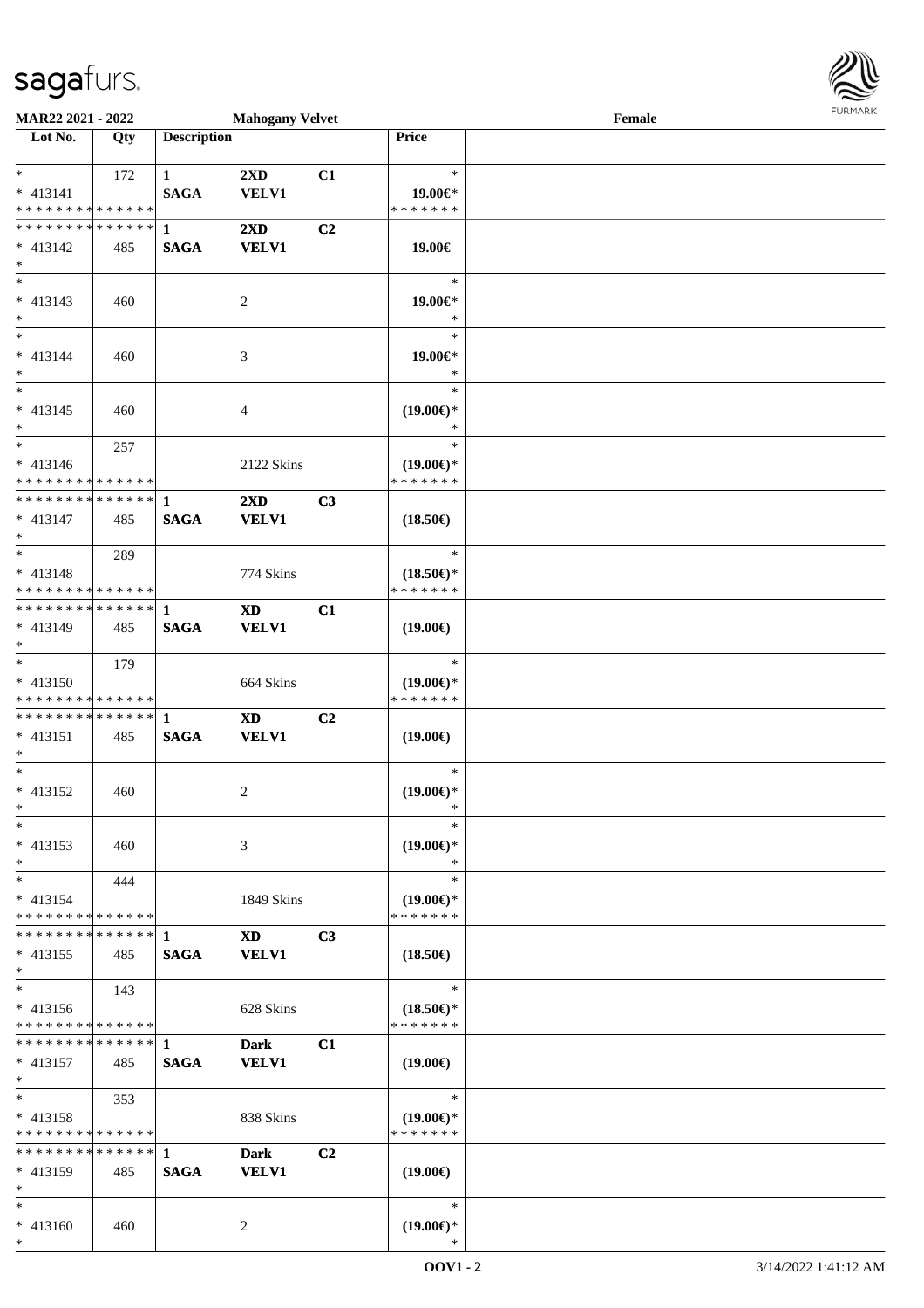

| MAR22 2021 - 2022             |     |                    | <b>Mahogany Velvet</b>  |                |                               | Female | 1.911171777 |
|-------------------------------|-----|--------------------|-------------------------|----------------|-------------------------------|--------|-------------|
| Lot No.                       | Qty | <b>Description</b> |                         |                | Price                         |        |             |
|                               |     |                    |                         |                |                               |        |             |
| $*$                           |     | $\mathbf{1}$       | <b>Dark</b>             | C2             | $\ast$                        |        |             |
| $* 413161$                    | 460 | <b>SAGA</b>        | VELV1                   |                | $(19.00\epsilon)$ *           |        |             |
| $*$                           |     |                    |                         |                | *                             |        |             |
|                               |     |                    |                         |                | $\ast$                        |        |             |
| * 413162                      | 460 |                    | 4                       |                | $(19.00\epsilon)$ *           |        |             |
| $*$                           |     |                    |                         |                | *                             |        |             |
| $*$                           |     |                    |                         |                | $\ast$                        |        |             |
| * 413163                      | 460 |                    | 5                       |                | $(19.00\epsilon)$ *           |        |             |
| $\ast$                        |     |                    |                         |                | $\ast$                        |        |             |
|                               | 169 |                    |                         |                | $\ast$                        |        |             |
| $* 413164$                    |     |                    | 2494 Skins              |                | $(19.00\epsilon)$ *           |        |             |
| * * * * * * * * * * * * * *   |     |                    |                         |                | * * * * * * *                 |        |             |
| ******** <mark>******</mark>  |     | 1                  | <b>Dark</b>             | C3             |                               |        |             |
| $* 413165$                    | 485 | <b>SAGA</b>        | <b>VELV1</b>            |                | $(18.50\epsilon)$             |        |             |
| $*$                           |     |                    |                         |                |                               |        |             |
| $*$                           | 395 |                    |                         |                | $\ast$                        |        |             |
| $* 413166$                    |     |                    | 880 Skins               |                | $(18.50\epsilon)$ *           |        |             |
| * * * * * * * * * * * * * * * |     |                    |                         |                | * * * * * * *                 |        |             |
| * * * * * * * * * * * * * * * |     | $\mathbf{1}$       | 2XD                     | C1             |                               |        |             |
| $* 413167$                    | 485 | <b>SAGA</b>        | VELV2                   |                | $(21.00\epsilon)$             |        |             |
| $*$                           |     |                    |                         |                |                               |        |             |
|                               | 189 |                    |                         |                | $\ast$                        |        |             |
| $* 413168$                    |     |                    | 674 Skins               |                | $(21.00\mathbb{E})^*$         |        |             |
| * * * * * * * * * * * * * * * |     |                    |                         |                | * * * * * * *                 |        |             |
| * * * * * * * * * * * * * * * |     | $\mathbf{1}$       | 2XD                     | C2             |                               |        |             |
| * 413169                      | 485 | <b>SAGA</b>        | VELV2                   |                | $(21.00\epsilon)$             |        |             |
| $*$                           |     |                    |                         |                |                               |        |             |
| $*$                           |     |                    |                         |                | $\ast$                        |        |             |
| * 413170                      | 460 |                    | 2                       |                | $(21.00\epsilon)$ *           |        |             |
| $*$                           |     |                    |                         |                | $\ast$                        |        |             |
| $*$                           |     |                    |                         |                | $\ast$                        |        |             |
| $* 413171$                    | 460 |                    | 3                       |                | $(21.00\epsilon)$ *           |        |             |
| $*$                           |     |                    |                         |                | $\ast$                        |        |             |
| $*$                           | 159 |                    |                         |                | $\ast$                        |        |             |
| * 413172                      |     |                    | 1564 Skins              |                | $(21.00 \in )^*$              |        |             |
| * * * * * * * * * * * * * *   |     |                    |                         |                | * * * * * * *                 |        |             |
|                               |     |                    | $2\mathbf{X}\mathbf{D}$ | C3             |                               |        |             |
| $* 413173$                    | 517 | <b>SAGA</b>        | VELV2                   |                | $(20.50\epsilon)$             |        |             |
| $*$                           |     |                    |                         |                |                               |        |             |
| $*$                           | 98  |                    |                         |                | $\ast$                        |        |             |
| $* 413174$                    |     |                    | 615 Skins               |                | $(20.50\epsilon)$ *           |        |             |
| * * * * * * * * * * * * * * * |     |                    |                         |                | * * * * * * *                 |        |             |
| * * * * * * * * * * * * * * * |     | $\mathbf{1}$       | <b>XD</b>               | C1             |                               |        |             |
| $* 413175$                    | 485 | <b>SAGA</b>        | VELV2                   |                | $(21.00\epsilon)$             |        |             |
| $*$                           |     |                    |                         |                |                               |        |             |
| $*$                           | 117 |                    |                         |                | $\ast$                        |        |             |
| $* 413176$                    |     |                    | 602 Skins               |                | $(21.00\epsilon)$ *           |        |             |
| * * * * * * * * * * * * * * * |     |                    |                         |                | * * * * * * *                 |        |             |
| * * * * * * * * * * * * * * * |     | $\mathbf{1}$       | <b>XD</b>               | C <sub>2</sub> |                               |        |             |
|                               |     |                    |                         |                |                               |        |             |
| * 413177<br>$*$               | 485 | <b>SAGA</b>        | VELV2                   |                | $(21.00\epsilon)$             |        |             |
| $*$                           |     |                    |                         |                | $\ast$                        |        |             |
|                               |     |                    |                         |                |                               |        |             |
| * 413178<br>$*$               | 460 |                    | 2                       |                | $(21.00\epsilon)$ *<br>$\ast$ |        |             |
| $*$ $*$                       |     |                    |                         |                | $\ast$                        |        |             |
|                               | 443 |                    |                         |                |                               |        |             |
| $* 413179$                    |     |                    | 1388 Skins              |                | $(21.00\epsilon)$ *           |        |             |
| * * * * * * * * * * * * * *   |     |                    |                         |                | * * * * * * *                 |        |             |
|                               |     | $\mathbf{1}$       | $\mathbf{X}\mathbf{D}$  | C3             |                               |        |             |
| 413180                        | 510 | <b>SAGA</b>        | VELV2                   |                | $(20.50\epsilon)$             |        |             |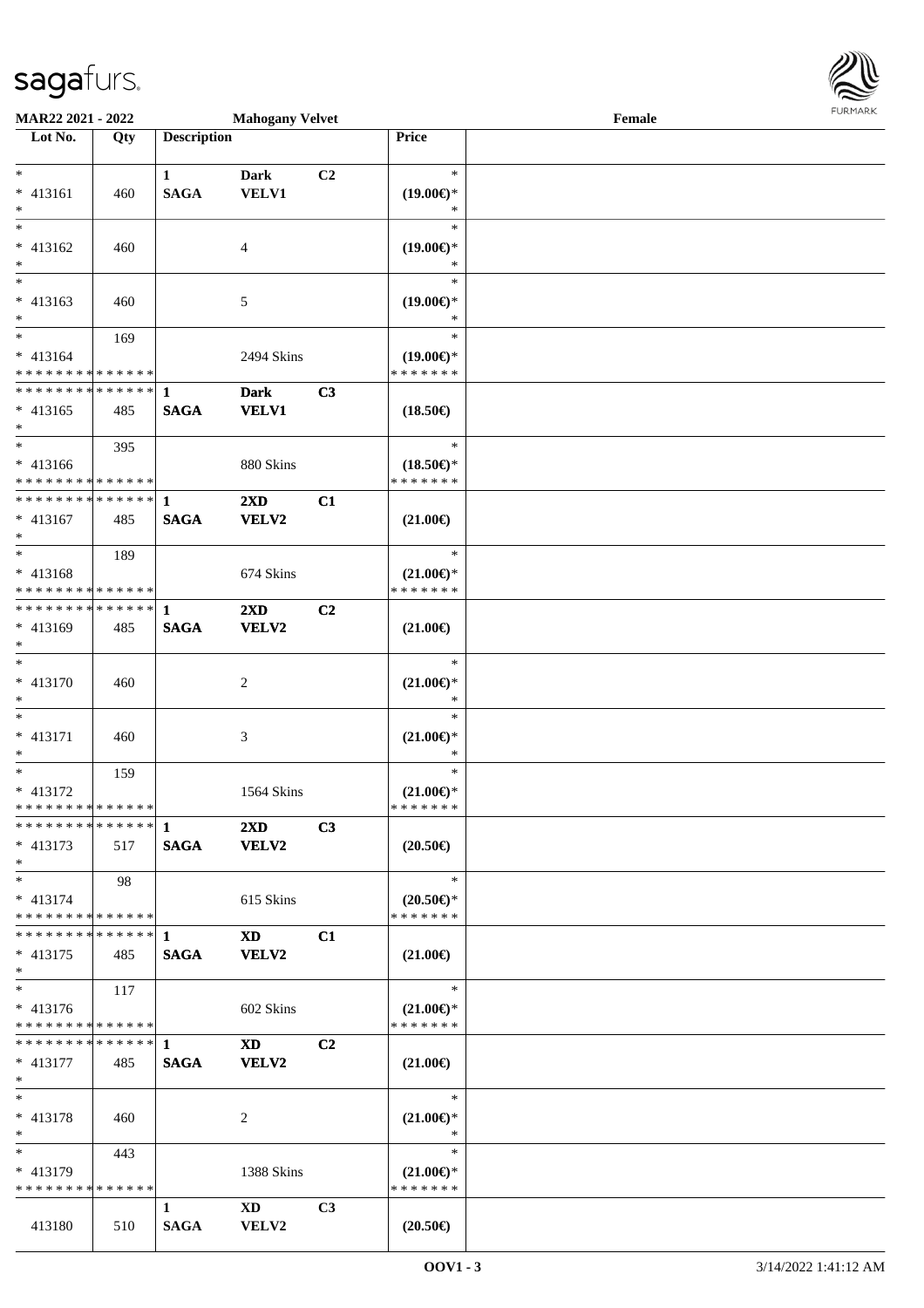

| MAR22 2021 - 2022                       |     |                    | <b>Mahogany Velvet</b>  |                |                                      | Female |  |
|-----------------------------------------|-----|--------------------|-------------------------|----------------|--------------------------------------|--------|--|
| Lot No.                                 | Qty | <b>Description</b> |                         |                | <b>Price</b>                         |        |  |
|                                         |     |                    |                         |                |                                      |        |  |
| ******** <mark>******</mark>            |     | $\mathbf{1}$       | <b>Dark</b>             | C1             |                                      |        |  |
| * 413181                                | 485 | <b>SAGA</b>        | VELV2                   |                | $(21.00\epsilon)$                    |        |  |
| $*$<br>$*$                              |     |                    |                         |                | $\ast$                               |        |  |
| * 413182                                | 266 |                    | 751 Skins               |                |                                      |        |  |
| * * * * * * * * * * * * * *             |     |                    |                         |                | $(21.00\epsilon)$ *<br>* * * * * * * |        |  |
| * * * * * * * * * * * * * * *           |     | -1                 | <b>Dark</b>             | C <sub>2</sub> |                                      |        |  |
| $* 413183$                              | 485 | <b>SAGA</b>        | <b>VELV2</b>            |                | $(21.00\epsilon)$                    |        |  |
| $*$                                     |     |                    |                         |                |                                      |        |  |
| $*$                                     |     |                    |                         |                | $\ast$                               |        |  |
| $* 413184$                              | 460 |                    | $\overline{c}$          |                | $(21.00\epsilon)$ *                  |        |  |
| $*$                                     |     |                    |                         |                | $\ast$                               |        |  |
| $*$                                     |     |                    |                         |                | $\ast$                               |        |  |
| $* 413185$                              | 460 |                    | 3                       |                | $(21.00\epsilon)$ *                  |        |  |
| $*$<br>$*$                              |     |                    |                         |                | $\ast$<br>$\ast$                     |        |  |
| * 413186                                | 318 |                    | 1723 Skins              |                |                                      |        |  |
| * * * * * * * * * * * * * *             |     |                    |                         |                | $(21.00\epsilon)$ *<br>* * * * * * * |        |  |
| * * * * * * * * * * * * * *             |     | 1                  | <b>Dark</b>             | C3             |                                      |        |  |
| * 413187                                | 505 | <b>SAGA</b>        | VELV2                   |                | $(20.50\epsilon)$                    |        |  |
| $*$                                     |     |                    |                         |                |                                      |        |  |
| $*$                                     | 170 |                    |                         |                | $\ast$                               |        |  |
| * 413188                                |     |                    | 675 Skins               |                | $(20.50\epsilon)$ *                  |        |  |
| * * * * * * * * * * * * * *             |     |                    |                         |                | * * * * * * *                        |        |  |
|                                         |     | 1                  | 2XD                     | C1             |                                      |        |  |
| 413189                                  | 249 | <b>SROY</b>        | <b>VELV1</b>            |                | $(20.00\epsilon)$                    |        |  |
| * * * * * * * * * * * * * *             |     | $\mathbf{1}$       | 2XD                     | C <sub>2</sub> |                                      |        |  |
| * 413190                                | 465 | <b>SROY</b>        | <b>VELV1</b>            |                | $(20.00\epsilon)$                    |        |  |
| $*$                                     |     |                    |                         |                |                                      |        |  |
| $*$                                     | 384 |                    |                         |                | $\ast$                               |        |  |
| * 413191                                |     |                    | 849 Skins               |                | $(20.00\epsilon)$ *                  |        |  |
| * * * * * * * * * * * * * *             |     |                    |                         |                | * * * * * * *                        |        |  |
|                                         |     | 1                  | $2\mathbf{X}\mathbf{D}$ | C <sub>3</sub> |                                      |        |  |
| 413192                                  | 353 | <b>SROY</b>        | <b>VELV1</b>            |                | $(19.50\epsilon)$                    |        |  |
|                                         |     | $\mathbf{1}$       | $\mathbf{X}\mathbf{D}$  | C1             |                                      |        |  |
| 413193                                  | 220 | <b>SROY</b>        | <b>VELV1</b>            |                | $(20.00\epsilon)$                    |        |  |
|                                         |     |                    |                         |                |                                      |        |  |
| * * * * * * * * * * * * * * *           |     | $\mathbf{1}$       | <b>XD</b>               | C <sub>2</sub> |                                      |        |  |
| * 413194                                | 465 | <b>SROY</b>        | <b>VELV1</b>            |                | $(20.00\epsilon)$                    |        |  |
| $*$                                     |     |                    |                         |                |                                      |        |  |
| $*$                                     | 215 |                    |                         |                | $\ast$                               |        |  |
| * 413195<br>* * * * * * * * * * * * * * |     |                    | 680 Skins               |                | $(20.00\epsilon)$ *                  |        |  |
|                                         |     |                    |                         | C <sub>3</sub> | * * * * * * *                        |        |  |
| 413196                                  | 257 | 1<br><b>SROY</b>   | XD<br>VELV1             |                | $(19.50\epsilon)$                    |        |  |
|                                         |     |                    |                         |                |                                      |        |  |
|                                         |     | $\mathbf{1}$       | Dark                    | C1             |                                      |        |  |
| 413197                                  | 215 | <b>SROY</b>        | <b>VELV1</b>            |                | $(20.00\epsilon)$                    |        |  |
|                                         |     |                    |                         |                |                                      |        |  |
| * * * * * * * * * * * * * * *           |     | $\mathbf{1}$       | <b>Dark</b>             | C <sub>2</sub> |                                      |        |  |
| * 413198                                | 465 | <b>SROY</b>        | <b>VELV1</b>            |                | $(20.00\epsilon)$                    |        |  |
| $*$<br>$*$                              |     |                    |                         |                | $\ast$                               |        |  |
| $* 413199$                              | 327 |                    | 792 Skins               |                | $(20.00\epsilon)$ *                  |        |  |
| * * * * * * * * * * * * * *             |     |                    |                         |                | * * * * * * *                        |        |  |
|                                         |     | 1                  | <b>Dark</b>             | C <sub>3</sub> |                                      |        |  |
| 413200                                  | 328 | <b>SROY</b>        | <b>VELV1</b>            |                | $(19.50\epsilon)$                    |        |  |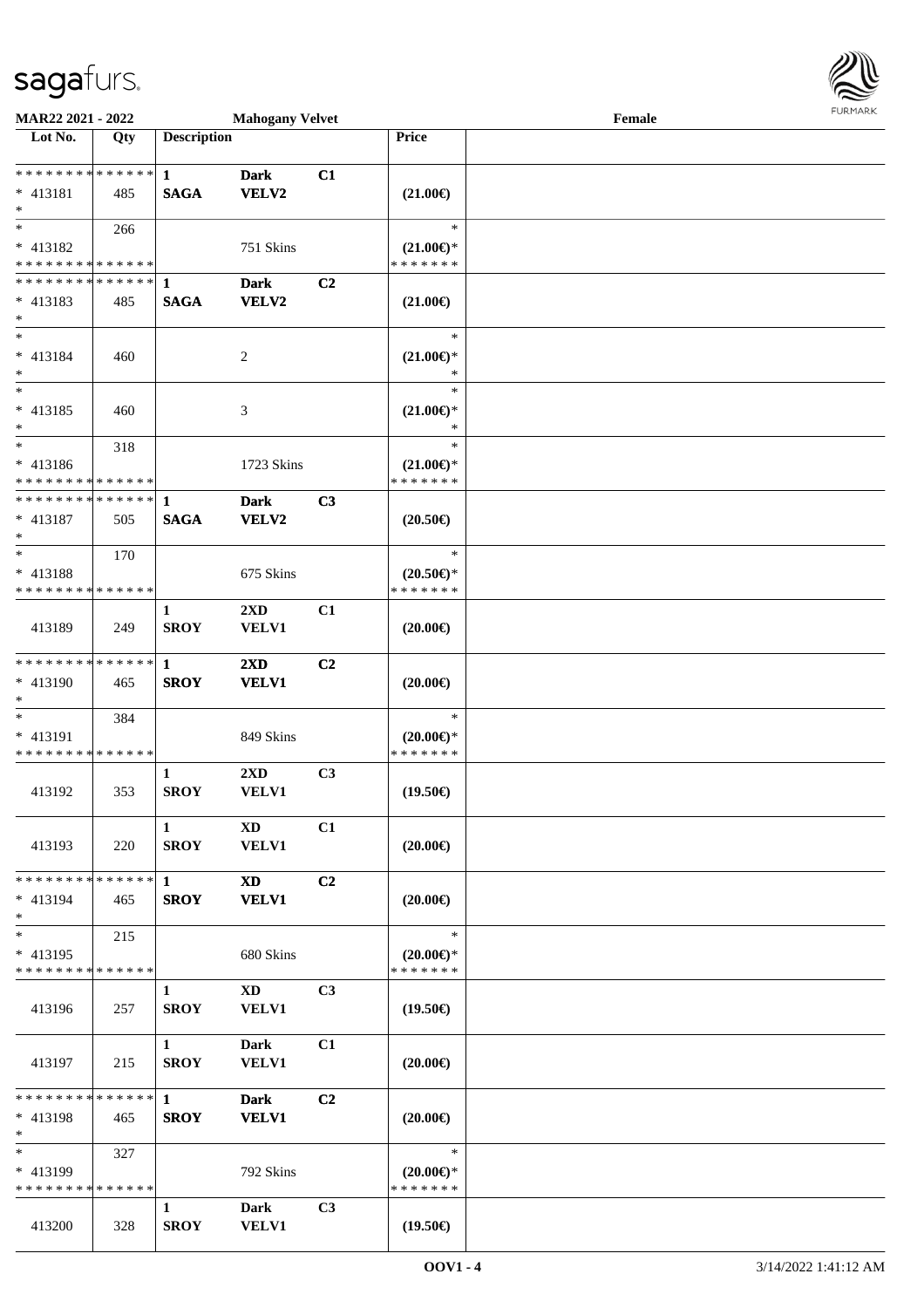

| MAR22 2021 - 2022                                     |     |                             | <b>Mahogany Velvet</b>          |                |                                                | Female | <b>FURMARK</b> |
|-------------------------------------------------------|-----|-----------------------------|---------------------------------|----------------|------------------------------------------------|--------|----------------|
| Lot No.                                               | Qty | <b>Description</b>          |                                 |                | Price                                          |        |                |
| 413201                                                | 228 | 1<br><b>SROY</b>            | 2XD<br>VELV2                    | C1             | $(22.00\epsilon)$                              |        |                |
| * * * * * * * * * * * * * *<br>* 413202<br>$\ast$     | 465 | $\mathbf{1}$<br><b>SROY</b> | 2XD<br>VELV2                    | C <sub>2</sub> | $(22.00\epsilon)$                              |        |                |
| $_{*}^{-}$<br>* 413203<br>* * * * * * * * * * * * * * | 62  |                             | 527 Skins                       |                | $\ast$<br>$(22.00\epsilon)$ *<br>* * * * * * * |        |                |
| 413204                                                | 227 | 1<br><b>SROY</b>            | 2XD<br>VELV2                    | C <sub>3</sub> | $(21.50\epsilon)$                              |        |                |
| 413205                                                | 162 | $\mathbf{1}$<br><b>SROY</b> | $\mathbf{X}\mathbf{D}$<br>VELV2 | C1             | $(22.00\epsilon)$                              |        |                |
| 413206                                                | 440 | $\mathbf{1}$<br><b>SROY</b> | $\mathbf{X}\mathbf{D}$<br>VELV2 | C <sub>2</sub> | $(22.00\epsilon)$                              |        |                |
| 413207                                                | 179 | $\mathbf{1}$<br><b>SROY</b> | $\mathbf{X}\mathbf{D}$<br>VELV2 | C <sub>3</sub> | $(21.50\epsilon)$                              |        |                |
| 413208                                                | 218 | $\mathbf{1}$<br><b>SROY</b> | <b>Dark</b><br>VELV2            | C1             | $(22.00\epsilon)$                              |        |                |
| * * * * * * * * * * * * * *<br>* 413209<br>$\ast$     | 425 | $\mathbf{1}$<br><b>SROY</b> | <b>Dark</b><br>VELV2            | C <sub>2</sub> | $(22.00\epsilon)$                              |        |                |
| $\ast$<br>* 413210<br>* * * * * * * * * * * * * *     | 86  |                             | 511 Skins                       |                | $\ast$<br>$(22.00\epsilon)$ *<br>* * * * * * * |        |                |
| 413211                                                | 212 | $\mathbf{1}$<br><b>SROY</b> | <b>Dark</b><br>VELV2            | C3             | $(21.50\epsilon)$                              |        |                |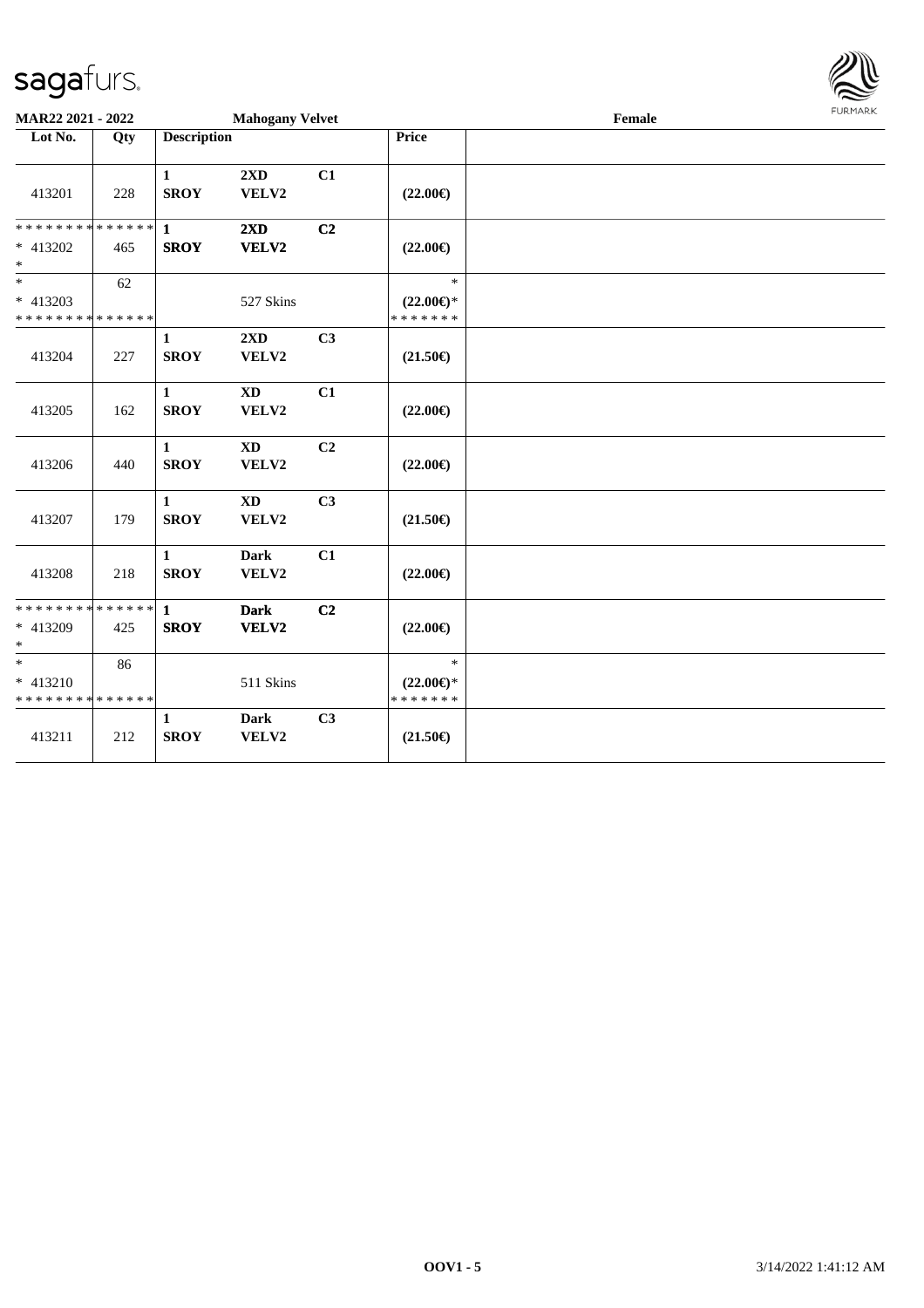

| <b>MAR22 2021 - 2022</b> |     |                               | <b>Mahogany Velvet</b>                  |                |                   | Female | <b>FURMARK</b> |
|--------------------------|-----|-------------------------------|-----------------------------------------|----------------|-------------------|--------|----------------|
| Lot No.                  | Qty | <b>Description</b>            |                                         |                | Price             |        |                |
| 413241                   | 144 | $\mathbf{2}$<br><b>SROY</b>   | $2\mathbf{X}\mathbf{D}$<br><b>VELV1</b> | C1             | $(15.00\epsilon)$ |        |                |
| 413242                   | 429 | $\overline{2}$<br><b>SROY</b> | $2\mathbf{X}\mathbf{D}$<br><b>VELV1</b> | C <sub>2</sub> | $(15.00\epsilon)$ |        |                |
| 413243                   | 206 | $\overline{2}$<br><b>SROY</b> | $2\mathbf{X}\mathbf{D}$<br><b>VELV1</b> | C <sub>3</sub> | $(14.50\epsilon)$ |        |                |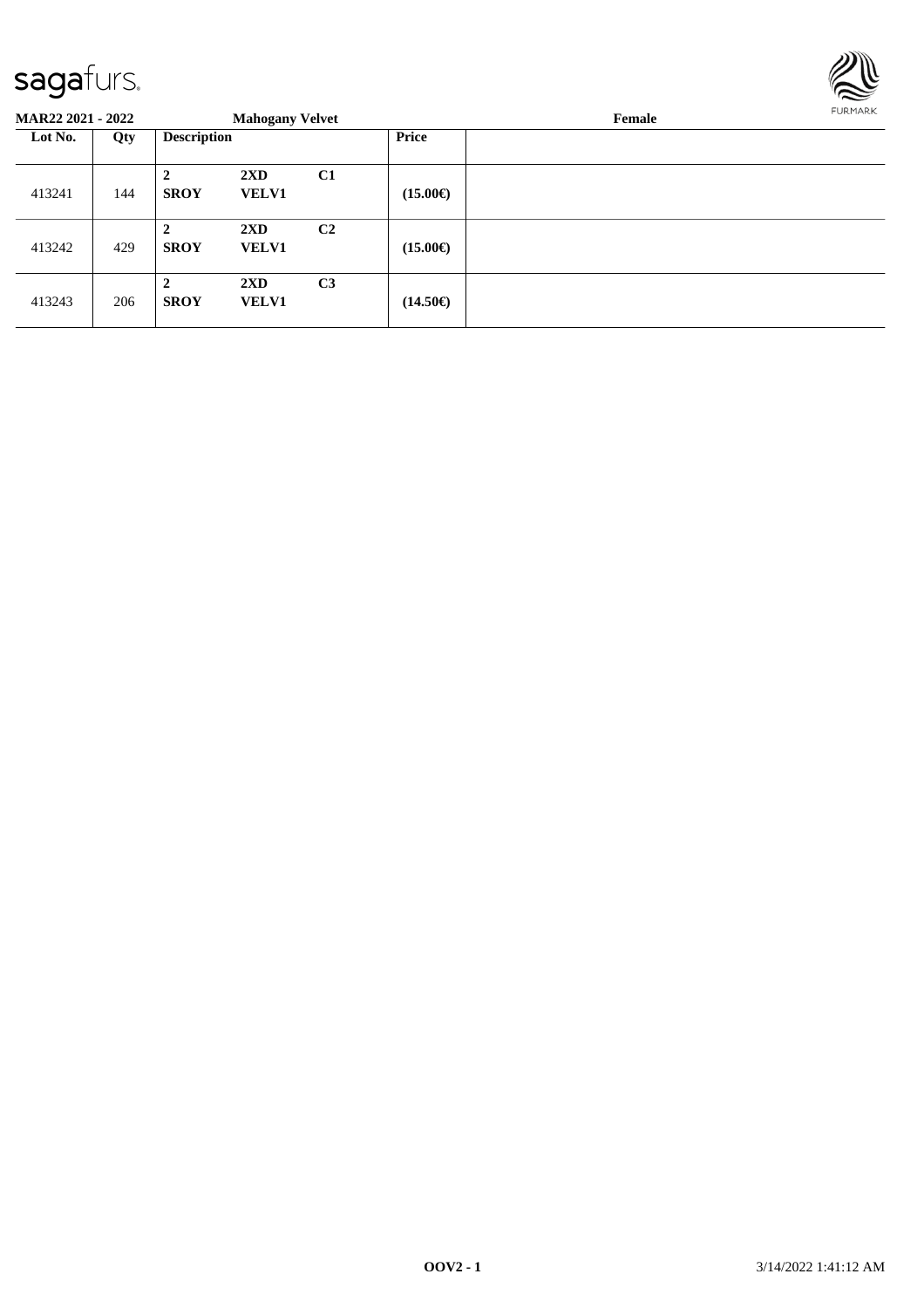| <b>saga</b> furs. |  |
|-------------------|--|
|                   |  |



| Mahogany                                  |             |                    |                    |                | Female                      | Lowgrades |  |  |
|-------------------------------------------|-------------|--------------------|--------------------|----------------|-----------------------------|-----------|--|--|
| MAR22 2021 - 2022<br>Lot No.              | Qty         | <b>Description</b> | Seasonable         |                | Price                       |           |  |  |
|                                           |             |                    |                    |                |                             |           |  |  |
| * * * * * * * * * * * * * *               |             | 20/0               | <b>ALL</b>         | C2             |                             |           |  |  |
| $* 413281$                                | 425         | Ш                  |                    |                | 15.00€                      |           |  |  |
| $\ast$                                    |             |                    |                    |                |                             |           |  |  |
| $\overline{\phantom{a}^*}$                | 189         |                    |                    |                | $\ast$                      |           |  |  |
| * 413282                                  |             |                    | 614 Skins          |                | 15.00€*                     |           |  |  |
| * * * * * * * * * * * * * *               |             |                    |                    |                | * * * * * * *               |           |  |  |
| * * * * * * * * * * * * * *               |             | 20/0               | <b>ALL</b>         | C2             |                             |           |  |  |
| $* 413283$                                | 505         | Ш                  | DAM2               |                | 12.00€                      |           |  |  |
| ∗                                         |             |                    |                    |                |                             |           |  |  |
| $\ast$                                    | 87          |                    |                    |                | $\ast$                      |           |  |  |
| $* 413284$                                |             |                    | 592 Skins          |                | 12.00€*                     |           |  |  |
| * * * * * * * * * * * * * *               |             |                    |                    |                | * * * * * * *               |           |  |  |
|                                           |             | 20/0               | ALL                | C2             |                             |           |  |  |
| 413285                                    | 354         | Ш                  | DAM4               |                | $6.00 \in$                  |           |  |  |
| * * * * * * * * * * * * * * *             |             |                    |                    |                |                             |           |  |  |
| * 413286                                  |             | $\mathbf{1}$       | <b>ALL</b>         | C2             |                             |           |  |  |
| $\ast$                                    | 505         | $\rm III$          |                    |                | 12.00€                      |           |  |  |
| $\ast$                                    | 464         |                    |                    |                | $\ast$                      |           |  |  |
| $* 413287$                                |             |                    | 969 Skins          |                | 12.00€*                     |           |  |  |
| * * * * * * * * * * * * * *               |             |                    |                    |                | * * * * * * *               |           |  |  |
| **************                            |             | $\mathbf{1}$       | $\bf ALL$          | C2             |                             |           |  |  |
| * 413288                                  | 505         | Ш                  | DAM2               |                | $9.00 \in$                  |           |  |  |
| ∗                                         |             |                    |                    |                |                             |           |  |  |
| $\ast$                                    |             |                    |                    |                | $\ast$                      |           |  |  |
| * 413289                                  | 480         |                    | $\overline{c}$     |                | $9.00 \in$ *                |           |  |  |
| ∗                                         |             |                    |                    |                | $\ast$                      |           |  |  |
| $\ast$                                    | 119         |                    |                    |                | $\ast$                      |           |  |  |
| * 413290                                  |             |                    | 1104 Skins         |                | $9.00 \in$ *                |           |  |  |
| ******** <mark>******</mark>              |             |                    |                    |                | * * * * * * *               |           |  |  |
| **************                            |             | $\mathbf{1}$       | <b>ALL</b>         | C2             |                             |           |  |  |
| * 413291                                  | 505         | $\rm III$          | DAM4               |                | 4.50€                       |           |  |  |
| $\ast$                                    |             |                    |                    |                |                             |           |  |  |
| $\ast$                                    | 362         |                    |                    |                | $\ast$                      |           |  |  |
| * 413292                                  |             |                    | 867 Skins          |                | 4.50€*                      |           |  |  |
| * * * * * * * * * * * * * * *             |             |                    |                    |                | * * * * * * *               |           |  |  |
| * * * * * * * *                           | * * * * * * | $\mathbf{2}$       | <b>ALL</b>         | C <sub>2</sub> |                             |           |  |  |
| $* 413293$                                | 505         | Ш                  |                    |                | $9.50 \in$                  |           |  |  |
| $\ast$                                    |             |                    |                    |                |                             |           |  |  |
| $\ast$                                    | 130         |                    |                    |                | $\ast$                      |           |  |  |
| $* 413294$                                |             |                    | 635 Skins          |                | $9.00 \in$                  |           |  |  |
| * * * * * * * * * * * * * *               |             |                    |                    |                | * * * * * * *               |           |  |  |
| **************                            |             | $\mathbf{2}$       | <b>ALL</b>         | C2             |                             |           |  |  |
| * 413295                                  | 505         | Ш                  | DAM2               |                | 7.00€                       |           |  |  |
| ∗<br>$\ast$                               |             |                    |                    |                | $\ast$                      |           |  |  |
|                                           | 156         |                    |                    |                |                             |           |  |  |
| $* 413296$<br>* * * * * * * * * * * * * * |             |                    | 661 Skins          |                | $6.50 \in$<br>* * * * * * * |           |  |  |
| * * * * * * * * * * * * * *               |             | $\mathbf{2}$       |                    |                |                             |           |  |  |
| $* 413297$                                |             |                    | <b>ALL</b><br>DAM4 | C2             |                             |           |  |  |
| $\ast$                                    | 525         | Ш                  |                    |                | $(3.50\epsilon)$            |           |  |  |
| $\ast$                                    | 157         |                    |                    |                | $\ast$                      |           |  |  |
| $* 413298$                                |             |                    | 682 Skins          |                | $(3.50\epsilon)$ *          |           |  |  |
| * * * * * * * * * * * * * *               |             |                    |                    |                | * * * * * * *               |           |  |  |
| * * * * * * * * * * * * * * *             |             | 3                  | <b>ALL</b>         | C <sub>2</sub> |                             |           |  |  |
| * 413299                                  | 525         | Ш                  | DAM2               |                | 4.50€                       |           |  |  |
| $\ast$                                    |             |                    |                    |                |                             |           |  |  |
| $*$                                       | 291         |                    |                    |                | $\ast$                      |           |  |  |
| $* 413300$                                |             |                    | 816 Skins          |                | 4.50€*                      |           |  |  |
| * * * * * * * * * * * * * *               |             |                    |                    |                | * * * * * * *               |           |  |  |